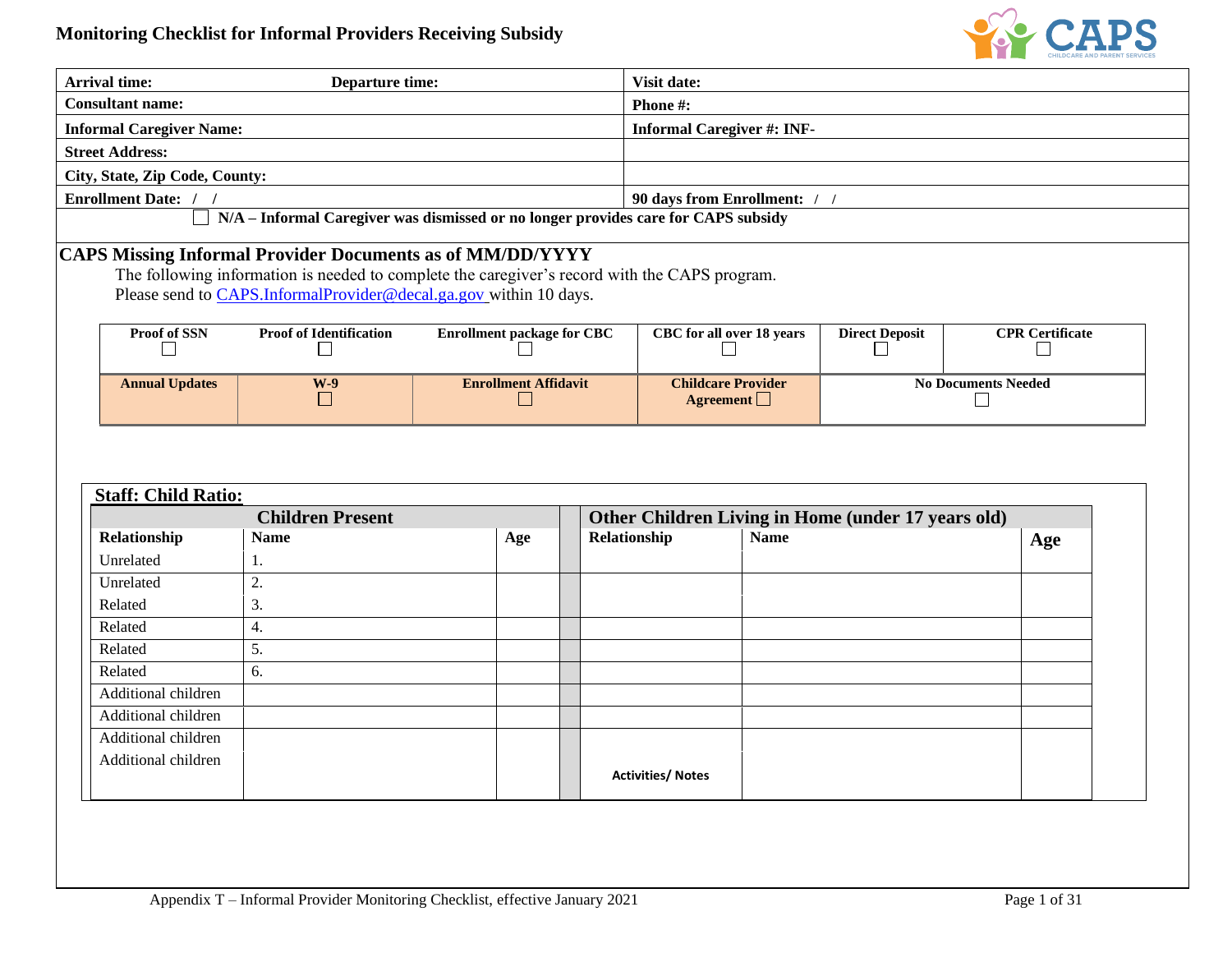## **Monitoring Checklist for Informal Providers Receiving Subsidy**



| <b>Indicators</b>                                                                                                                                                                                                                                                            | Observations/<br><b>Comments/Notes</b> | <b>Plan of Improvement</b> |
|------------------------------------------------------------------------------------------------------------------------------------------------------------------------------------------------------------------------------------------------------------------------------|----------------------------------------|----------------------------|
| <b>Supervision</b><br>$\Box$ No children present                                                                                                                                                                                                                             |                                        |                            |
| • Provider physically present with the children<br>and properly supervising; seated within arm's length away from children 3 years and under during mealtime?<br>$\Box$ Yes $\Box$ No<br>$\Box$ Yes $\Box$ No<br>• Provider alert and able to intervene to prevent injuries? |                                        |                            |
| $\Box$ Low $\Box$ Medium $\Box$ High $\Box$ Extreme                                                                                                                                                                                                                          |                                        |                            |
| <b>Bathrooms</b>                                                                                                                                                                                                                                                             |                                        |                            |
| $\Box$ Yes $\Box$ No<br>Is there a working toilet?<br>$\bullet$                                                                                                                                                                                                              |                                        |                            |
| <b>Children's Records</b>                                                                                                                                                                                                                                                    |                                        |                            |
| • Arrival/Departure records signed by the parent or authorized representative (CAPS Policy 12.4.6.1)<br>$\Box$ Yes $\Box$ No $\Box$ N/A                                                                                                                                      |                                        |                            |
| <b>Criminal Background Checks</b>                                                                                                                                                                                                                                            |                                        |                            |
| $\Box$ Yes $\Box$ No<br>• CBC results on file for provider and any resident 17 years old or older?                                                                                                                                                                           |                                        |                            |
| $\Box$ Yes $\Box$ No<br>• Is there anyone with only a national fingerprint check conducted by DECAL?                                                                                                                                                                         |                                        |                            |
| If so, is this person supervised by staff with a Comprehensive Background check? $\Box$ Yes $\Box$ No<br>$\bullet$                                                                                                                                                           |                                        |                            |
| $\hfill\Box$<br>Yes $\hfill\Box$<br>No<br>• CBC one-day letter left on-site?                                                                                                                                                                                                 |                                        |                            |
| $\Box$ Low $\Box$ Medium $\Box$ High $\Box$ Extreme                                                                                                                                                                                                                          |                                        |                            |
| Core Standard Severity total(s): Low:<br>Medium: ______<br>High:<br>Extreme:                                                                                                                                                                                                 |                                        |                            |
| Non-core Standard total(s):                                                                                                                                                                                                                                                  |                                        |                            |
|                                                                                                                                                                                                                                                                              |                                        |                            |
|                                                                                                                                                                                                                                                                              |                                        |                            |
|                                                                                                                                                                                                                                                                              |                                        |                            |
|                                                                                                                                                                                                                                                                              |                                        |                            |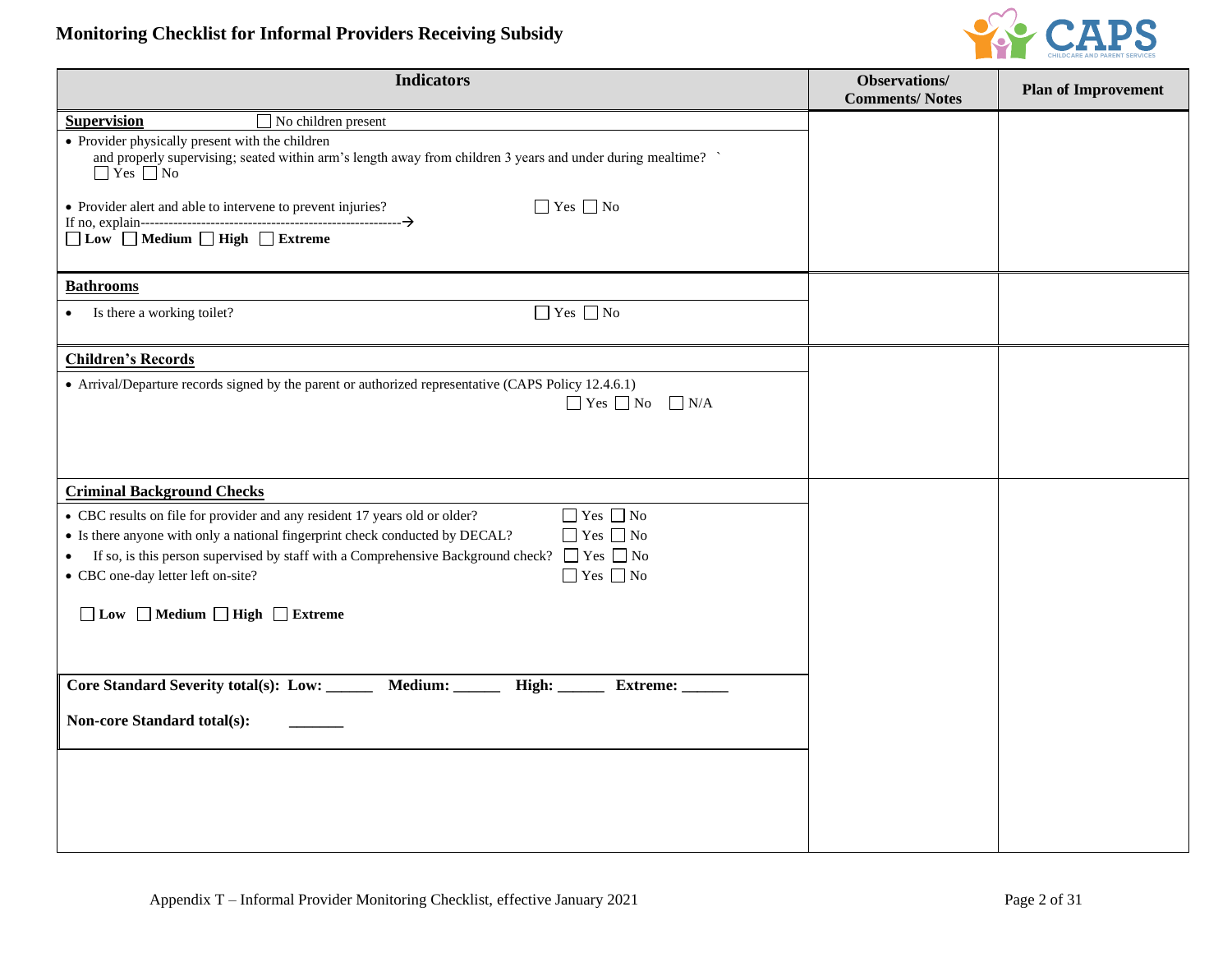## **Monitoring Checklist for Informal Providers Receiving Subsidy**



| <b>Indicators</b>                                                                                                                                                                                                                                                                                                                                                       | Observations/<br><b>Comments/Notes</b> | <b>Plan of Improvement</b> |
|-------------------------------------------------------------------------------------------------------------------------------------------------------------------------------------------------------------------------------------------------------------------------------------------------------------------------------------------------------------------------|----------------------------------------|----------------------------|
| $\Box$ N/A (no diapering)<br><b>Diapering</b><br>$\Box$ Not observed during visit                                                                                                                                                                                                                                                                                       |                                        |                            |
| $\Box$ Yes $\Box$ No<br>• Clean, nonporous diapering surface?<br>$\Box$ Low $\Box$ Medium $\Box$ High $\Box$ Extreme                                                                                                                                                                                                                                                    |                                        |                            |
| $\Box$ None observed<br><b>Discipline</b>                                                                                                                                                                                                                                                                                                                               |                                        |                            |
| • Appropriate disciplinary actions observed?<br>$\Box$ Yes $\Box$ No= 1 Point<br>□ Low □ Medium □ High □ Extreme                                                                                                                                                                                                                                                        |                                        |                            |
| <b>Health &amp; Hygiene</b><br>$\Box$ Not observed during visit                                                                                                                                                                                                                                                                                                         |                                        |                            |
| $\Box$ Yes $\Box$ No= 1 Point<br>Is there running water at the residence, soap and paper towels available?<br>$\bullet$<br>$\Box$ Yes $\Box$ No= 1 Point<br>Provider wash hands after toileting/diapering & before & after eating?<br>$\bullet$<br>$\Box$ Yes $\Box$ No= 1 Point<br>Children wash hands after toileting/diapering & before & after eating?<br>$\bullet$ |                                        |                            |
| <b>Medication</b><br>$\Box$ N/A (No medication dispensed)                                                                                                                                                                                                                                                                                                               |                                        |                            |
| $\Box$ Yes $\Box$ No<br>• Stored medication inaccessible to children?<br>□ Low □ Medium □ High □ Extreme                                                                                                                                                                                                                                                                |                                        |                            |
| $\Box$ Yes $\Box$ No<br>• Written permission from parent/guardian to dispense?<br>$\Box$ Low $\Box$ Medium $\Box$ High $\Box$ Extreme                                                                                                                                                                                                                                   |                                        |                            |
| $\Box$ Yes $\Box$ No<br>• Document in writing when medication is dispensed?<br>$\Box$ Low $\Box$ Medium $\Box$ High $\Box$ Extreme                                                                                                                                                                                                                                      |                                        |                            |
| Core Standard Severity total(s): Low: _______ Medium: ______ High: ______ Extreme: _____                                                                                                                                                                                                                                                                                |                                        |                            |
| <b>Non-core Standard total(s):</b>                                                                                                                                                                                                                                                                                                                                      |                                        |                            |
|                                                                                                                                                                                                                                                                                                                                                                         |                                        |                            |
|                                                                                                                                                                                                                                                                                                                                                                         |                                        |                            |
|                                                                                                                                                                                                                                                                                                                                                                         |                                        |                            |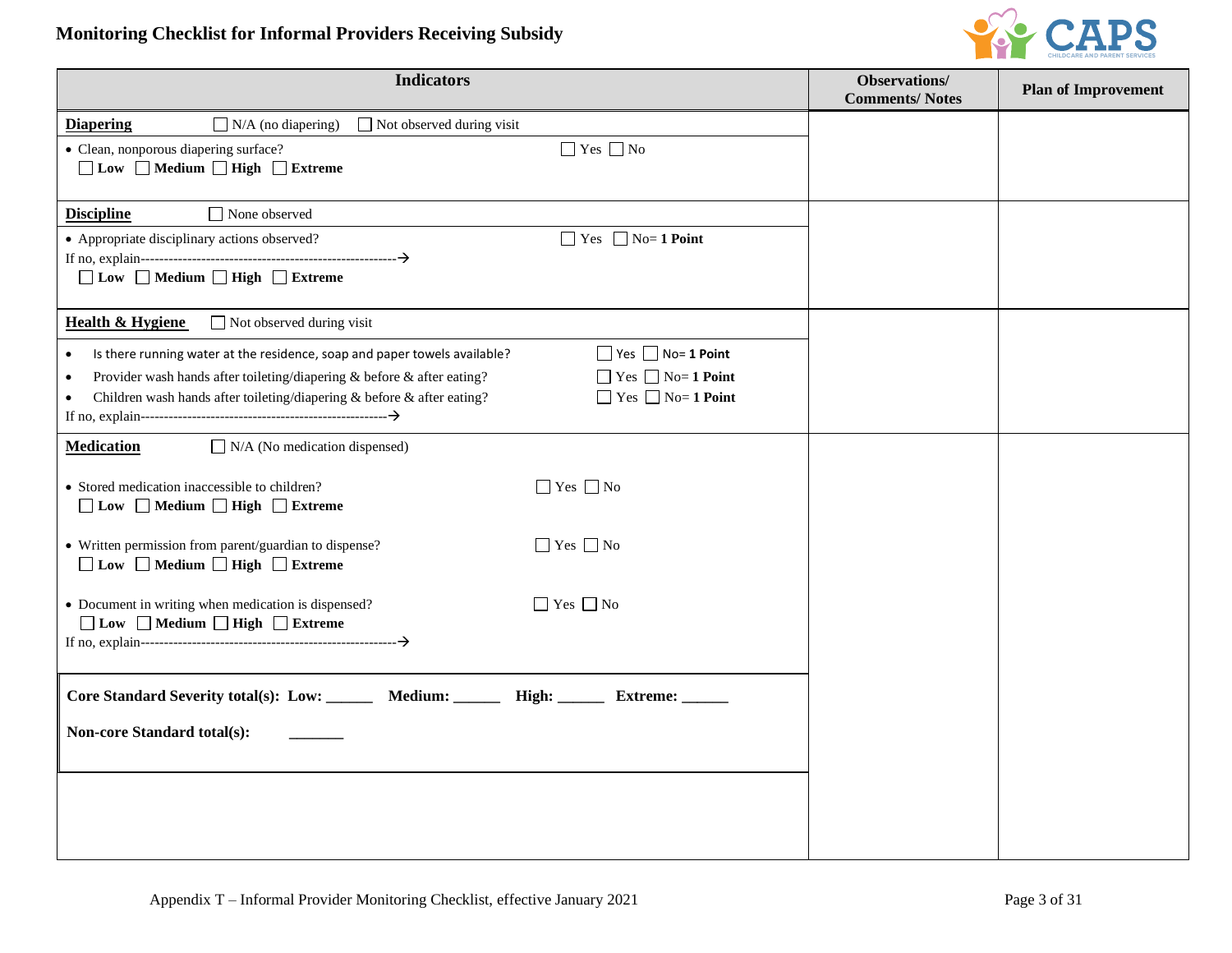

| <b>Indicators</b>                                                                                                          |                                  | Observations/<br><b>Comments/Notes</b> | <b>Plan of Improvement</b> |
|----------------------------------------------------------------------------------------------------------------------------|----------------------------------|----------------------------------------|----------------------------|
| <b>Physical Plant</b>                                                                                                      |                                  |                                        |                            |
| Is there a working smoke detector at the residence?                                                                        | $\Box$ Yes $\Box$ No             |                                        |                            |
| $\Box$ Low $\Box$ Medium $\Box$ High $\Box$ Extreme                                                                        |                                  |                                        |                            |
| Is there a working fire extinguisher at the residence?                                                                     | $\Box$ Yes $\Box$ No             |                                        |                            |
| □ Low □ Medium □ High □ Extreme                                                                                            |                                  |                                        |                            |
| Are the heaters and fire places safely covered at the residence?<br>$\bullet$                                              | $\Box$ Yes $\Box$ No             |                                        |                            |
| □ Low □ Medium □ High □ Extreme                                                                                            |                                  |                                        |                            |
| If there are weapons in the home, are weapons (guns, hunting knives, related accessories, etc.) locked and out of reach of |                                  |                                        |                            |
| children?                                                                                                                  | $\Box$ Yes $\Box$ No             |                                        |                            |
| □ Low □ Medium □ High □ Extreme                                                                                            |                                  |                                        |                            |
| Are flame producing items (matches, lighters, lighted candles, etc.) out of reach of children?                             |                                  |                                        |                            |
|                                                                                                                            | $\Box$ Yes $\Box$ No             |                                        |                            |
| □ Low □ Medium □ High □ Extreme                                                                                            |                                  |                                        |                            |
| Are all tobacco items (cigarettes, cigars, etc.) out of reach of children?                                                 | $\Box$ Yes $\Box$ No             |                                        |                            |
| □ Low □ Medium □ High □ Extreme                                                                                            |                                  |                                        |                            |
| Is the electricity on/working at the residence?<br>$\bullet$                                                               | $\Box$ Yes $\Box$ No             |                                        |                            |
| Is there a working phone at the residence?<br>$\bullet$                                                                    | $\Box$ Yes $\Box$ No             |                                        |                            |
| If animals are at the residence, are they secured safely away from children? $\Box$ Yes $\Box$ No<br>$\bullet$             |                                  |                                        |                            |
| Are hazardous materials (cleaning supplies, etc.) stored securely away from children? $\Box$ Yes $\Box$ No<br>$\bullet$    |                                  |                                        |                            |
| $\Box$ Low $\Box$ Medium $\Box$ High $\Box$ Extreme                                                                        |                                  |                                        |                            |
| Are electrical outlets (at the child's level) covered?<br>$\bullet$                                                        | $\Box$ Yes $\Box$ No             |                                        |                            |
|                                                                                                                            |                                  |                                        |                            |
| <b>Playgrounds/Equipment</b><br>$\Box$ N/A (no playground or equipment)                                                    | $\Box$ Not observed during visit |                                        |                            |
| • Outdoor play area free of serious hazards?                                                                               | $\Box$ Yes $\Box$ No             |                                        |                            |
| □ Low □ Medium □ High □ Extreme                                                                                            |                                  |                                        |                            |
| • Fence/barrier around outdoor play area?                                                                                  | $\Box$ Yes $\Box$ No             |                                        |                            |
|                                                                                                                            |                                  |                                        |                            |
| □ Low □ Medium □ High □ Extreme                                                                                            |                                  |                                        |                            |
|                                                                                                                            |                                  |                                        |                            |
| Medium:<br>Core Standard Severity total(s): Low: ______                                                                    | High:<br>Extreme:                |                                        |                            |
| <b>Non-core Standard total(s):</b>                                                                                         |                                  |                                        |                            |
|                                                                                                                            |                                  |                                        |                            |
|                                                                                                                            |                                  |                                        |                            |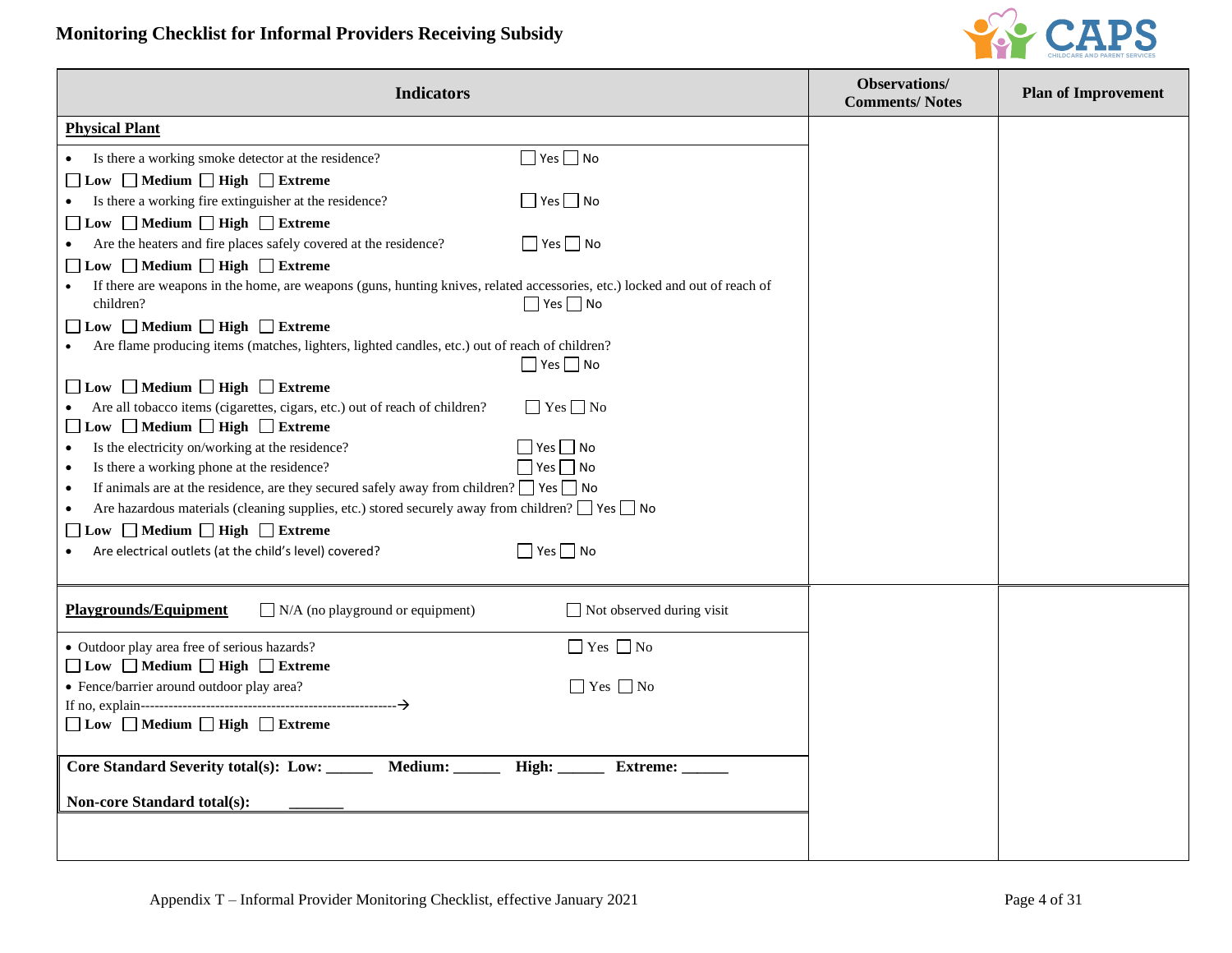## **Monitoring Checklist for Informal Providers Receiving Subsidy**



| <b>Indicators</b>                                                                                                                                                                                                                                                                                                                                                                                                                                                                                                                                                                                                                                                                                                                                                                                                                                                                                                                                                                                                                                                | <b>Observations/</b><br><b>Comments/Notes</b> | <b>Plan of Improvement</b> |
|------------------------------------------------------------------------------------------------------------------------------------------------------------------------------------------------------------------------------------------------------------------------------------------------------------------------------------------------------------------------------------------------------------------------------------------------------------------------------------------------------------------------------------------------------------------------------------------------------------------------------------------------------------------------------------------------------------------------------------------------------------------------------------------------------------------------------------------------------------------------------------------------------------------------------------------------------------------------------------------------------------------------------------------------------------------|-----------------------------------------------|----------------------------|
| Policies and Procedures: Does the program have a written policy regarding the following                                                                                                                                                                                                                                                                                                                                                                                                                                                                                                                                                                                                                                                                                                                                                                                                                                                                                                                                                                          |                                               |                            |
| $\Box$ Yes $\Box$ No<br>The exclusion of children with contagious illness?<br>$\Box$ Yes $\Box$ No<br>Notification of parents in the event their child becomes ill while at the facility?<br>$\bullet$<br>The notification of all parents of enrolled children when a reportable contagious<br>$\Box$ Yes $\Box$ No<br>illness is present in the facility?<br>The prevention of and response to food and allergic reactions?<br>    Yes     No<br>$\bullet$<br>Emergency preparedness and response?<br>$\Box$ Yes $\Box$ No<br>The handling and appropriate disposal of bodily fluids and storage of hazardous<br>$\bullet$<br>$\Box$ Yes $\Box$ No<br>materials (soiled clothing and bedding)?<br>$\Box$ Yes $\Box$ No<br>Recognition and reporting of child abuse and neglect?<br>$\bullet$<br>Has the provider reported serious injuries/incidents within 24 hours or the next work<br>day? (Suspected child abuse or neglect, any notifiable communicable disease, any<br>death of a child while in care of the program or serious incident/injury requiring |                                               |                            |
| $\Box$ Yes $\Box$ No<br>$\Box$ N/A<br>professional medical attention).                                                                                                                                                                                                                                                                                                                                                                                                                                                                                                                                                                                                                                                                                                                                                                                                                                                                                                                                                                                           |                                               |                            |
| <b>Safe Sleep</b> $\Box$ N/A (no infants)<br>$\Box$ Not observed during visit                                                                                                                                                                                                                                                                                                                                                                                                                                                                                                                                                                                                                                                                                                                                                                                                                                                                                                                                                                                    |                                               |                            |
| $\Box$ Yes $\Box$ No<br>Is there a clean sleep/rest area for each child?                                                                                                                                                                                                                                                                                                                                                                                                                                                                                                                                                                                                                                                                                                                                                                                                                                                                                                                                                                                         |                                               |                            |
| $\Box$ Yes $\Box$ No<br>• If cribs are required, do they meet CPSC/ASTM requirements?                                                                                                                                                                                                                                                                                                                                                                                                                                                                                                                                                                                                                                                                                                                                                                                                                                                                                                                                                                            |                                               |                            |
| □ Low □ Medium □ High □ Extreme)                                                                                                                                                                                                                                                                                                                                                                                                                                                                                                                                                                                                                                                                                                                                                                                                                                                                                                                                                                                                                                 |                                               |                            |
| $\Box$ Yes $\Box$ No<br>• Cribs clear of objects?                                                                                                                                                                                                                                                                                                                                                                                                                                                                                                                                                                                                                                                                                                                                                                                                                                                                                                                                                                                                                |                                               |                            |
| $\Box$ Low $\Box$ Medium $\Box$ High $\Box$ Extreme)                                                                                                                                                                                                                                                                                                                                                                                                                                                                                                                                                                                                                                                                                                                                                                                                                                                                                                                                                                                                             |                                               |                            |
| $\Box$ Yes $\Box$ No<br>Each crib has a firm, tight fitting mattress without gaps?                                                                                                                                                                                                                                                                                                                                                                                                                                                                                                                                                                                                                                                                                                                                                                                                                                                                                                                                                                               |                                               |                            |
| □ Low □ Medium □ High □ Extreme                                                                                                                                                                                                                                                                                                                                                                                                                                                                                                                                                                                                                                                                                                                                                                                                                                                                                                                                                                                                                                  |                                               |                            |
| $\Box$ Yes $\Box$ No<br>• Each crib has an individual, tight fitting sheet?                                                                                                                                                                                                                                                                                                                                                                                                                                                                                                                                                                                                                                                                                                                                                                                                                                                                                                                                                                                      |                                               |                            |
| □ Low □ Medium □ High □ Extreme                                                                                                                                                                                                                                                                                                                                                                                                                                                                                                                                                                                                                                                                                                                                                                                                                                                                                                                                                                                                                                  |                                               |                            |
| • Are infants placed on their back to sleep in an appropriate crib?<br>$\Box$ Yes $\Box$ No                                                                                                                                                                                                                                                                                                                                                                                                                                                                                                                                                                                                                                                                                                                                                                                                                                                                                                                                                                      |                                               |                            |
| $\Box$ Low $\Box$ Medium $\Box$ High $\Box$ Extreme                                                                                                                                                                                                                                                                                                                                                                                                                                                                                                                                                                                                                                                                                                                                                                                                                                                                                                                                                                                                              |                                               |                            |
|                                                                                                                                                                                                                                                                                                                                                                                                                                                                                                                                                                                                                                                                                                                                                                                                                                                                                                                                                                                                                                                                  |                                               |                            |
| <b>Swimming &amp; Water-Related Activities</b><br>$\Box$ N/A (no pool/no swimming activities)<br>$\Box$ Yes $\Box$ No<br>Pool area adequately fenced and secured?<br>$\Box$ Low $\Box$ Medium $\Box$ High $\Box$ Extreme<br>Are swimming areas accessible, are there child protected locks and/or other devices to keep children safe?<br>$\Box$ Low $\Box$ Medium $\Box$ High $\Box$ Extreme<br>$\Box$ Yes $\Box$ No<br>Core Standard Severity total(s): Low: _____<br>Medium: _<br>High:<br><b>Extreme:</b>                                                                                                                                                                                                                                                                                                                                                                                                                                                                                                                                                    |                                               |                            |
| <b>Non-core Standard total(s):</b>                                                                                                                                                                                                                                                                                                                                                                                                                                                                                                                                                                                                                                                                                                                                                                                                                                                                                                                                                                                                                               |                                               |                            |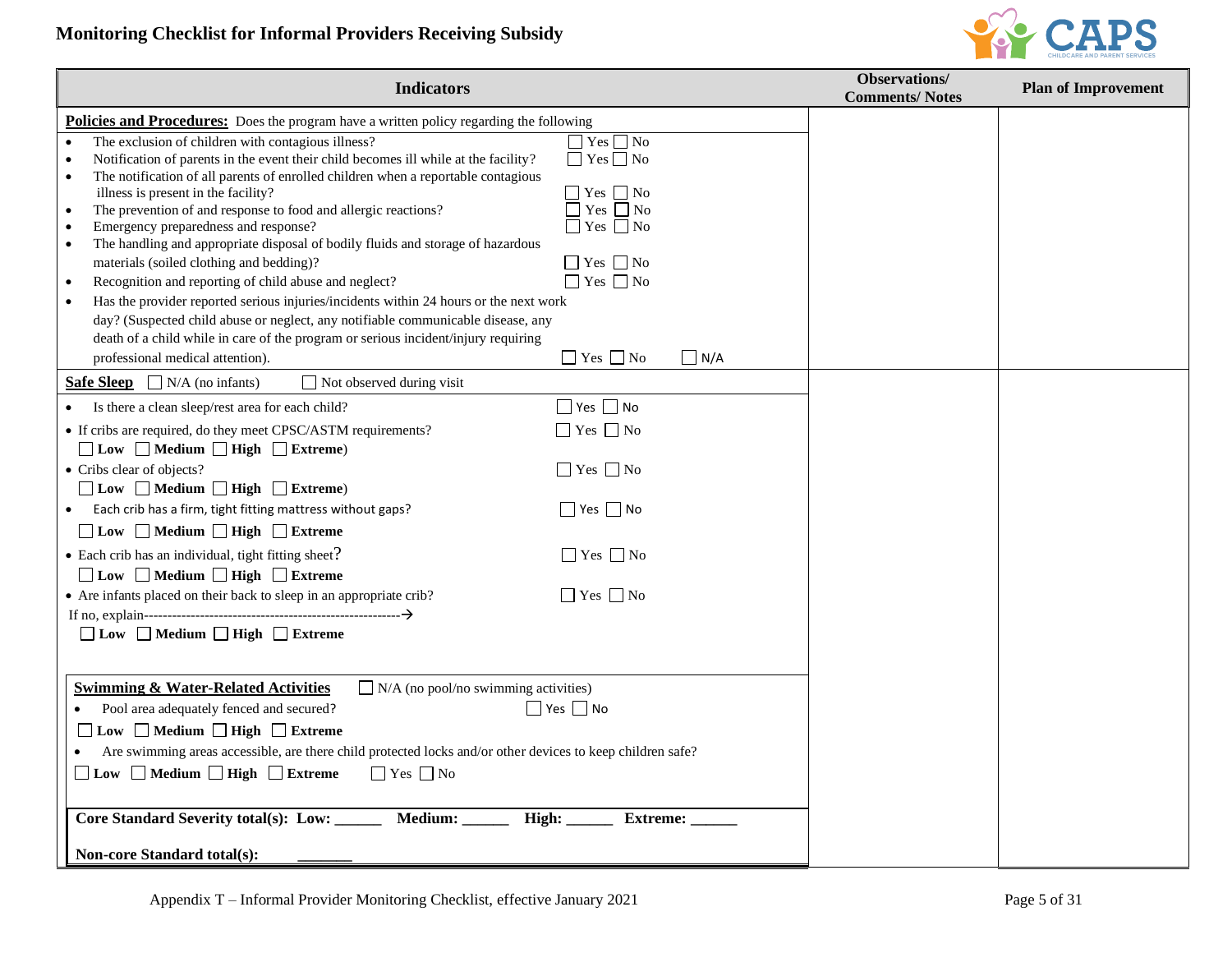

| <b>Indicators</b>                                                                                                                                        |                                                          | Observations/<br><b>Comments/Notes</b> | <b>Plan of Improvement</b> |
|----------------------------------------------------------------------------------------------------------------------------------------------------------|----------------------------------------------------------|----------------------------------------|----------------------------|
| <b>Transportation</b><br>$\Box$ N/A (no transportation provided)                                                                                         |                                                          |                                        |                            |
| • Written permission to transport from parent/guardian?<br>• Emergency medical information for each child on vehicle?<br>□ Low □ Medium □ High □ Extreme | $\Box$ Yes $\Box$ No<br>$\Box$ Yes $\Box$ No             |                                        |                            |
| • Proper restraints used when transporting children?<br>□ Low □ Medium □ High □ Extreme                                                                  | $\Box$ Not observed during visit<br>$\Box$ Yes $\Box$ No |                                        |                            |
| • Children left unattended on the vehicle?<br>□ Low □ Medium □ High □ Extreme                                                                            | $\Box$ Yes $\Box$ No                                     |                                        |                            |
| Provider have current driver's license?<br>□ Low □ Medium □ High □ Extreme                                                                               | $\Box$ Yes $\Box$ No                                     |                                        |                            |
| <b>Staff Training</b>                                                                                                                                    |                                                          |                                        |                            |
| Provider first aid and CPR Trained?<br>$\bullet$<br>Provider obtain First Aid and CPR training within 90 days of employment?<br>$\bullet$                | $\Box$ Yes $\Box$ No<br>$\Box$ Yes $\Box$ No = 1 Point   |                                        |                            |
| • Provider obtain Health & Safety Orientation Certificate within 90 days of employment?                                                                  |                                                          |                                        |                            |
| • Does provider receive on-going training?<br>If yes, list type of training:                                                                             | $\Box$ Yes $\Box$ No = 1 Point                           |                                        |                            |
| $\circ$                                                                                                                                                  |                                                          |                                        |                            |
| $\circ$<br>$\circ$                                                                                                                                       |                                                          |                                        |                            |
|                                                                                                                                                          |                                                          |                                        |                            |
|                                                                                                                                                          |                                                          |                                        |                            |
|                                                                                                                                                          |                                                          |                                        |                            |
| Core Standard Severity total(s): Low: ______<br>Medium: ______                                                                                           | High:<br>Extreme:                                        |                                        |                            |
| <b>Non-core Standard total(s):</b>                                                                                                                       |                                                          |                                        |                            |
|                                                                                                                                                          |                                                          |                                        |                            |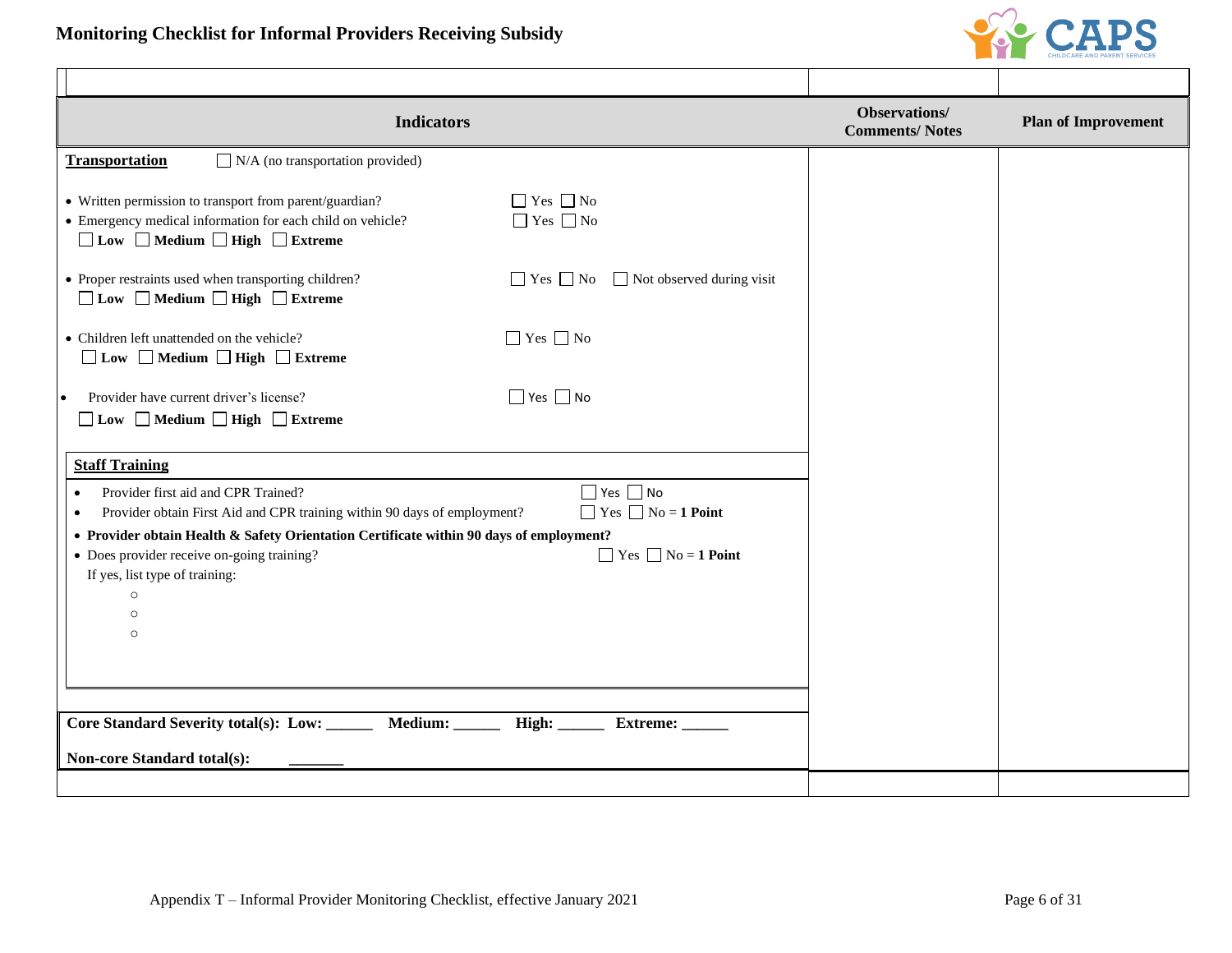

#### **Staff Profile Record**

 **Verification of Health & Safety Orientation Certificate and CPR/First Aid**  $\Box$  N/A – within 90 days: \_\_/\_\_/\_\_\_

| <b>Adults Living in the home</b><br>(17 years old and over) |                  | <b>Criminal Record Check</b>                   |                                    |                                 | <b>Health &amp; Safety Training</b>                   |                                                                    |                                                                          |                                                                            |
|-------------------------------------------------------------|------------------|------------------------------------------------|------------------------------------|---------------------------------|-------------------------------------------------------|--------------------------------------------------------------------|--------------------------------------------------------------------------|----------------------------------------------------------------------------|
| <b>First Name</b>                                           | <b>Last Name</b> | <b>CRC</b><br><b>Expiration</b><br><b>Date</b> | <b>CRC</b><br><b>Determination</b> | <b>CRC</b><br>Letter<br>on file | <b>Current</b><br><b>First Aid</b><br><b>Training</b> | <b>Current</b><br><b>CPR</b><br><b>Certificatio</b><br>$\mathbf n$ | Health $\&$<br><b>Safety</b><br><b>Orientation</b><br><b>Certificate</b> | 10 hours<br>annual ongoing<br>Health &<br><b>Safety</b><br><b>Training</b> |
|                                                             |                  |                                                |                                    |                                 |                                                       |                                                                    |                                                                          |                                                                            |
|                                                             |                  |                                                |                                    |                                 |                                                       |                                                                    |                                                                          |                                                                            |
|                                                             |                  |                                                |                                    |                                 |                                                       |                                                                    |                                                                          |                                                                            |
|                                                             |                  |                                                |                                    |                                 |                                                       |                                                                    |                                                                          |                                                                            |
|                                                             |                  |                                                |                                    |                                 |                                                       |                                                                    |                                                                          |                                                                            |
|                                                             |                  |                                                |                                    |                                 |                                                       |                                                                    |                                                                          |                                                                            |
|                                                             |                  |                                                |                                    |                                 |                                                       |                                                                    |                                                                          |                                                                            |

Federal law requires that programs receiving federal funds have a satisfactory criminal background check determination on file based on a national fingerprint background check.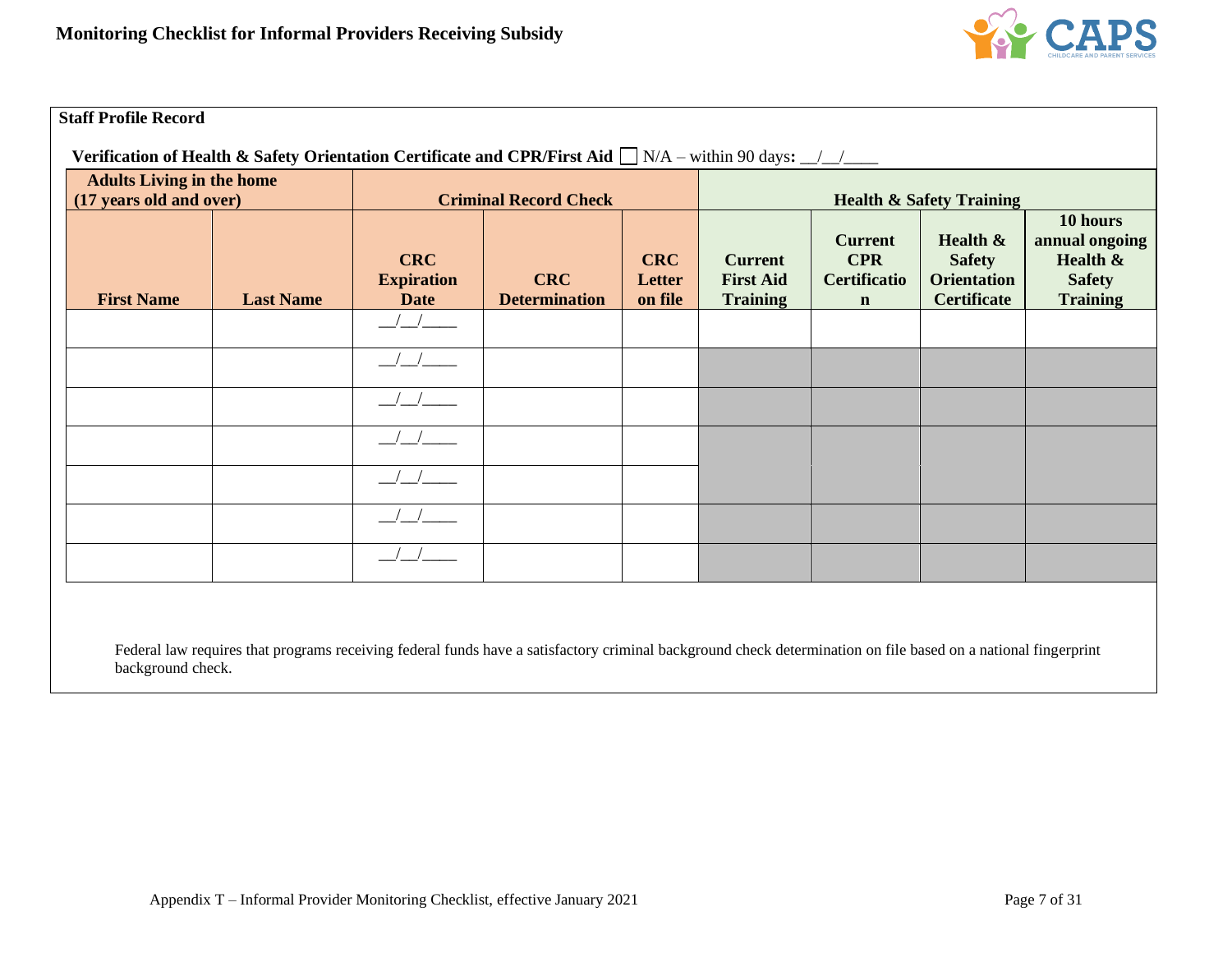

**Note: A satisfactory, comprehensive background check from DECAL will need to be completed by October 1, 2018.**

| NOTES/OBSERVATIONS: |  |  |
|---------------------|--|--|
|                     |  |  |
|                     |  |  |
|                     |  |  |
|                     |  |  |
|                     |  |  |
|                     |  |  |
|                     |  |  |
|                     |  |  |
|                     |  |  |
|                     |  |  |

**By signing this report, I acknowledge that the report was discussed with me and if there are any missing requirements I am responsible for submitting them as outlined to Maximus or the CAPS Program.**

You have the right to refute any of the citations noted in this report with which you disagree. To refute a citation(s), e-mail the following information t[o CCSRefutations@decal.ga.gov.](mailto:CCSRefutations@decal.ga.gov)

- **1. Facility name, exemption number and visit date**
- **2. Your name, title/relationship to the facility, e-mail address & up to two phone number(s) where you can be reached**
- **3. Specific standard (s) that you are refuting, along with your concerns or questions regarding the citation**
- **4. Refutations must be submitted to Child Care Services (CCS) within 10 business days of the completion date of the visit to the facility.**
- **5. A sample form for submitting a refutation can be found at[: http://decal.ga.gov/ChildCareServices/RefutationInformation.aspx.](http://decal.ga.gov/ChildCareServices/RefutationInformation.aspx)**
- **6. Your refutation will be forwarded to the CCS Regional Manager, who will follow up with you about your concerns.**

**Any violation which subjects a child to injury or life-threatening situation or continued noncompliance may jeopardize participation in the CAPS program for eligible license-exempt programs (government-owned/operated facilities and day camps).**

| <b>Informal Provider Signature_</b> |      |
|-------------------------------------|------|
| <b>Printed name</b>                 | Date |
|                                     |      |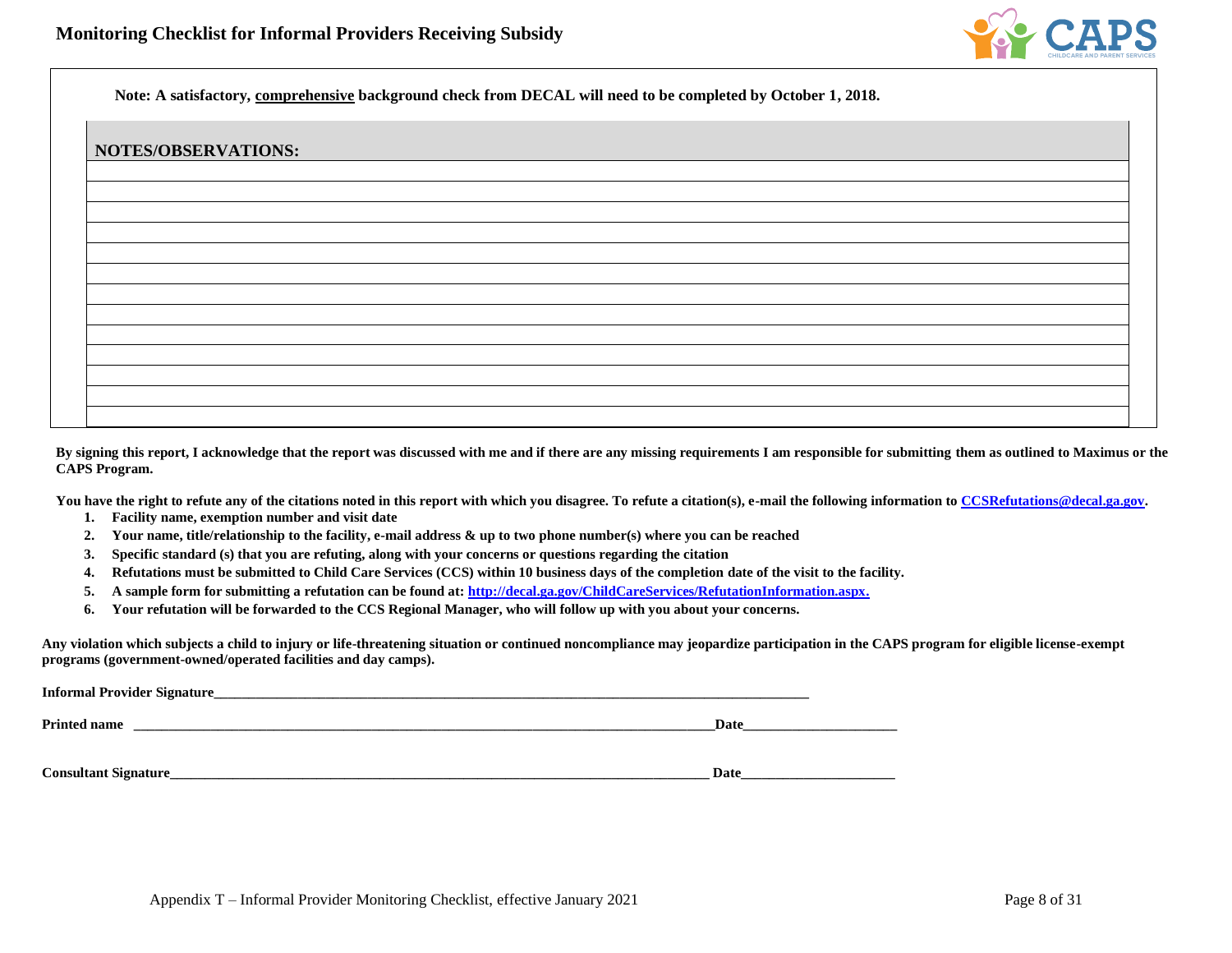

| <b>Violation Class</b>               | <b>Violation Level</b> |                 |                   |                   |  |
|--------------------------------------|------------------------|-----------------|-------------------|-------------------|--|
| (A, B, C, D)                         |                        | $\mathbf{I}$    | $\mathbf{III}$    | IV                |  |
|                                      | $0-2$ points           | 3-5 points      | 6-10 points       | $11+$ points      |  |
| $D(10 \text{ points per indicator})$ |                        |                 |                   |                   |  |
| <b>Extreme Harm</b><br>$\bullet$     |                        |                 | $I3 - D$          | D                 |  |
| <b>Imminent Danger</b><br>$\bullet$  |                        |                 |                   |                   |  |
| $C(6 \text{ points per indicator})$  |                        |                 | $C-III$<br>$I2-D$ | C-IV<br>$I3-D$    |  |
| <b>High Risk</b><br>$\bullet$        |                        |                 |                   |                   |  |
| <b>B</b> (2 points per indicator)    | B-I<br>$P1-P3$         | B-II<br>$P2-P3$ | B-III<br>$I1-I2$  | $B-IV$<br>$I2-D$  |  |
| <b>Medium Risk</b><br>$\bullet$      |                        |                 |                   |                   |  |
| A (1 point per indicator)            |                        |                 |                   |                   |  |
| <b>Low Risk</b><br>$\bullet$         | $P1-P2$ <sup>A-I</sup> | A-II<br>$P1-P3$ | A-III<br>$P2-P3$  | $A-IV$<br>$I1-I2$ |  |
| <b>CCDF Non-core</b><br>$\bullet$    |                        |                 |                   |                   |  |

# **Compliance Enforcement Worksheet**

| <b>Prevention Action Category</b> | <b>Intermediate Action Category</b><br>(includes Prevention Actions) | <b>Dismissal Action</b><br>Category |
|-----------------------------------|----------------------------------------------------------------------|-------------------------------------|
| <b>Prevention 1 (P1)</b>          | Intermediate 1 (I1)                                                  | Dismissal (D)                       |
| Technical assistance              | Corrective action plan                                               | Dismissal                           |
| <b>Prevention 2 (P2)</b>          | Office conference                                                    | Disqualification                    |
| Citation                          | Intermediate 2 (I2)                                                  |                                     |
| Plan of improvement               | Fine (level 1 or 2)                                                  |                                     |
| <b>Prevention 3 (P3)</b>          | Intermediate 3 (13)                                                  |                                     |
| <b>Warning Letter</b>             | Per violation fine (level 1 or 2)                                    |                                     |

|                     | Highest Severity: ______     | No Violations Observed Core Standard total(s): ______                                                            | <b>Non-core Standard total(s):</b> | Combined total: |  |
|---------------------|------------------------------|------------------------------------------------------------------------------------------------------------------|------------------------------------|-----------------|--|
|                     |                              |                                                                                                                  |                                    |                 |  |
| <b>Printed Name</b> |                              | and the control of the control of the control of the control of the control of the control of the control of the |                                    |                 |  |
|                     | <b>Consultant Signature_</b> |                                                                                                                  | Date                               |                 |  |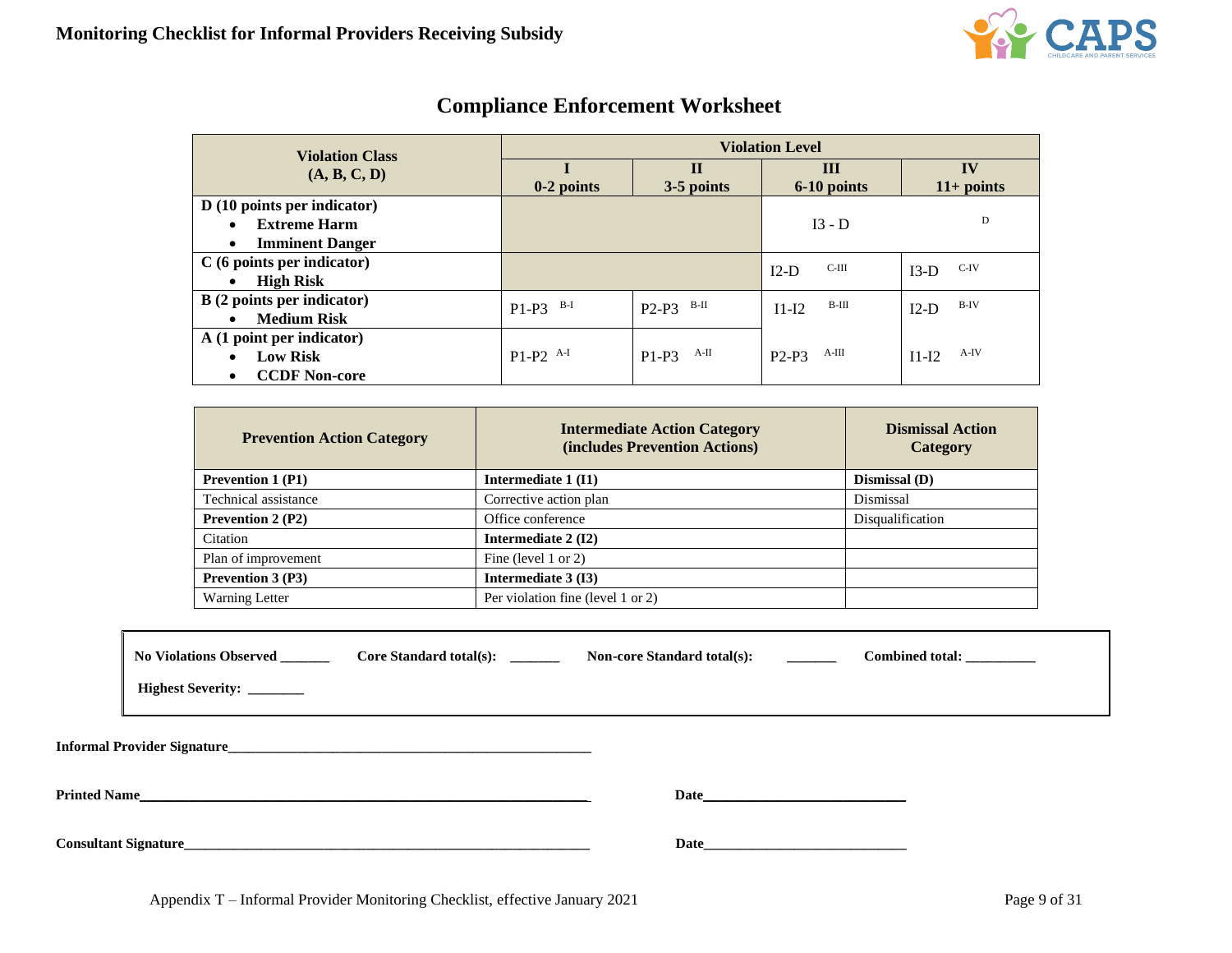

| <b>Health &amp; Safety Core Standards for informal</b><br>providers receiving subsidy                                                                                                                                                                                                                                                                                                                                                                       | <b>NE</b>                        | <b>NA</b> | <b>Technical</b><br><b>Assistance</b>                                                                                                                                                               | <b>Low Risk</b>                                                                                                                                                                 | <b>Medium</b><br><b>Risk</b>                                                                                                                                                                                                                                                                                                                                                                                                   | <b>High Risk</b>                                                                                                                                                               | <b>Extreme</b>                                                          |
|-------------------------------------------------------------------------------------------------------------------------------------------------------------------------------------------------------------------------------------------------------------------------------------------------------------------------------------------------------------------------------------------------------------------------------------------------------------|----------------------------------|-----------|-----------------------------------------------------------------------------------------------------------------------------------------------------------------------------------------------------|---------------------------------------------------------------------------------------------------------------------------------------------------------------------------------|--------------------------------------------------------------------------------------------------------------------------------------------------------------------------------------------------------------------------------------------------------------------------------------------------------------------------------------------------------------------------------------------------------------------------------|--------------------------------------------------------------------------------------------------------------------------------------------------------------------------------|-------------------------------------------------------------------------|
|                                                                                                                                                                                                                                                                                                                                                                                                                                                             |                                  |           |                                                                                                                                                                                                     | Non-<br>compliance =1<br>pt.                                                                                                                                                    | Non-<br>compliance<br>$= 2$ pts.                                                                                                                                                                                                                                                                                                                                                                                               | Non-<br>compliance<br>$= 6$ pts.                                                                                                                                               | 10 points<br>- Potential<br><b>CAPS</b><br><b>Dismissal</b>             |
| <b>Staff: Child Ratios</b>                                                                                                                                                                                                                                                                                                                                                                                                                                  |                                  |           |                                                                                                                                                                                                     |                                                                                                                                                                                 |                                                                                                                                                                                                                                                                                                                                                                                                                                |                                                                                                                                                                                |                                                                         |
| Observe # of children during visit & Informal Provider's<br>documentation;                                                                                                                                                                                                                                                                                                                                                                                  |                                  |           |                                                                                                                                                                                                     |                                                                                                                                                                                 |                                                                                                                                                                                                                                                                                                                                                                                                                                |                                                                                                                                                                                |                                                                         |
| Staffing: The total number of children in care cannot exceed six. Of<br>the children in care, no more than two can be unrelated for pay.<br>If the relative care is for more than six related children for pay (as<br>described by Child Care Services licensing rules), they are required<br>to obtain a license from DECAL<br>If the non-relative cares for more than two unrelated children for<br>pay, s/he is required to obtain a license from DECAL. | If no<br>children are<br>present | Never     | N/A                                                                                                                                                                                                 | N/A                                                                                                                                                                             | Ratio citation<br>with or without<br>an incident<br>and/or injury<br>with no medical<br>attention or with<br>medical<br>attention as a<br>precaution                                                                                                                                                                                                                                                                           | Ratio citation<br>with an incident<br>and/or injury<br>requiring<br>professional<br>medical<br>attention OR<br>could be<br>seriously<br>detrimental to<br>the child(ren)       | Incident<br>resulting in<br>death,<br>extreme or<br>permanent<br>injury |
| <b>Supervision</b>                                                                                                                                                                                                                                                                                                                                                                                                                                          |                                  |           |                                                                                                                                                                                                     |                                                                                                                                                                                 |                                                                                                                                                                                                                                                                                                                                                                                                                                |                                                                                                                                                                                |                                                                         |
| Observe for adequate supervision, Informal Provider is<br>physically present in the area and able to supervise all<br>children.                                                                                                                                                                                                                                                                                                                             |                                  |           |                                                                                                                                                                                                     |                                                                                                                                                                                 |                                                                                                                                                                                                                                                                                                                                                                                                                                |                                                                                                                                                                                |                                                                         |
| Children shall be supervised at all times. "Supervision"<br>means that the Informal Provider is physically present<br>in the area where children are being cared for and is<br>providing watchful oversight to the children. The<br>Informal Provider must be alert, and able to respond<br>promptly to the needs and actions of the children being<br>supervised.                                                                                          | If no<br>children are<br>present | Never     | If Informal<br>Provider<br>observed not<br>circulating;<br>Short term<br>limited visibility<br>(i.e., room dark<br>at naptime)<br>*If TA<br>documented on<br>previous visit,<br>move to Low<br>Risk | Brief break in<br>watchful oversight<br>(excluding adult<br>restroom breaks or<br>stepping away to<br>answer the door)<br>Staff not seated with<br>children during<br>mealtime. | Supervision<br>citation with or<br>without an<br>incident and/or<br>injury with no<br>medical<br>attention or with<br>medical<br>attention as a<br>precaution (i.e.,<br>children<br>sleeping behind<br>a closed door.<br>Informal<br>Provider going<br>outside without<br>the children,<br>leaving the<br>children alone,<br>or going to a<br>different level of<br>the Home); No<br>Adult present to<br>supervise<br>children | Supervision<br>citation with an<br>incident and/or<br>injury requiring<br>professional<br>medical<br>attention OR<br>could be<br>seriously<br>detrimental to<br>the child(ren) | Incident<br>resulting in<br>death,<br>extreme or<br>permanent<br>injury |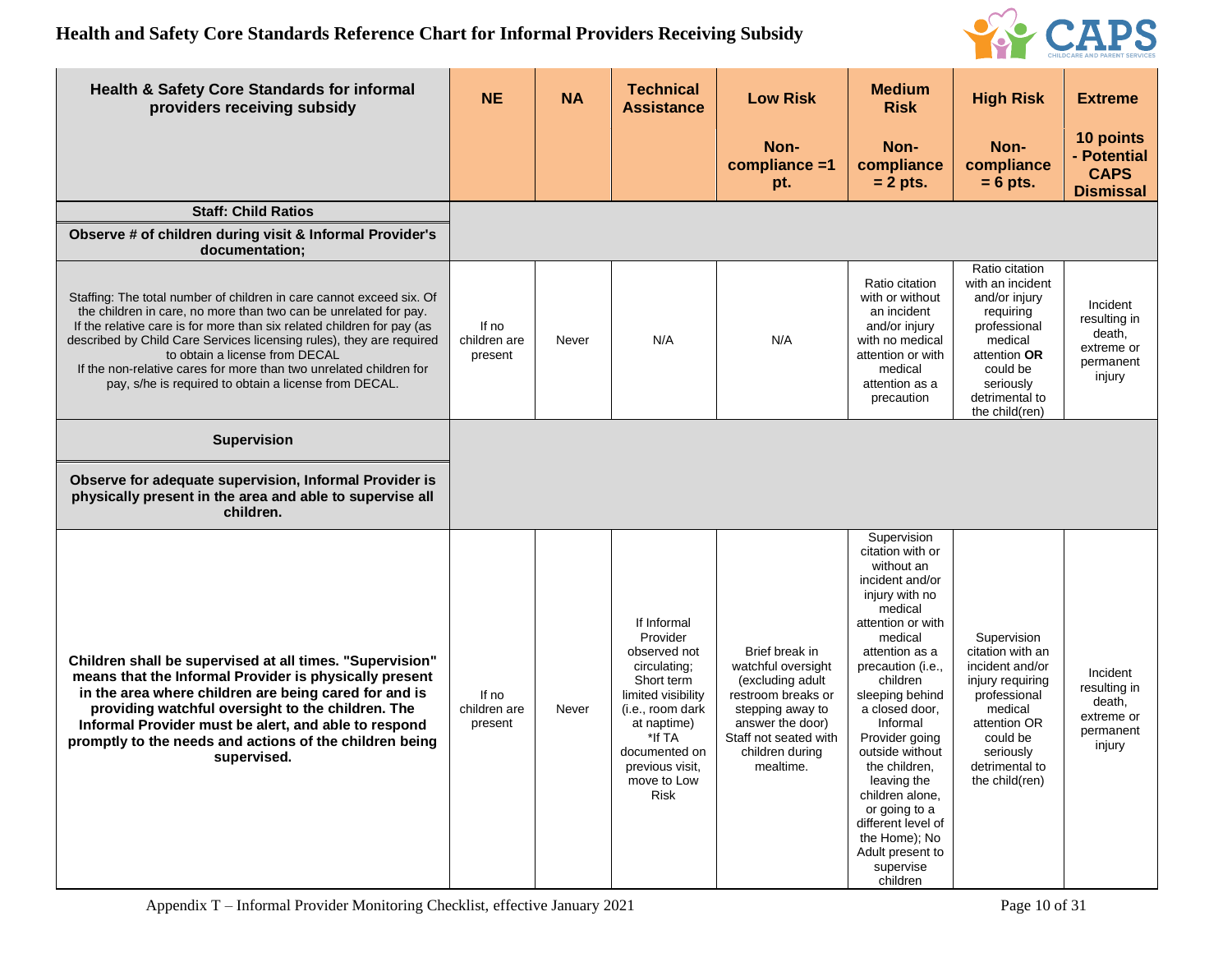

| <b>Health &amp; Safety Core Standards for informal</b><br>providers receiving subsidy                                                                                                                                                                                                                                                                                                                                                                                                                            | <b>NE</b> | <b>NA</b> | <b>Technical</b><br><b>Assistance</b>                                                                                                              | <b>Low Risk</b>              | <b>Medium</b><br><b>Risk</b>                                                                                                                                                                                                                                                                                                                                                                                                                                                                                                                                                                                                                                         | <b>High Risk</b>                                                                                                                              | <b>Extreme</b>                                                          |
|------------------------------------------------------------------------------------------------------------------------------------------------------------------------------------------------------------------------------------------------------------------------------------------------------------------------------------------------------------------------------------------------------------------------------------------------------------------------------------------------------------------|-----------|-----------|----------------------------------------------------------------------------------------------------------------------------------------------------|------------------------------|----------------------------------------------------------------------------------------------------------------------------------------------------------------------------------------------------------------------------------------------------------------------------------------------------------------------------------------------------------------------------------------------------------------------------------------------------------------------------------------------------------------------------------------------------------------------------------------------------------------------------------------------------------------------|-----------------------------------------------------------------------------------------------------------------------------------------------|-------------------------------------------------------------------------|
|                                                                                                                                                                                                                                                                                                                                                                                                                                                                                                                  |           |           |                                                                                                                                                    | Non-<br>compliance =1<br>pt. | Non-<br>compliance<br>$= 2$ pts.                                                                                                                                                                                                                                                                                                                                                                                                                                                                                                                                                                                                                                     | Non-<br>compliance<br>$= 6$ pts.                                                                                                              | 10 points<br>- Potential<br><b>CAPS</b><br><b>Dismissal</b>             |
| <b>Comprehensive Background Checks</b>                                                                                                                                                                                                                                                                                                                                                                                                                                                                           |           |           |                                                                                                                                                    |                              |                                                                                                                                                                                                                                                                                                                                                                                                                                                                                                                                                                                                                                                                      |                                                                                                                                               |                                                                         |
| Review all CRC's for Informal Provider, Employees,<br>Provisional Employees, and other adults residing in the<br>Home                                                                                                                                                                                                                                                                                                                                                                                            |           |           |                                                                                                                                                    |                              |                                                                                                                                                                                                                                                                                                                                                                                                                                                                                                                                                                                                                                                                      |                                                                                                                                               |                                                                         |
| Every staff member with direct care responsibilities must have<br>a Satisfactory Comprehensive Background Check<br>Determination before the individual may supervise any child<br>independently. A staff member with a preliminary fingerprint<br>clearance must be supervised by a staff member with a<br>Satisfactory Comprehensive Background Check Determination.<br>No staff member with an Unsatisfactory Records Check<br>Determination may be present at the home when any child is<br>present for care. | Never     | Never     | A Resident will<br>be turning 17<br>years old;<br>A new Resident<br>is entering<br>Home<br>Advise of<br>process to<br>obtain CBCs<br>with citation | N/A                          | *No Records<br>Check<br>Determination<br>Completed<br>*Has National<br>Fingerprint<br>Check but<br>Satisfactory<br>Comprehensive<br>Records Check<br>Determination<br>not completed<br>or has not<br>begun process<br>AND staff<br>person is not<br>supervised by a<br>person with<br>comprehensive<br>records check.<br>*Records<br>Check<br>Clearance date<br>on<br>Comprehensive<br><b>Records Check</b><br>Determination<br>older than<br>preceding 12<br>months of hire<br>date OR<br><b>Records Check</b><br>Clearance Date<br>on<br>Comprehensive<br>Records Check<br>Determination<br>is not older<br>than the<br>preceding 12<br>months of<br>license date, | *Knowledge of a<br>committed crime<br>with or without<br>Satisfactory<br>Comprehensive<br><b>Records Check</b><br>Determination<br>completed. | Incident<br>resulting in<br>death,<br>extreme or<br>permanent<br>injury |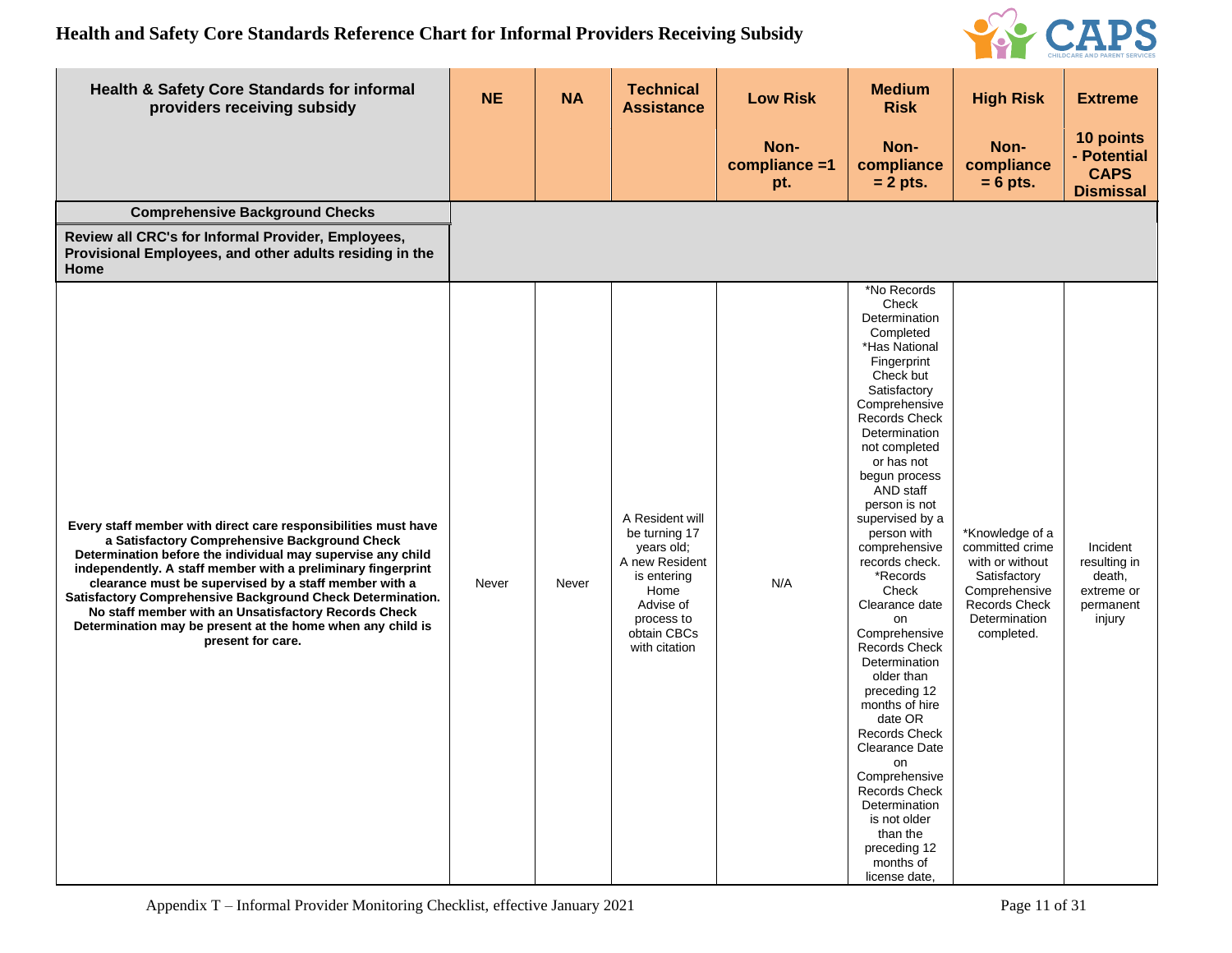

| Health & Safety Core Standards for informal<br>providers receiving subsidy                                          | <b>NE</b>                                                  | <b>NA</b>                                                                       | <b>Technical</b><br><b>Assistance</b>                                                                                                                                                                         | <b>Low Risk</b>                                                                          | <b>Medium</b><br><b>Risk</b>                                                                                           | <b>High Risk</b>                                                                                            | <b>Extreme</b>                                                          |
|---------------------------------------------------------------------------------------------------------------------|------------------------------------------------------------|---------------------------------------------------------------------------------|---------------------------------------------------------------------------------------------------------------------------------------------------------------------------------------------------------------|------------------------------------------------------------------------------------------|------------------------------------------------------------------------------------------------------------------------|-------------------------------------------------------------------------------------------------------------|-------------------------------------------------------------------------|
|                                                                                                                     |                                                            |                                                                                 |                                                                                                                                                                                                               | Non-<br>compliance =1<br>pt.                                                             | Non-<br>compliance<br>$= 2$ pts.                                                                                       | Non-<br>compliance<br>$= 6$ pts.                                                                            | 10 points<br>- Potential<br><b>CAPS</b><br><b>Dismissal</b>             |
|                                                                                                                     |                                                            |                                                                                 |                                                                                                                                                                                                               |                                                                                          | but there was a<br>lapse of<br>employment<br>from the<br>industry greater<br>than 180 days<br>(6 months) or<br>longer. |                                                                                                             |                                                                         |
| <b>Diapering Areas and Practices</b><br>Inquire about procedures or observe actual diaper                           |                                                            |                                                                                 |                                                                                                                                                                                                               |                                                                                          |                                                                                                                        |                                                                                                             |                                                                         |
| change<br>Diapering surface should be clean and non-porous                                                          | If no<br>diapered<br>children are<br>currently<br>enrolled | Informal<br>Provider<br>does not<br>provide<br>care for<br>diapered<br>children | Turn textured<br>side over for a<br>smooth surface:<br>Disinfectant not<br>used according<br>to<br>manufacturer's<br>instructions<br>*If TA<br>documented on<br>previous visit,<br>move to Low<br><b>Risk</b> | Changing pad has<br>tears/non-smooth<br>surface;<br>Surface not properly<br>disinfected; | There is<br>evidence of<br>isolated illness<br>and confirmed<br>lack of proper<br>disinfection                         | There is<br>evidence of<br>widespread<br>illness due to<br>lack of proper<br>disinfection (by<br>CDC or HD) | Incident<br>resulting in<br>death,<br>extreme or<br>permanent<br>injury |
| <b>Discipline</b>                                                                                                   |                                                            |                                                                                 |                                                                                                                                                                                                               |                                                                                          |                                                                                                                        |                                                                                                             |                                                                         |
| Observe Providers interactions with children, ask about<br>and review policy if children are napping or not present |                                                            |                                                                                 |                                                                                                                                                                                                               |                                                                                          |                                                                                                                        |                                                                                                             |                                                                         |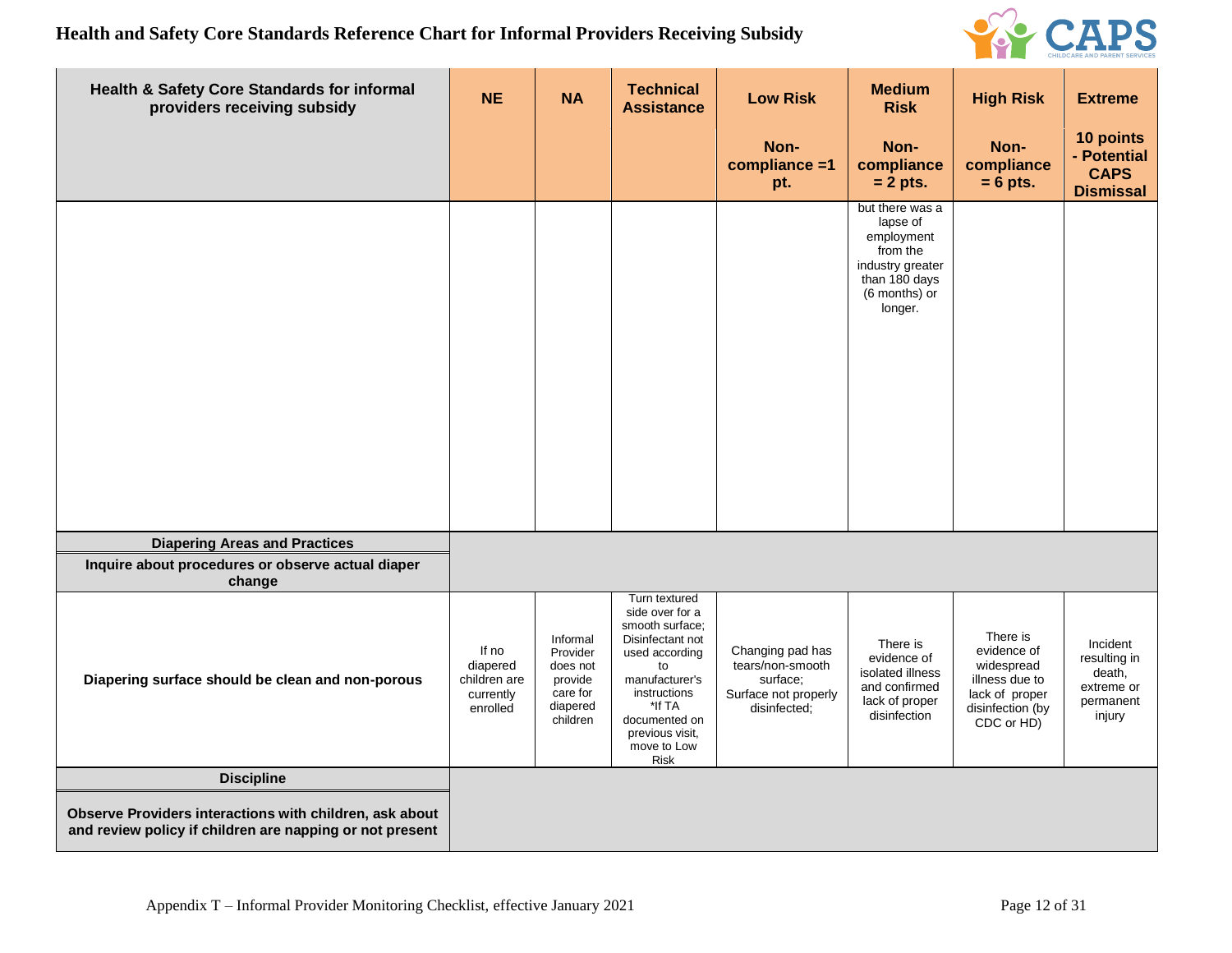

| <b>Health &amp; Safety Core Standards for informal</b><br>providers receiving subsidy               | <b>NE</b> | <b>NA</b> | <b>Technical</b><br><b>Assistance</b>                                                                                                                                                                                                                                                                                                                                                                              | <b>Low Risk</b>                                                                                                                                                                                                                                                                                                                                                              | <b>Medium</b><br><b>Risk</b>                                                                                                                                                                                                                       | <b>High Risk</b>                                                                                                                                                                                                                  | <b>Extreme</b>                                                                                    |  |  |  |
|-----------------------------------------------------------------------------------------------------|-----------|-----------|--------------------------------------------------------------------------------------------------------------------------------------------------------------------------------------------------------------------------------------------------------------------------------------------------------------------------------------------------------------------------------------------------------------------|------------------------------------------------------------------------------------------------------------------------------------------------------------------------------------------------------------------------------------------------------------------------------------------------------------------------------------------------------------------------------|----------------------------------------------------------------------------------------------------------------------------------------------------------------------------------------------------------------------------------------------------|-----------------------------------------------------------------------------------------------------------------------------------------------------------------------------------------------------------------------------------|---------------------------------------------------------------------------------------------------|--|--|--|
|                                                                                                     |           |           |                                                                                                                                                                                                                                                                                                                                                                                                                    | Non-<br>compliance =1<br>pt.                                                                                                                                                                                                                                                                                                                                                 | Non-<br>compliance<br>$= 2$ pts.                                                                                                                                                                                                                   | Non-<br>compliance<br>$= 6$ pts.                                                                                                                                                                                                  | 10 points<br>- Potential<br><b>CAPS</b><br><b>Dismissal</b>                                       |  |  |  |
| Disciplinary actions shall not be detrimental to physical<br>or mental health                       | Never     | Never     | Observing<br>inappropriate<br>discipline<br>methods:<br>making a child<br>face the wall for<br>time out, a $4 y/r$<br>old standing in<br>timeout for 5<br>min. instead of<br>4, children<br>under 2 in<br>timeout instead<br>of redirection,<br>behavior charts<br>posted that use<br>marks, colors,<br>etc. by<br>children's<br>names<br>*If TA<br>documented<br>on previous<br>visit, move to<br><b>Low Risk</b> | Misuse or<br>inappropriate use of<br>time out or<br>redirection;<br>Staff encourages or<br>does not intervene<br>when a Parent<br>disciplines their child<br>within sight and/or<br>hearing of other<br>children;<br>Staff convey<br>understanding of<br>discipline rules and<br>report previous use<br>of inappropriate<br>discipline, such as<br>popping a child's<br>hand | Disciplinary<br>action<br>detrimental to<br>child's physical<br>or mental<br>health which<br>may or may not<br>have resulted in<br>an incident<br>and/or injury<br>with no medical<br>attention or with<br>medical<br>attention as a<br>precaution | Disciplinary<br>action<br>detrimental to<br>child's physical<br>health OR was<br>seriously<br>detrimental to a<br>child's mental<br>health with an<br>incident and/or<br>injury requiring<br>professional<br>medical<br>attention | Incident<br>resulting in<br>death,<br>extreme or<br>permanent<br>injury                           |  |  |  |
| Staff shall not: See disciplinary technique below for sanction level                                |           |           |                                                                                                                                                                                                                                                                                                                                                                                                                    |                                                                                                                                                                                                                                                                                                                                                                              |                                                                                                                                                                                                                                                    |                                                                                                                                                                                                                                   |                                                                                                   |  |  |  |
| Physically/sexually abuse a child; Engage in sexually<br>overt conduct in the presence of any child | Never     | Never     | N/A                                                                                                                                                                                                                                                                                                                                                                                                                | N/A                                                                                                                                                                                                                                                                                                                                                                          | N/A                                                                                                                                                                                                                                                | Physical abuse                                                                                                                                                                                                                    | Sexual abuse<br><b>OR</b> incident<br>resulting in<br>death,<br>extreme or<br>permanent<br>injury |  |  |  |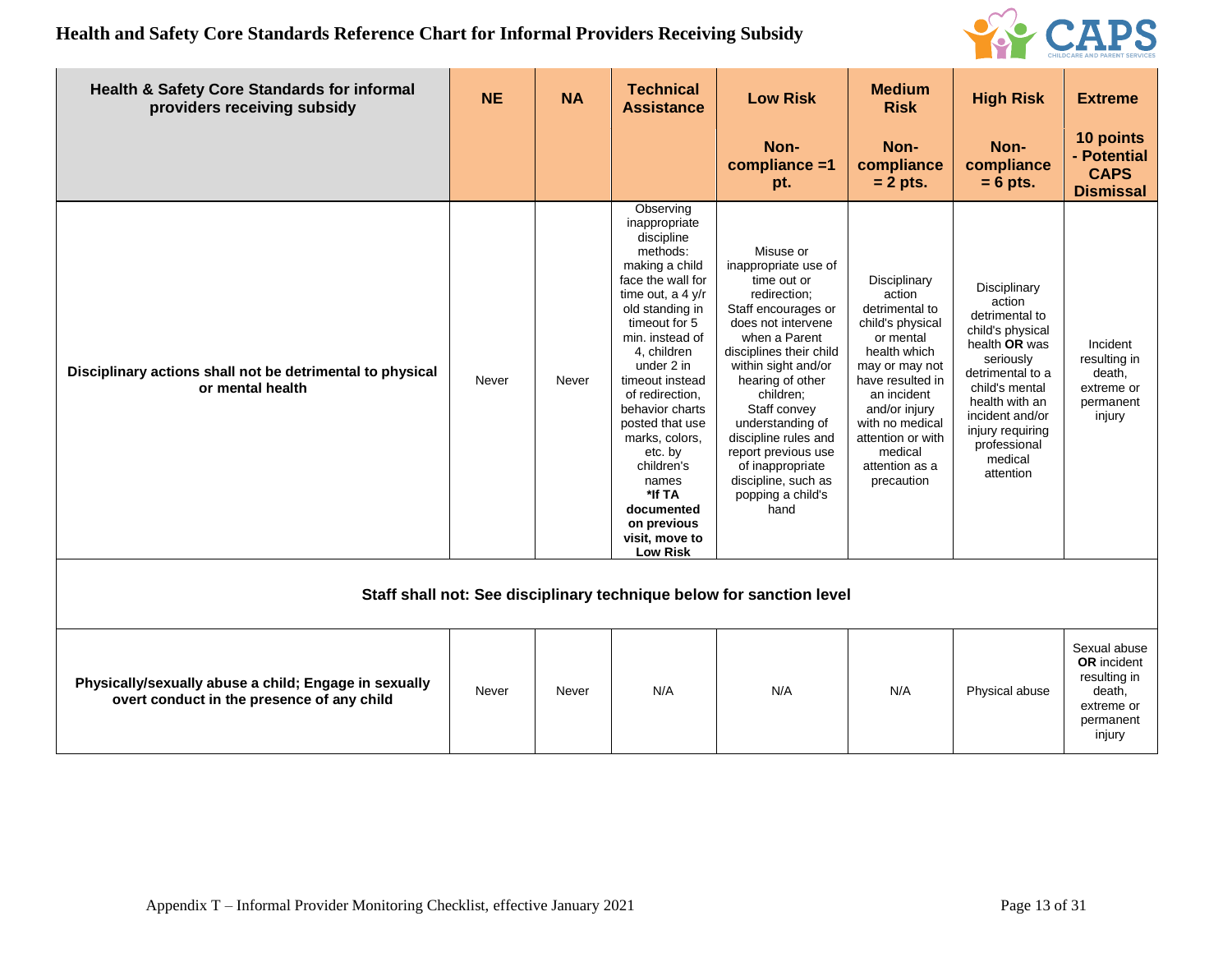

| Health & Safety Core Standards for informal<br>providers receiving subsidy                                               | <b>NE</b> | <b>NA</b> | <b>Technical</b><br><b>Assistance</b>                                                                                                                                                                                                                                                                                  | <b>Low Risk</b>                                                                                        | <b>Medium</b><br><b>Risk</b>                                                                                                                                                   | <b>High Risk</b>                                                                                                                                                                                                   | <b>Extreme</b>                                                          |
|--------------------------------------------------------------------------------------------------------------------------|-----------|-----------|------------------------------------------------------------------------------------------------------------------------------------------------------------------------------------------------------------------------------------------------------------------------------------------------------------------------|--------------------------------------------------------------------------------------------------------|--------------------------------------------------------------------------------------------------------------------------------------------------------------------------------|--------------------------------------------------------------------------------------------------------------------------------------------------------------------------------------------------------------------|-------------------------------------------------------------------------|
|                                                                                                                          |           |           |                                                                                                                                                                                                                                                                                                                        | Non-<br>compliance =1<br>pt.                                                                           | Non-<br>compliance<br>$= 2$ pts.                                                                                                                                               | Non-<br>compliance<br>$= 6$ pts.                                                                                                                                                                                   | 10 points<br>- Potential<br><b>CAPS</b><br><b>Dismissal</b>             |
| Inflict corporal/physical punishment                                                                                     | Never     | Never     | Corporal<br>punishment by<br>a Parent (not<br>employed by<br>the facility) of<br>their own child<br>to any body<br>part (popping<br>on hand,<br>buttocks, legs)<br>not within<br>sight/hearing of<br>other children                                                                                                    | N/A                                                                                                    | Corporal<br>punishment to<br>any body part<br>(popping on<br>hand, buttocks,<br>legs, etc.)<br>without a<br>bruise or mark                                                     | Corporal<br>punishment to<br>any body part<br>(popping on<br>hand, buttocks,<br>legs) with a<br>bruise or mark                                                                                                     | Incident<br>resulting in<br>death,<br>extreme or<br>permanent<br>injury |
| Shake, jerk, pinch or roughly handle                                                                                     | Never     | Never     | N/A                                                                                                                                                                                                                                                                                                                    | N/A                                                                                                    | Jerk, handle<br>roughly, or<br>pinch without a<br>bruise or mark<br>or injury;<br>Shake a child<br>five years or<br>older without<br>an injury                                 | Jerk, handle<br>roughly, or pinch<br>with a bruise or<br>mark or injury;<br>Shake a child<br>under five years<br>old with or<br>without an<br>injury;<br>Shake a child<br>five years or<br>older with an<br>injury | Incident<br>resulting in<br>death,<br>extreme or<br>permanent<br>injury |
| Verbally abuse or humiliate (includes use of threats,<br>profanity or belittling remarks about a Child or his<br>family) | Never     | Never     | Tone of voice:<br>Raised voice<br>with negative<br>implications;<br>Mild threat to<br>call Parent<br>about behavior<br>("Do we need<br>to call your<br>mom?" or "You<br>know what's<br>going to<br>happen when<br>your mom gets<br>here?")<br>*If TA<br>documented<br>on previous<br>visit, move to<br><b>Low Risk</b> | Raised voices with<br>profanity or belittling<br>remarks or threats;<br>Use of profanity in<br>general | Humiliating a<br>child;<br>Threatening<br>physical harm;<br>Screaming at a<br>child, where<br>child displays<br>behavior<br>demonstrating<br>that he/she is<br>afraid or upset | Extreme or<br>repeated<br>threats.<br>humiliation or<br>belittling<br>remarks                                                                                                                                      | N/A                                                                     |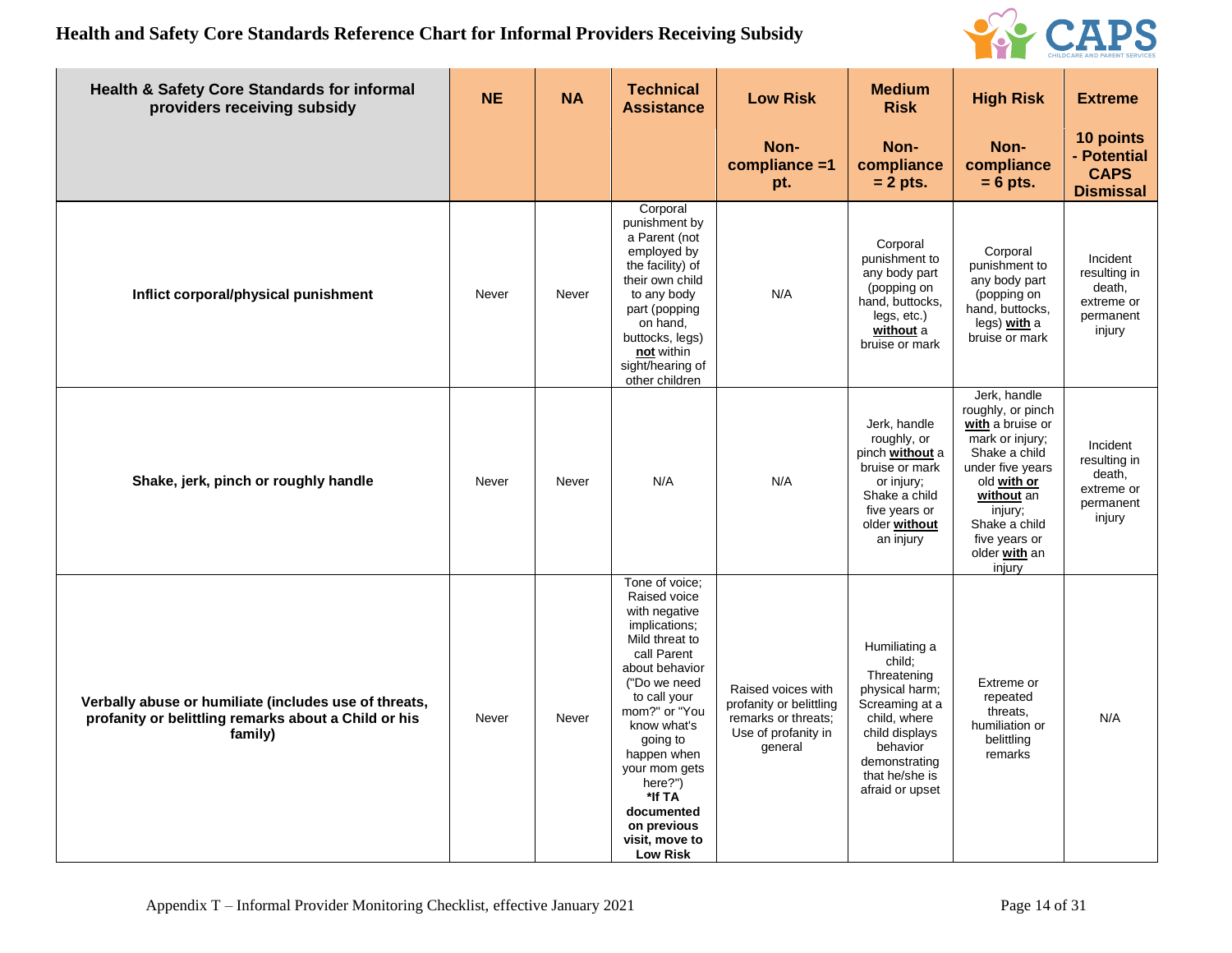

| <b>Health &amp; Safety Core Standards for informal</b><br>providers receiving subsidy | <b>NE</b> | <b>NA</b> | <b>Technical</b><br><b>Assistance</b> | <b>Low Risk</b>                                                                                                                                                                                                                                   | <b>Medium</b><br><b>Risk</b>                                                                                                                                                                                                           | <b>High Risk</b>                                                                                                                                                                                                                                           | <b>Extreme</b>                                                          |
|---------------------------------------------------------------------------------------|-----------|-----------|---------------------------------------|---------------------------------------------------------------------------------------------------------------------------------------------------------------------------------------------------------------------------------------------------|----------------------------------------------------------------------------------------------------------------------------------------------------------------------------------------------------------------------------------------|------------------------------------------------------------------------------------------------------------------------------------------------------------------------------------------------------------------------------------------------------------|-------------------------------------------------------------------------|
|                                                                                       |           |           |                                       | Non-<br>compliance =1<br>pt.                                                                                                                                                                                                                      | Non-<br>compliance<br>$= 2$ pts.                                                                                                                                                                                                       | Non-<br>compliance<br>$= 6$ pts.                                                                                                                                                                                                                           | 10 points<br>- Potential<br><b>CAPS</b><br><b>Dismissal</b>             |
| Isolate in a dark room, closet or unsupervised area                                   | Never     | Never     | N/A                                   | N/A                                                                                                                                                                                                                                               | Isolation                                                                                                                                                                                                                              | <b>Isolation</b> with<br>aggravating<br>circumstances<br>such as but not<br>limited to the<br>door being<br>closed or the<br>room being dark                                                                                                               | Incident<br>resulting in<br>death,<br>extreme or<br>permanent<br>injury |
| Use of mechanical or physical restraints or devices                                   | Never     | Never     | N/A                                   | N/A                                                                                                                                                                                                                                               | Use of<br>mechanical<br>and/or physical<br>restraints which<br>may or may not<br>have resulted in<br>an incident<br>and/or injury<br>with no medical<br>attention or with<br>medical<br>attention as a<br>precaution                   | Use of<br>mechanical<br>and/or physical<br>restraints with<br>an incident<br>and/or injury<br>requiring<br>professional<br>medical<br>attention OR<br>restraints used<br>for an egregious<br>amount of time<br>or there were<br>egregious<br>circumstances | Incident<br>resulting in<br>death,<br>extreme or<br>permanent<br>injury |
| Use medication to control behavior                                                    | Never     | Never     | N/A                                   | N/A                                                                                                                                                                                                                                               | N/A                                                                                                                                                                                                                                    | Use of<br>medication for<br>discipline and/or<br>to control<br>behavior, other<br>than as<br>prescribed by a<br>physician                                                                                                                                  | Incident<br>resulting in<br>death,<br>extreme or<br>permanent<br>injury |
| Restrict unreasonably from going to the bathroom                                      | Never     | Never     | N/A                                   | <b>Informal Provider</b><br>fails to respond<br>appropriately and/or<br>timely to a child's<br>request or need to<br>toilet (Staff states,<br>"You should have<br>gone to the<br>bathroom during the<br>bathroom break and<br>now you can't go.") | Child(ren) not<br>allowed to go to<br>the bathroom<br>as punishment,<br>which may or<br>may not have<br>resulted in an<br>incident and/or<br>injury with no<br>medical<br>attention or with<br>medical<br>attention as a<br>precaution | Child(ren) not<br>allowed to go to<br>the bathroom as<br>punishment with<br>an incident<br>and/or injury<br>requiring<br>professional<br>medical<br>attention OR<br>was not allowed<br>to go for an<br>egregious<br>amount of time                         | N/A                                                                     |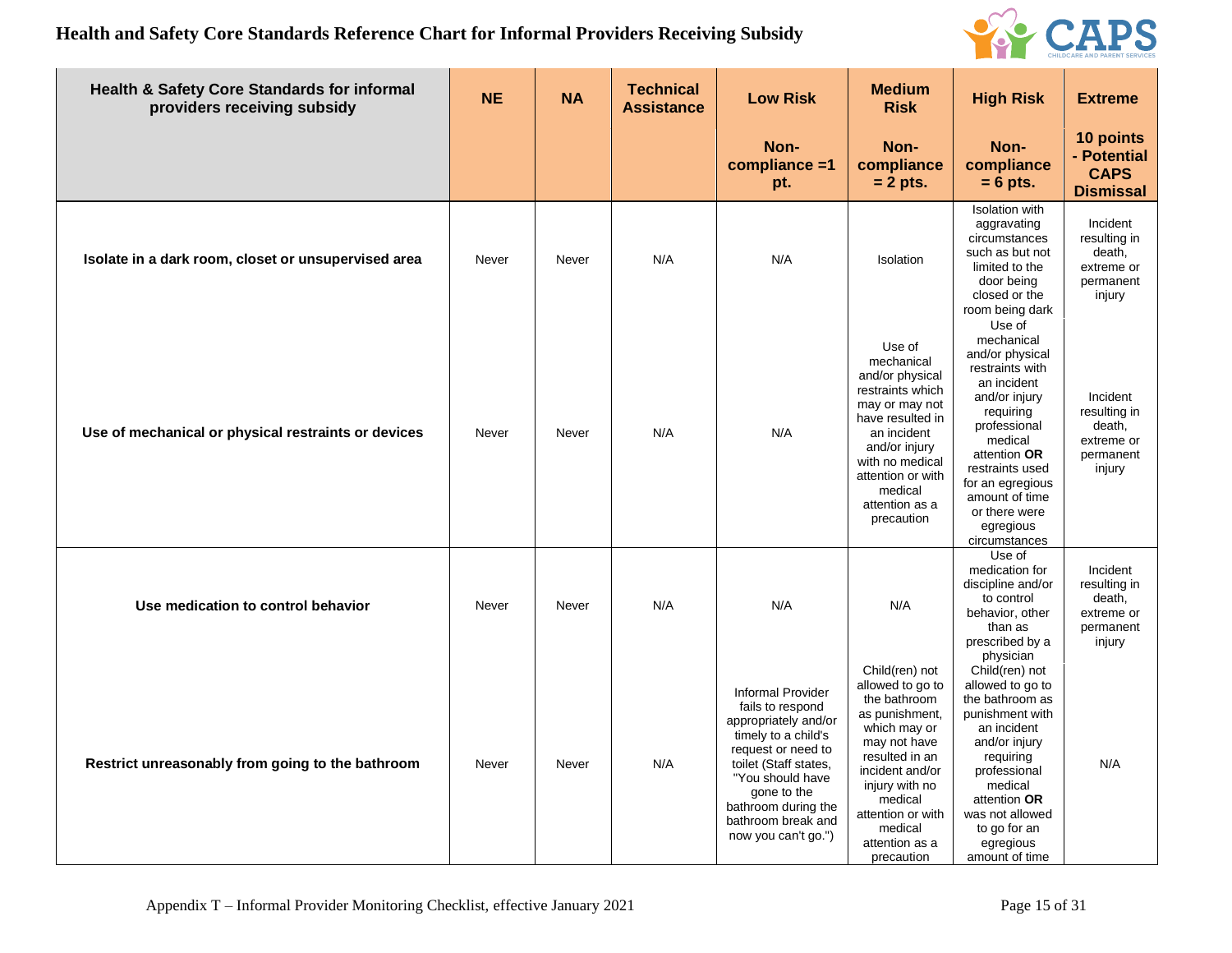

| Health & Safety Core Standards for informal<br>providers receiving subsidy | <b>NE</b> | <b>NA</b> | <b>Technical</b><br><b>Assistance</b> | <b>Low Risk</b>                                                                                                                                                                                                                       | <b>Medium</b><br><b>Risk</b>                                                                                                                                                                                                                                                                                                    | <b>High Risk</b>                                                                                                                                                                                                                                                                                                          | <b>Extreme</b>                                                          |
|----------------------------------------------------------------------------|-----------|-----------|---------------------------------------|---------------------------------------------------------------------------------------------------------------------------------------------------------------------------------------------------------------------------------------|---------------------------------------------------------------------------------------------------------------------------------------------------------------------------------------------------------------------------------------------------------------------------------------------------------------------------------|---------------------------------------------------------------------------------------------------------------------------------------------------------------------------------------------------------------------------------------------------------------------------------------------------------------------------|-------------------------------------------------------------------------|
|                                                                            |           |           |                                       | Non-<br>compliance =1<br>pt.                                                                                                                                                                                                          | Non-<br>compliance<br>$= 2$ pts.                                                                                                                                                                                                                                                                                                | Non-<br>compliance<br>$= 6$ pts.                                                                                                                                                                                                                                                                                          | 10 points<br>- Potential<br><b>CAPS</b><br><b>Dismissal</b>             |
| <b>Punishing toileting accidents</b>                                       | Never     | Never     | N/A                                   | <b>Informal Provider</b><br>uses an appropriate<br>form of discipline as<br>punishment<br>immediately<br>following a toileting<br>accident (a 3 year<br>old is put in time out<br>for 3 minutes<br>following a toileting<br>accident) | Informal<br>Provider uses<br>an<br>inappropriate<br>form of<br>discipline as<br>punishment<br>immediately<br>following a<br>toileting<br>accident (a<br>child is made to<br>stand in the<br>corner facing<br>the wall<br>following a<br>toileting<br>accident or a<br>child was<br>forced to clean<br>up their own<br>accident) | Restriction/punis<br>hment for<br>bathroom<br>accidents with<br>an incident<br>and/or injury<br>requiring<br>professional<br>medical<br>attention OR<br>with aggravating<br>circumstances                                                                                                                                 | Incident<br>resulting in<br>death,<br>extreme or<br>permanent<br>injury |
| Force-feed or withhold feeding regularly scheduled<br>meals/snacks         | Never     | Never     | N/A                                   | Feeding of a child<br>was intentionally<br>delayed but still<br>occurred during the<br>current meal or<br>snack service                                                                                                               | Feeding of a<br>child was<br>delayed but still<br>occurred after<br>the current<br>meal or snack<br>but before the<br>next meal or<br>snack;<br>Child was<br>compelled to<br>eat with no<br>incident or<br>injury                                                                                                               | Child(ren)<br>physically force<br>fed (a child's<br>mouth is held<br>and made to<br>eat) which<br>resulted in a<br>serious incident<br>and/or injury<br>requiring<br>professional<br>medical<br>attention;<br>Food withheld<br>(and not given to<br>child for the<br>entire day or for<br>all meals or<br>snack services) | Incident<br>resulting in<br>death,<br>extreme or<br>permanent<br>injury |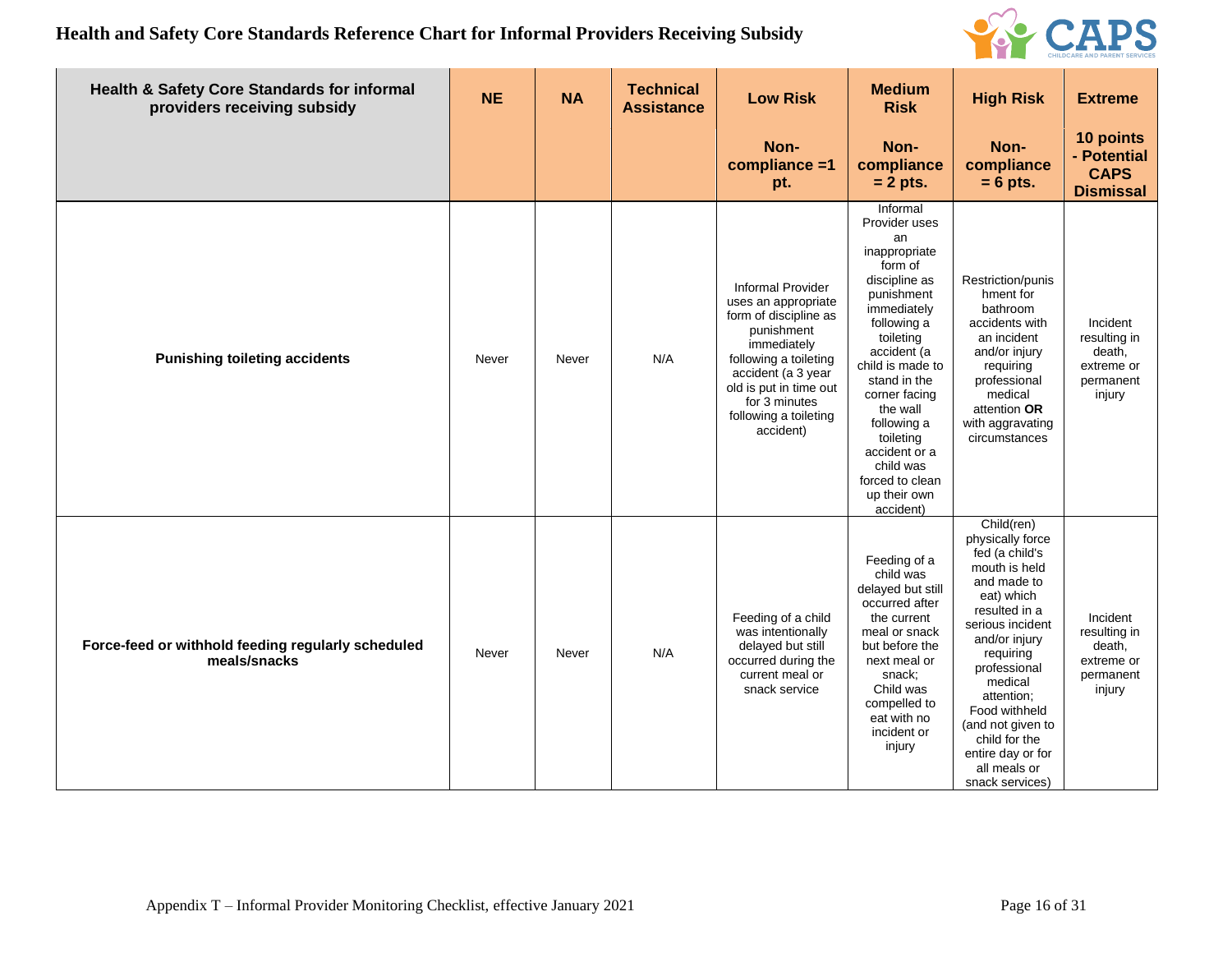

| Health & Safety Core Standards for informal<br>providers receiving subsidy | <b>NE</b> | <b>NA</b> | <b>Technical</b><br><b>Assistance</b>                                                                                                                                              | <b>Low Risk</b>                                                                                                                                                                              | <b>Medium</b><br><b>Risk</b>                                                                                                                                                                                                                                       | <b>High Risk</b>                                                                                                                                                                                                                                            | <b>Extreme</b>                                                          |
|----------------------------------------------------------------------------|-----------|-----------|------------------------------------------------------------------------------------------------------------------------------------------------------------------------------------|----------------------------------------------------------------------------------------------------------------------------------------------------------------------------------------------|--------------------------------------------------------------------------------------------------------------------------------------------------------------------------------------------------------------------------------------------------------------------|-------------------------------------------------------------------------------------------------------------------------------------------------------------------------------------------------------------------------------------------------------------|-------------------------------------------------------------------------|
|                                                                            |           |           |                                                                                                                                                                                    | Non-<br>compliance =1<br>pt.                                                                                                                                                                 | Non-<br>compliance<br>$= 2$ pts.                                                                                                                                                                                                                                   | Non-<br>compliance<br>$= 6$ pts.                                                                                                                                                                                                                            | 10 points<br>- Potential<br><b>CAPS</b><br><b>Dismissal</b>             |
| Force or withhold naps                                                     | Never     | Never     | Telling<br>child(ren) that<br>they must lay in<br>a particular<br>position on the<br>mat or cot<br>*If TA<br>documented<br>on previous<br>visit, move to<br><b>Low Risk</b>        | Force or withhold<br>naps with no<br>physical contact                                                                                                                                        | Physically<br>force/withhold<br>naps without<br>an incident or<br>injury                                                                                                                                                                                           | Physically force<br>naps with an<br>incident and/or<br>injury                                                                                                                                                                                               | Incident<br>resulting in<br>death,<br>extreme or<br>permanent<br>injury |
| Allow Children to discipline or humiliate other Children                   | Never     | Never     | Informal<br>Provider<br>requires<br>child(ren) to<br>report the bad<br>behavior of<br>other child(ren)<br>*If TA<br>documented on<br>previous visit,<br>move to Low<br><b>Risk</b> | <b>Informal Provider</b><br>allows and/or<br>encourages<br>child(ren) to<br>humiliate other<br>child(ren) (name<br>calling, belittling<br>remarks, threats,<br>use of profanity,<br>$etc.$ ) | Informal<br>Provider allows<br>and/or<br>encourages<br>child(ren) to<br>physically<br>discipline each<br>other with or<br>without an<br>incident and/or<br>injury with no<br>medical<br>attention or with<br>medical<br>attention as a<br>precaution               | Informal<br>Provider allows<br>and/or<br>encourages<br>child(ren) to<br>physically<br>discipline each<br>other with an<br>incident and/or<br>injury requiring<br>professional<br>medical<br>attention OR<br>discipline with<br>aggravating<br>circumstances | Incident<br>resulting in<br>death,<br>extreme or<br>permanent<br>injury |
| Confine a Child for disciplinary purposes to equipment                     | Never     | Never     | N/A                                                                                                                                                                                | Child(ren) confined<br>for discipline<br>without an incident<br>or injury                                                                                                                    | Child(ren)<br>confined for<br>discipline which<br>resulted in an<br>incident and/or<br>injury with no<br>medical<br>attention or with<br>medical<br>attention as a<br>precaution;<br>Child(ren)<br>confined for<br>discipline for an<br>extended<br>amount of time | Child(ren)<br>confined for<br>discipline with<br>an incident<br>and/or injury<br>requiring<br>professional<br>medical<br>attention                                                                                                                          | Incident<br>resulting in<br>death,<br>extreme or<br>permanent<br>injury |
| <b>Medications</b>                                                         |           |           |                                                                                                                                                                                    |                                                                                                                                                                                              |                                                                                                                                                                                                                                                                    |                                                                                                                                                                                                                                                             |                                                                         |
| View stored medication; Review samples of medication<br>documentation      |           |           |                                                                                                                                                                                    |                                                                                                                                                                                              |                                                                                                                                                                                                                                                                    |                                                                                                                                                                                                                                                             |                                                                         |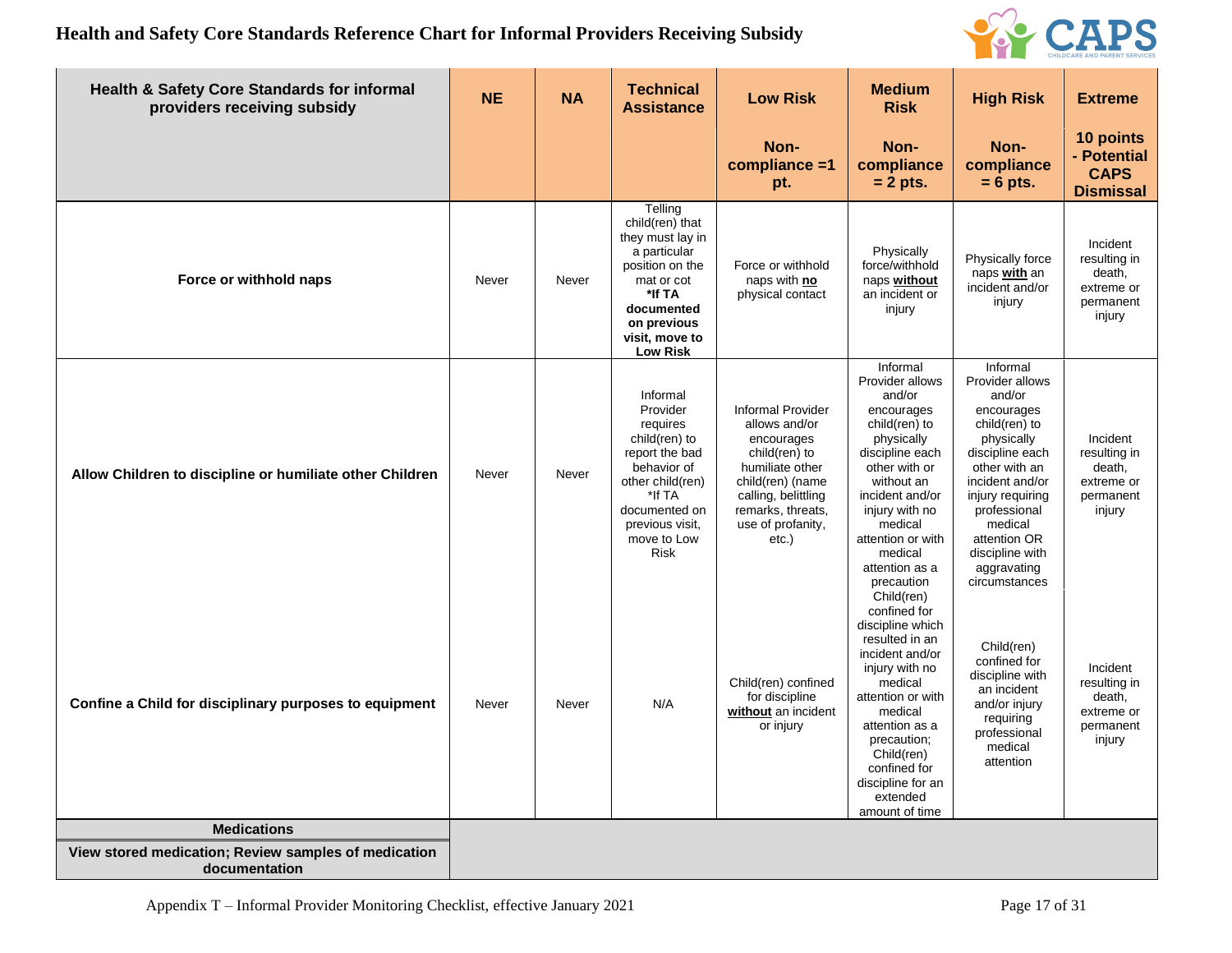

| Health & Safety Core Standards for informal<br>providers receiving subsidy                                                                                                                                                                                                                                                                                                                   | <b>NE</b>                                                                                                                                                       | <b>NA</b>                                                                  | <b>Technical</b><br><b>Assistance</b>                                                                                                                                                                                                                                                                          | <b>Low Risk</b>                                                                                                                                                                                                                                                                                                                                                                                                                                | <b>Medium</b><br><b>Risk</b>                                                                                                                                                                                                                                                                                                                           | <b>High Risk</b>                                                                                                                                                                                                                                                                                                                                                                                        | <b>Extreme</b>                                                          |
|----------------------------------------------------------------------------------------------------------------------------------------------------------------------------------------------------------------------------------------------------------------------------------------------------------------------------------------------------------------------------------------------|-----------------------------------------------------------------------------------------------------------------------------------------------------------------|----------------------------------------------------------------------------|----------------------------------------------------------------------------------------------------------------------------------------------------------------------------------------------------------------------------------------------------------------------------------------------------------------|------------------------------------------------------------------------------------------------------------------------------------------------------------------------------------------------------------------------------------------------------------------------------------------------------------------------------------------------------------------------------------------------------------------------------------------------|--------------------------------------------------------------------------------------------------------------------------------------------------------------------------------------------------------------------------------------------------------------------------------------------------------------------------------------------------------|---------------------------------------------------------------------------------------------------------------------------------------------------------------------------------------------------------------------------------------------------------------------------------------------------------------------------------------------------------------------------------------------------------|-------------------------------------------------------------------------|
|                                                                                                                                                                                                                                                                                                                                                                                              |                                                                                                                                                                 |                                                                            |                                                                                                                                                                                                                                                                                                                | Non-<br>compliance =1<br>pt.                                                                                                                                                                                                                                                                                                                                                                                                                   | Non-<br>compliance<br>$= 2$ pts.                                                                                                                                                                                                                                                                                                                       | Non-<br>compliance<br>$= 6$ pts.                                                                                                                                                                                                                                                                                                                                                                        | 10 points<br>- Potential<br><b>CAPS</b><br><b>Dismissal</b>             |
| Authorization: Specific written authorization from the<br>Child's physician or Parent to dispense prescription or<br>nonprescription medication to Child<br>Storage: Medication stored as authorized/instructed and<br>inaccessible to children<br><b>Dispensing records: Include Child's name, name of</b><br>medication, date(s) and time(s) administered, name of<br>person administering | lf<br>medication<br>has not<br>been<br>administere<br>d since last<br>visit or<br>since<br>medication<br>was last<br>evaluated;<br>If forms are<br>inaccessible | If Informal<br>Provider<br>does not<br>administer<br>any<br>medicatio<br>n | If planning to<br>dispense<br>medication in<br>the future;<br>Isolated<br>instance of<br>incomplete<br>paperwork<br>other than<br>missing parent<br>signature<br>*If TA<br>documented<br>on previous<br>visit, move to<br>Low Risk                                                                             | Authorization:<br>Medication is on site<br>with no medication<br>authorization, but<br>not dispensed<br>Storage: Medication<br>not stored as<br>authorized/instructe<br>d OR medication<br>accessible but not<br>handled or ingested<br>by a child (located in<br>cubbies, drawer,<br>etc.)<br>Records: Incomplete<br>dispensing<br>documentation: not<br>documenting<br>date(s)/time(s)<br>dispensed, name of<br>person or<br>medication etc. | Authorization:<br>Dispensed<br>medication<br>without<br>authorization<br>with no adverse<br>reaction;<br>Medication not<br>dispensed as<br>authorized<br>Storage:<br>Medication<br>handled with no<br>incident or<br>injury<br>Records:<br>Dispensed<br>medication not<br>documented at<br>all with no<br>incident or<br>injury                        | Authorization:<br>Dispensed<br>medication<br>without<br>authorization<br>with an adverse<br>reaction;<br>Medication<br>dispensed to the<br>wrong child<br>Storage: Child<br>ingested and/or<br>handled<br>medication with<br>an incident<br>and/or injury<br>Records:<br>Dispensed<br>medication not<br>documented at<br>all with an<br>incident and/or<br>injury (i.e., over<br>medicating a<br>child) | Incident<br>resulting in<br>death,<br>extreme or<br>permanent<br>injury |
| <b>Physical Plant: Hazards</b>                                                                                                                                                                                                                                                                                                                                                               |                                                                                                                                                                 |                                                                            |                                                                                                                                                                                                                                                                                                                |                                                                                                                                                                                                                                                                                                                                                                                                                                                |                                                                                                                                                                                                                                                                                                                                                        |                                                                                                                                                                                                                                                                                                                                                                                                         |                                                                         |
| Evaluate for accessible hazards throughout home                                                                                                                                                                                                                                                                                                                                              |                                                                                                                                                                 |                                                                            |                                                                                                                                                                                                                                                                                                                |                                                                                                                                                                                                                                                                                                                                                                                                                                                |                                                                                                                                                                                                                                                                                                                                                        |                                                                                                                                                                                                                                                                                                                                                                                                         |                                                                         |
| Hazardous materials (cleaning supplies, tobacco, etc.) stored<br>securely away from children                                                                                                                                                                                                                                                                                                 | Never                                                                                                                                                           | Never                                                                      | Hazards in a<br>room currently<br>not in use for<br>child care but<br>potentially<br>accessible to<br>children:<br>Isolated minor<br>hazards:<br>brooms,<br>dustpans,<br>toothpaste, etc.<br>*lf TA<br>documented on<br>previous visit,<br>move to Low<br>Risk<br>**Soap that<br>says "Keep Out<br>of Reach of | Hazards accessible<br>with or without being<br>handled by a child<br>(plastic grocery<br>bags, aerosol cans,<br>items that say "Keep<br>Out of Reach<br>Children" etc.)                                                                                                                                                                                                                                                                        | Serious/danger<br>ous hazards<br>handled by a<br>child OR easily<br>ingestible<br>hazards (open<br>container) that<br>are accessible<br>with or without<br>being handled<br>by a child which<br>may or may not<br>have resulted in<br>an incident or<br>injury with no<br>medical<br>attention or with<br>medical<br>attention as a<br>precaution (cup | Hazards<br>accessible and<br>handled or<br>ingested with an<br>incident and/or<br>injury requiring<br>professional<br>medical<br>attention                                                                                                                                                                                                                                                              | Incident<br>resulting in<br>death,<br>extreme or<br>permanent<br>injury |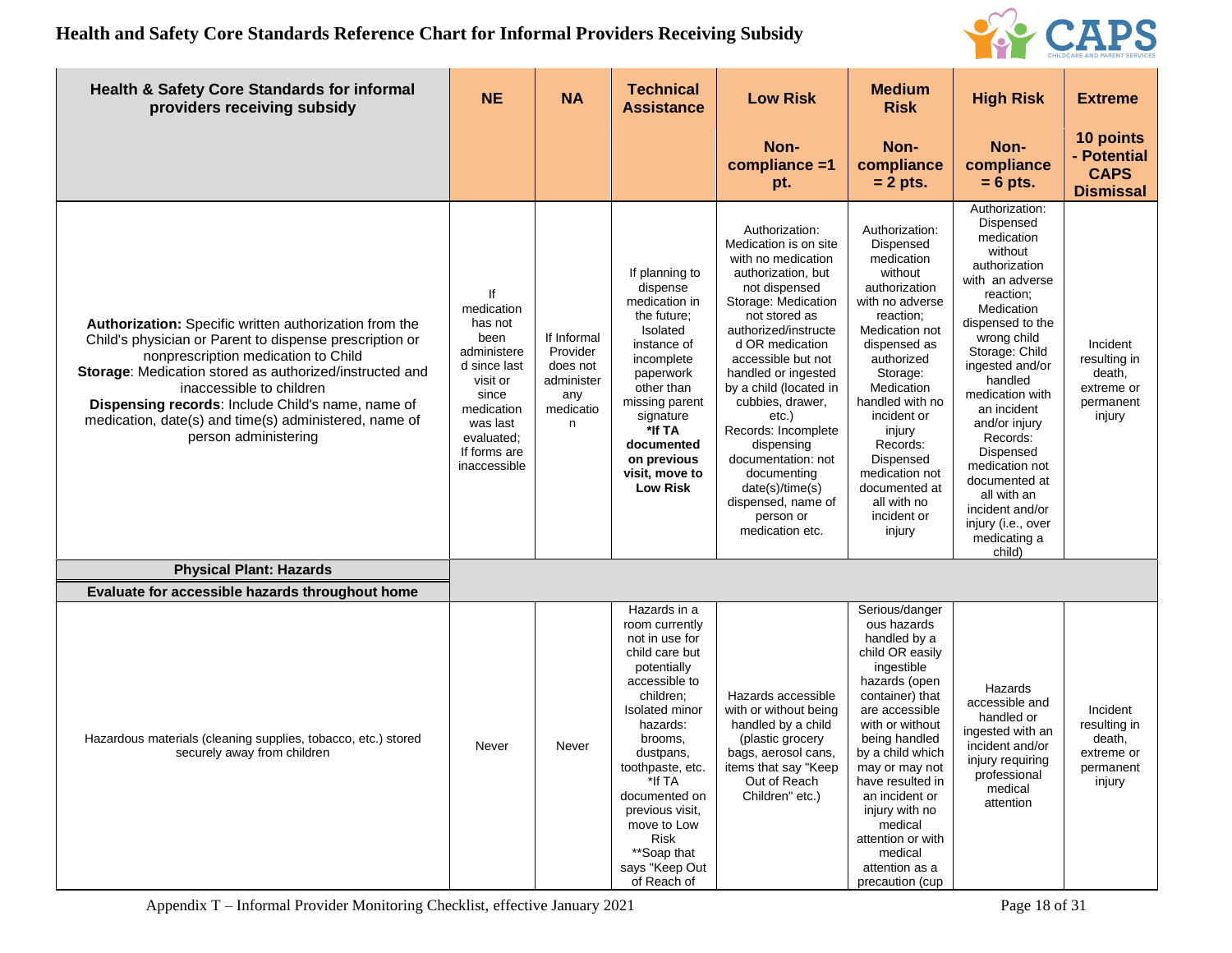

| <b>Health &amp; Safety Core Standards for informal</b><br>providers receiving subsidy             | <b>NE</b> | <b>NA</b>                                     | <b>Technical</b><br><b>Assistance</b>                                                                                                                              | <b>Low Risk</b>                                                                                               | <b>Medium</b><br><b>Risk</b>                                                                                                                                  | <b>High Risk</b>                                                                                                                                      | <b>Extreme</b>                                                          |
|---------------------------------------------------------------------------------------------------|-----------|-----------------------------------------------|--------------------------------------------------------------------------------------------------------------------------------------------------------------------|---------------------------------------------------------------------------------------------------------------|---------------------------------------------------------------------------------------------------------------------------------------------------------------|-------------------------------------------------------------------------------------------------------------------------------------------------------|-------------------------------------------------------------------------|
|                                                                                                   |           |                                               |                                                                                                                                                                    | Non-<br>compliance =1<br>pt.                                                                                  | Non-<br>compliance<br>$= 2$ pts.                                                                                                                              | Non-<br>compliance<br>$= 6$ pts.                                                                                                                      | 10 points<br>- Potential<br><b>CAPS</b><br><b>Dismissal</b>             |
|                                                                                                   |           |                                               | Children" never<br>moves higher<br>unless an<br>incident and/or<br>injury occurs                                                                                   |                                                                                                               | of bleach on a<br>shelf, sharp<br>knife lying on a<br>table, 3 gallon<br>bucket of<br>water)                                                                  |                                                                                                                                                       |                                                                         |
| Weapons, (guns, hunting knives, related accessories, etc.) locked<br>and out of reach of children | Never     | If there<br>are no<br>firearms in<br>the Home | If planning to<br>have a firearm<br>in the future                                                                                                                  | N/A                                                                                                           | N/A                                                                                                                                                           | Weapons that<br>are not safely<br>stored or are<br>accessible                                                                                         | Incident<br>resulting in<br>death,<br>extreme or<br>permanent<br>injury |
| Working smoke detector and fire extinguisher at the residence                                     | Never     | Never                                         | Smoke detector<br>beeping<br>indicating new<br>batteries are<br>required;<br>Fire<br>extinguisher on<br>same level but<br>more than 30<br>feet from the<br>kitchen | No operable smoke<br>detector on each<br>floor of the Home:<br>Fire extinguisher<br>accessible to<br>children | No smoke<br>detector in<br>Home;<br>No fire<br>extinguisher in<br>Home;<br>Inoperable fire<br>extinguisher<br>(empty or<br>needing to be<br>recharged)        | No smoke<br>detector or fire<br>extinguisher with<br>a fire in the<br>Home                                                                            | Incident<br>resulting in<br>death,<br>extreme or<br>permanent<br>injury |
| Flame producing items (matches, lighters, lighted candles, etc.) out<br>of reach of children      | Never     | Never                                         | N/A                                                                                                                                                                | N/A                                                                                                           | Flame<br>producing items<br>accessible to<br>children                                                                                                         | Flame producing<br>items accessible<br>to children that<br>results in an<br>incident and/or<br>injury                                                 | Incident<br>resulting in<br>death,<br>extreme or<br>permanent<br>injury |
| Heaters and fire places safely covered at the residence                                           | Never     | If there<br>are none<br>in the<br>Home        | If present in the<br>Home, but not<br>in use                                                                                                                       | N/A                                                                                                           | Heater and<br>heating<br>equipment<br>accessible and<br>in use which<br>may or may not<br>have resulted in<br>an incident<br>and/or injury<br>with no medical | Heater and<br>heating<br>equipment<br>accessible and<br>in use with an<br>incident and/or<br>injury requiring<br>professional<br>medical<br>attention | Incident<br>resulting in<br>death,<br>extreme or<br>permanent<br>injury |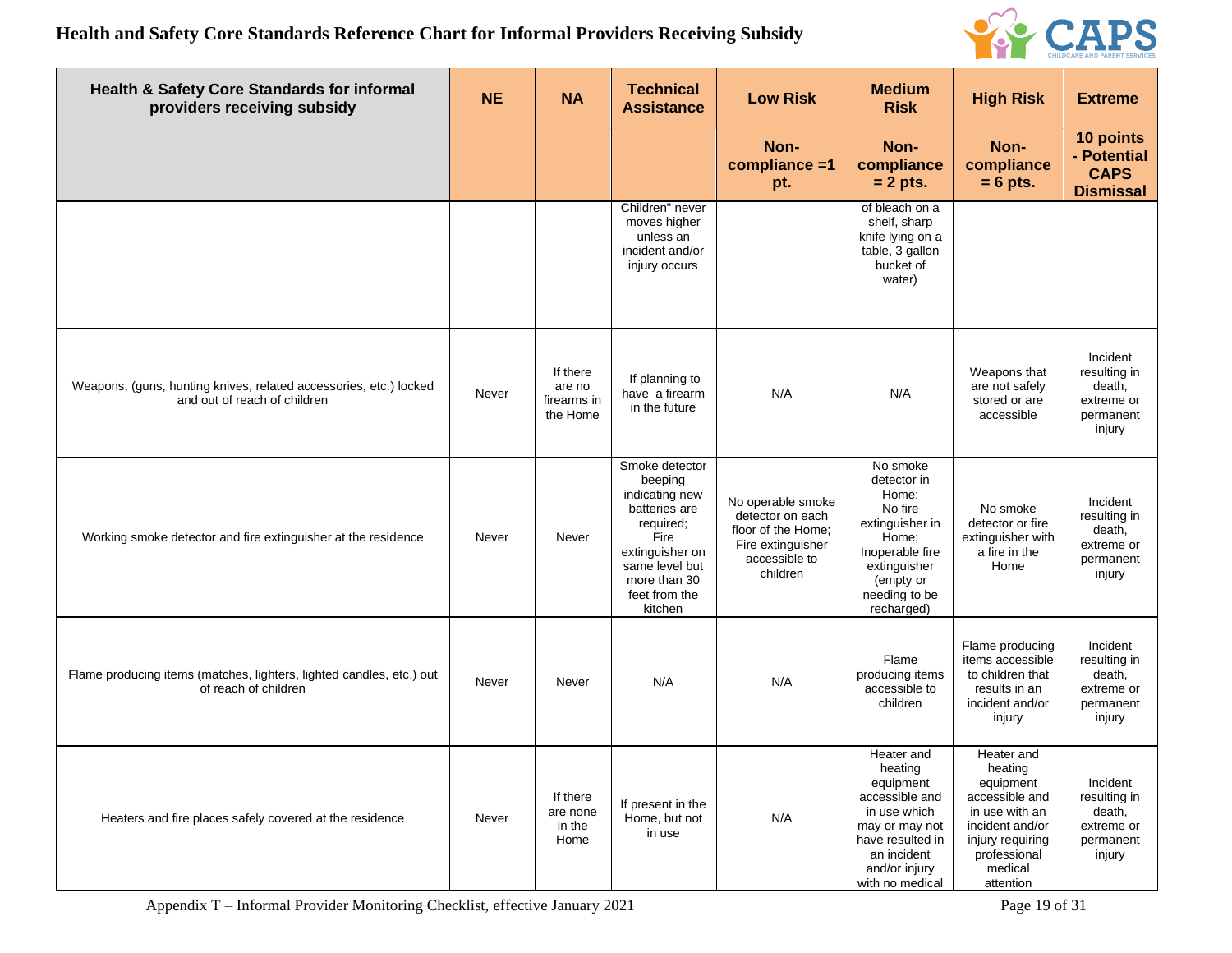

| <b>Health &amp; Safety Core Standards for informal</b><br>providers receiving subsidy                                                                                                                         | <b>NE</b>                                                                                                                                                                                                                                                                                                                                                                                                                                                                                                                                                                                                                                                                                                                                                                                                                                                                                           | <b>NA</b> | <b>Technical</b><br><b>Assistance</b>                                                                                                                                                                                                                                                                                              | <b>Low Risk</b>                                                                                                                                                                                                                                                                                                                           | <b>Medium</b><br><b>Risk</b>                               | <b>High Risk</b>                                                                                                                                                                                                                                                                                                                                         | <b>Extreme</b>                                                          |  |  |
|---------------------------------------------------------------------------------------------------------------------------------------------------------------------------------------------------------------|-----------------------------------------------------------------------------------------------------------------------------------------------------------------------------------------------------------------------------------------------------------------------------------------------------------------------------------------------------------------------------------------------------------------------------------------------------------------------------------------------------------------------------------------------------------------------------------------------------------------------------------------------------------------------------------------------------------------------------------------------------------------------------------------------------------------------------------------------------------------------------------------------------|-----------|------------------------------------------------------------------------------------------------------------------------------------------------------------------------------------------------------------------------------------------------------------------------------------------------------------------------------------|-------------------------------------------------------------------------------------------------------------------------------------------------------------------------------------------------------------------------------------------------------------------------------------------------------------------------------------------|------------------------------------------------------------|----------------------------------------------------------------------------------------------------------------------------------------------------------------------------------------------------------------------------------------------------------------------------------------------------------------------------------------------------------|-------------------------------------------------------------------------|--|--|
|                                                                                                                                                                                                               |                                                                                                                                                                                                                                                                                                                                                                                                                                                                                                                                                                                                                                                                                                                                                                                                                                                                                                     |           |                                                                                                                                                                                                                                                                                                                                    | Non-<br>compliance =1<br>pt.                                                                                                                                                                                                                                                                                                              | Non-<br>compliance<br>$= 2$ pts.                           | Non-<br>compliance<br>$= 6$ pts.                                                                                                                                                                                                                                                                                                                         | 10 points<br>- Potential<br><b>CAPS</b><br><b>Dismissal</b>             |  |  |
|                                                                                                                                                                                                               |                                                                                                                                                                                                                                                                                                                                                                                                                                                                                                                                                                                                                                                                                                                                                                                                                                                                                                     |           |                                                                                                                                                                                                                                                                                                                                    |                                                                                                                                                                                                                                                                                                                                           | attention or with<br>medical<br>attention as<br>precaution |                                                                                                                                                                                                                                                                                                                                                          |                                                                         |  |  |
| <b>Playgrounds</b>                                                                                                                                                                                            |                                                                                                                                                                                                                                                                                                                                                                                                                                                                                                                                                                                                                                                                                                                                                                                                                                                                                                     |           |                                                                                                                                                                                                                                                                                                                                    |                                                                                                                                                                                                                                                                                                                                           |                                                            |                                                                                                                                                                                                                                                                                                                                                          |                                                                         |  |  |
| Observe playgrounds for cleanliness/hazards;<br>playground equipment for hazards/anchoring; fencing<br>for hazards/height (measure); measure depth of fall<br>zones under equipment                           | Playgrounds shall be protected from traffic or other hazards by a four (4) foot or higher secure fence or<br>other barrier. Fencing material shall not present a hazard to children and shall be maintained so as to<br>prevent children from leaving the playground area by any means other than through an approved<br>access route. Fence gates shall be kept closed except when persons are entering or exiting the area.<br>Climbing and swinging equipment shall be anchored and have a resilient surface beneath the<br>equipment. The fall-zone from such equipment must be adequately maintained to assure continuing<br>resiliency.<br>Playgrounds shall be kept clean, free from litter and free of hazards, such as but not limited to non-<br>resilient surfaces under the fall-zone of play equipment, rocks, exposed tree roots and exposed sharp<br>edges of concrete or equipment. |           |                                                                                                                                                                                                                                                                                                                                    |                                                                                                                                                                                                                                                                                                                                           |                                                            |                                                                                                                                                                                                                                                                                                                                                          |                                                                         |  |  |
| Play areas protected from traffic or other hazards by<br>fencing or other barriers at least four feet in height and<br>approved by the Department; Fencing material shall not<br>present a hazard to children | If severe<br>weather in<br>the area.<br>assess the<br>playground<br>from the<br>perimeter or<br>window. If<br>severe<br>weather<br>alert issued.<br>document<br>on the<br>checklist.                                                                                                                                                                                                                                                                                                                                                                                                                                                                                                                                                                                                                                                                                                                | Never     | <b>IF NO</b><br><b>FENCE/BARRI</b><br>ER, request<br>Supervision<br>Plan.<br>TA-Not<br>completely<br>enclosed and<br>child(ren) did<br>not leave<br>premises;<br>TA - Isolated<br>minor fencing<br>issue in a<br>limited area:<br>small gap (less<br>than 3.5 inches<br>wide and no<br>entrapment or<br>escape hazard;<br>Isolated | Cite under<br><b>HAZARDS - Minor</b><br>fencing hazards:<br>loose wires, bolts<br>measuring over 2<br>threads, rust,<br>splintering wood,<br>potential impalement<br>hazard, exposed<br>sharp prongs, nails<br>or screws, fence not<br>secured, etc.<br>Potential entrapment<br>hazard (gap that<br>measures between<br>$3.5 - 9$ inches) | N/A                                                        | Cite under<br><b>SUPERVISION</b><br>Actual<br>entrapment<br>occurs, with an<br>incident and/or<br>injury with no<br>medical<br>attention or with<br>medical<br>attention as a<br>precaution<br><b>OR</b><br>Child left<br>premises due to:<br>fence not<br>completely<br>enclosed, gate<br>open, fence not<br>four feet high;<br>Cite under<br>HAZARDS - | Incident<br>resulting in<br>death,<br>extreme or<br>permanent<br>injury |  |  |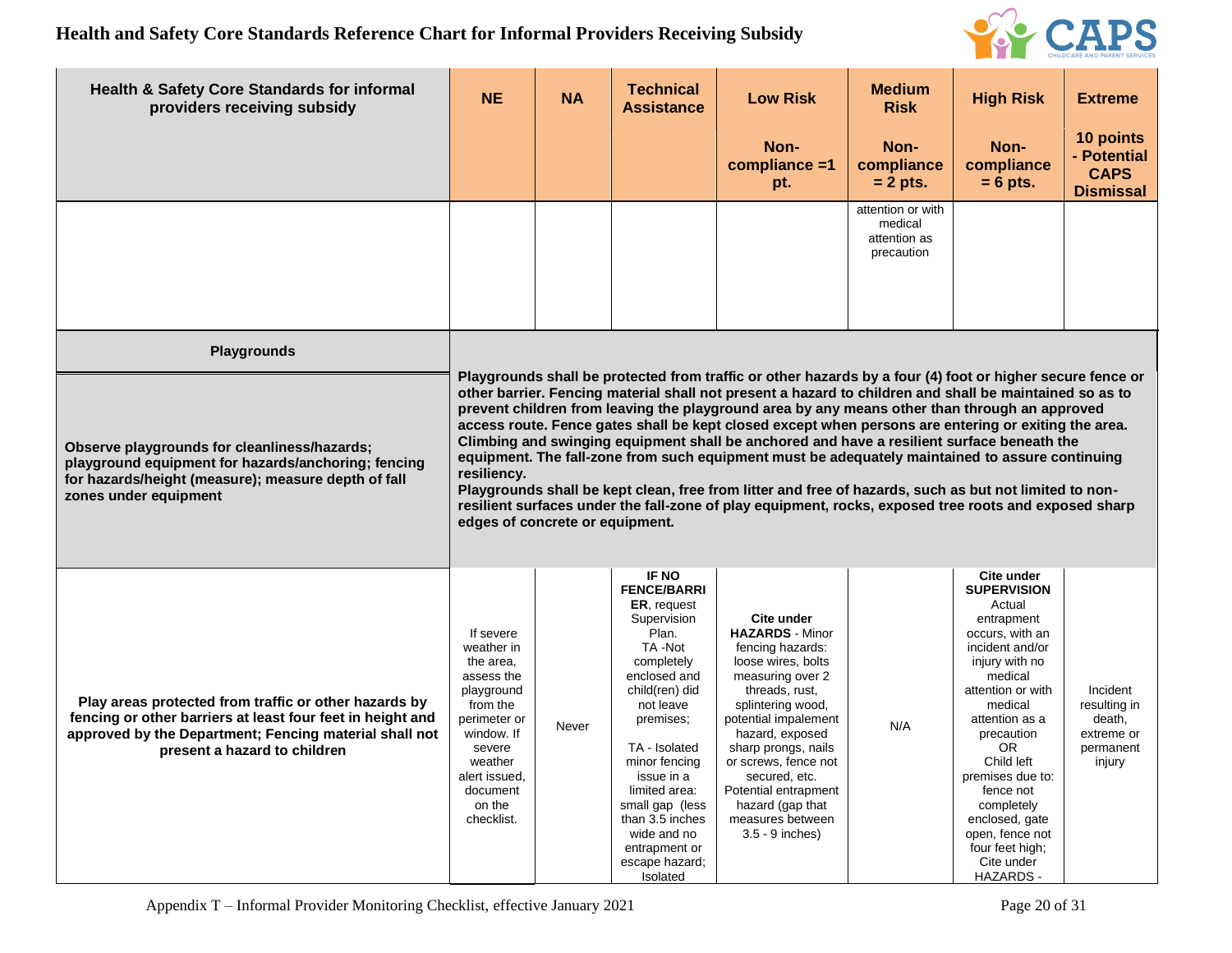

| <b>Health &amp; Safety Core Standards for informal</b><br>providers receiving subsidy                                                                                             | <b>NE</b>                                                                                                                                                                            | <b>NA</b>                                                                               | <b>Technical</b><br><b>Assistance</b>                                                                                                                                                                                                                    | <b>Low Risk</b>                                                                                                                                                                                                                                                                                                                    | <b>Medium</b><br><b>Risk</b>                                                                                                                                                                                                                         | <b>High Risk</b>                                                                                                                                                                                                                                 | <b>Extreme</b>                                                          |
|-----------------------------------------------------------------------------------------------------------------------------------------------------------------------------------|--------------------------------------------------------------------------------------------------------------------------------------------------------------------------------------|-----------------------------------------------------------------------------------------|----------------------------------------------------------------------------------------------------------------------------------------------------------------------------------------------------------------------------------------------------------|------------------------------------------------------------------------------------------------------------------------------------------------------------------------------------------------------------------------------------------------------------------------------------------------------------------------------------|------------------------------------------------------------------------------------------------------------------------------------------------------------------------------------------------------------------------------------------------------|--------------------------------------------------------------------------------------------------------------------------------------------------------------------------------------------------------------------------------------------------|-------------------------------------------------------------------------|
|                                                                                                                                                                                   |                                                                                                                                                                                      |                                                                                         |                                                                                                                                                                                                                                                          | Non-<br>compliance =1<br>pt.                                                                                                                                                                                                                                                                                                       | Non-<br>compliance<br>$= 2$ pts.                                                                                                                                                                                                                     | Non-<br>compliance<br>$= 6$ pts.                                                                                                                                                                                                                 | 10 points<br>- Potential<br><b>CAPS</b><br><b>Dismissal</b>             |
|                                                                                                                                                                                   |                                                                                                                                                                                      |                                                                                         | damage to<br>fence and<br>hazardous area<br>made<br>inaccessible to<br>children<br>Fence not four<br>feet high;                                                                                                                                          |                                                                                                                                                                                                                                                                                                                                    |                                                                                                                                                                                                                                                      | Entrapment or<br>fence hazards<br>with an incident<br>and/or injury<br>requiring<br>professional<br>medical<br>attention                                                                                                                         |                                                                         |
| Climbing & swinging equipment that are not portable shall<br>be securely anchored                                                                                                 | If severe<br>weather in<br>the area,<br>assess the<br>playground<br>from the<br>perimeter or<br>window. If<br>severe<br>weather<br>alert issued,<br>document<br>on the<br>checklist. | If there is<br>no climbing<br>or swinging<br>equipment<br>required to<br>be<br>anchored | If adding non-<br>portable<br>playground<br>equipment that<br>would need<br>anchoring                                                                                                                                                                    | Non-portable<br>equipment anchored<br>but not stable                                                                                                                                                                                                                                                                               | Non-portable<br>equipment not<br>anchored which<br>may or may not<br>have resulted in<br>an incident<br>and/or injury<br>with no medical<br>attention or with<br>medical<br>attention as a<br>precaution                                             | Non-portable<br>equipment not<br>anchored with<br>an incident<br>and/or injury<br>requiring<br>professional<br>medical<br>attention                                                                                                              | Incident<br>resulting in<br>death,<br>extreme or<br>permanent<br>injury |
| Outside play area shall be free of hazards such as, sharp<br>edges of concrete or non-play equipment, broken glass,<br>debris, open drainage ditches, holes, stagnant water, etc. | If severe<br>weather in<br>the area,<br>assess the<br>playground<br>from the<br>perimeter or<br>window. If<br>severe<br>weather<br>alert issued,<br>document<br>on the<br>checklist. | Never                                                                                   | <b>Isolated</b> minor<br>hazards: small<br>amount of<br>trash/debris,<br>minimal roots<br>or yard debris.<br>Mops or<br>prooms outside<br>of high traffic<br>area;<br>If one inch or<br>less of standing<br>water is<br>observed<br>*If TA<br>documented | Widespread minor<br>hazards: tripping<br>hazards, yard<br>debris, trash/debris;<br>Presence of nests of<br>and/or biting<br>ants/stinging<br>insects;<br>Mops, brooms, or<br>rakes accessible or<br>in high traffic area;<br>Standing water<br>without a drowning<br>hazard (1-2 inches);<br>Tools/equipment in<br>an enclosed but | Dangerous<br>playground<br>hazards: lawn<br>mowers, tools,<br>discarded<br>equipment or<br>appliances;<br>Children<br>accessed nests<br>of and/or biting<br>ants/stinging<br>insects;<br>Standing water<br>with a drowning<br>hazard (2<br>inches or | Playground<br>hazards with an<br>incident and/or<br>injury requiring<br>professional<br>medical<br>attention<br>(exposed nail<br>causing an<br>impalement/pun<br>cture injury,<br>bitten by<br>ants/stinging<br>insects, exposed<br>root causing | Incident<br>resulting in<br>death,<br>extreme or<br>permanent<br>injury |

Appendix T – Informal Provider Monitoring Checklist, effective January 2021 Page 21 of 31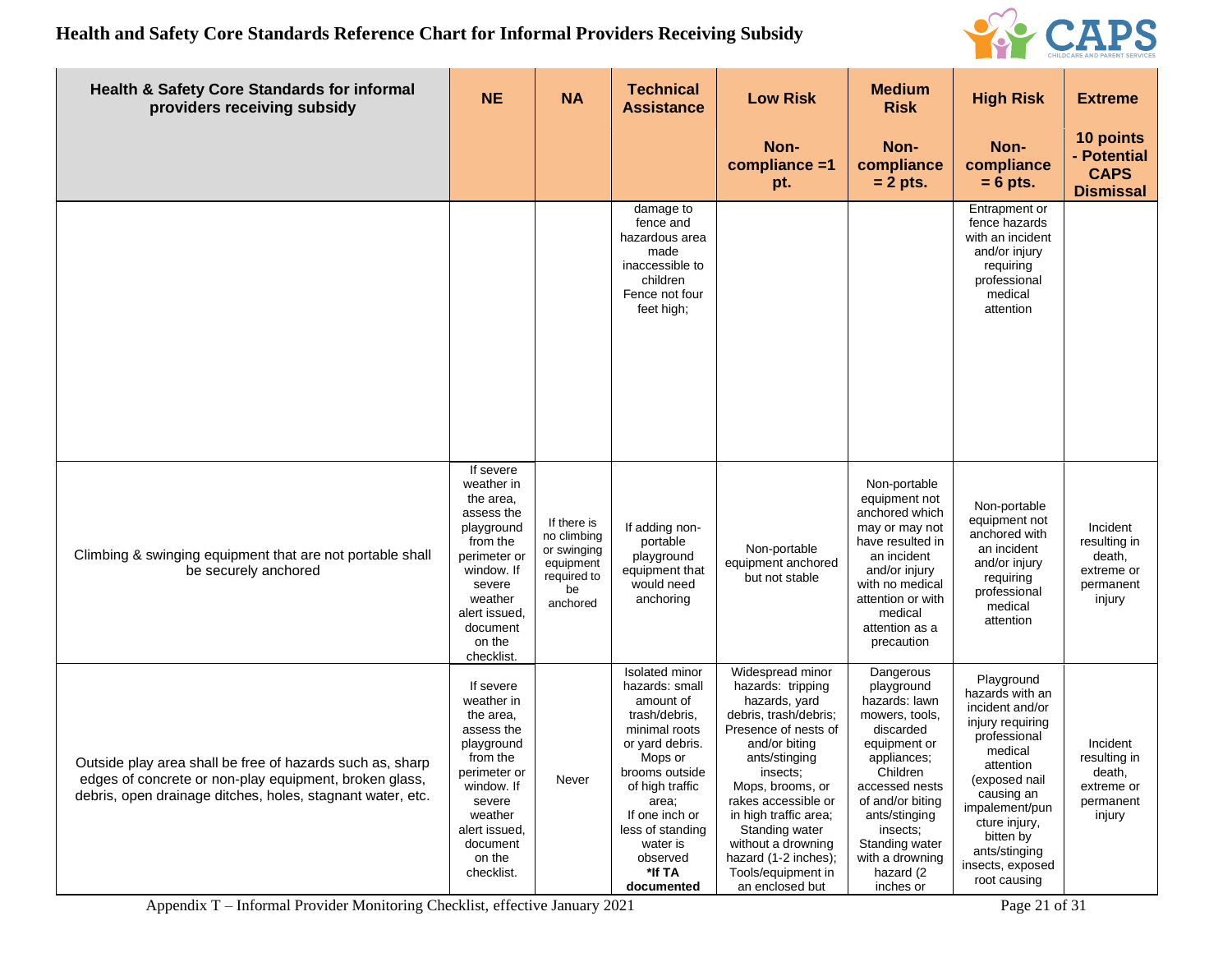

| <b>Health &amp; Safety Core Standards for informal</b><br>providers receiving subsidy                                                                                                           | <b>NE</b>                                                                                                                                                                            | <b>NA</b>                                                                                                                        | <b>Technical</b><br><b>Assistance</b>                                                                                                                                                                   | <b>Low Risk</b>                                                                                                                                                                                                                                                                                                                                                                                                                                                                                                                                                                                                                                                                                                                                                                                                                                                                  | <b>Medium</b><br><b>Risk</b>                                                                                                                 | <b>High Risk</b>                                                                                                             | <b>Extreme</b>                                                          |
|-------------------------------------------------------------------------------------------------------------------------------------------------------------------------------------------------|--------------------------------------------------------------------------------------------------------------------------------------------------------------------------------------|----------------------------------------------------------------------------------------------------------------------------------|---------------------------------------------------------------------------------------------------------------------------------------------------------------------------------------------------------|----------------------------------------------------------------------------------------------------------------------------------------------------------------------------------------------------------------------------------------------------------------------------------------------------------------------------------------------------------------------------------------------------------------------------------------------------------------------------------------------------------------------------------------------------------------------------------------------------------------------------------------------------------------------------------------------------------------------------------------------------------------------------------------------------------------------------------------------------------------------------------|----------------------------------------------------------------------------------------------------------------------------------------------|------------------------------------------------------------------------------------------------------------------------------|-------------------------------------------------------------------------|
|                                                                                                                                                                                                 |                                                                                                                                                                                      |                                                                                                                                  |                                                                                                                                                                                                         | Non-<br>compliance =1<br>pt.                                                                                                                                                                                                                                                                                                                                                                                                                                                                                                                                                                                                                                                                                                                                                                                                                                                     | Non-<br>compliance<br>$= 2$ pts.                                                                                                             | Non-<br>compliance<br>$= 6$ pts.                                                                                             | 10 points<br>- Potential<br><b>CAPS</b><br><b>Dismissal</b>             |
|                                                                                                                                                                                                 |                                                                                                                                                                                      |                                                                                                                                  | on previous<br>visit move to<br><b>Low Risk</b>                                                                                                                                                         | unlocked shed (not<br>accessed by<br>children);<br>With no incident or<br>injury                                                                                                                                                                                                                                                                                                                                                                                                                                                                                                                                                                                                                                                                                                                                                                                                 | more);<br>With or without<br>an incident<br>and/or injury<br>with no medical<br>attention or with<br>medical<br>attention as a<br>precaution | broken arm,<br>etc.)                                                                                                         |                                                                         |
| Climbing & swinging equipment that are not portable shall<br>have a resilient surface beneath the equipment and fall<br>zones which is adequately maintained to assure continuing<br>resiliency | If severe<br>weather in<br>the area.<br>assess the<br>playground<br>from the<br>perimeter or<br>window. If<br>severe<br>weather<br>alert issued,<br>document<br>on the<br>checklist. | If there is<br>no climbing<br>or swinging<br>equipment<br>requiring<br>resilient<br>surfacing<br>beneath<br>and in fall<br>zones | Compacted<br>resilient<br>surfacing;<br>Portable<br>equipment is<br>observed on a<br>hard surface<br>and can be<br>moved during<br>the visit;<br>Isolated grass<br>growing in<br>resilient<br>surfacing | Inadequate amount<br>of resilient surface:<br>Climbing equipment<br>under 5 feet tall<br>(more than 0 inches<br>but less than 3<br>inches);<br>Climbing equipment<br>that is 5 feet or<br>greater in height or<br>swinging equipment<br>(more than 0 inches<br>but less than 6<br>inches);<br>Inadequate fall<br>zones                                                                                                                                                                                                                                                                                                                                                                                                                                                                                                                                                           | No resilient<br>surface with no<br>incident or<br>injury                                                                                     | No/inadequate<br>resilient surface<br>with an incident<br>and/or injury<br>requiring<br>professional<br>medical<br>attention | Incident<br>resulting in<br>death,<br>extreme or<br>permanent<br>injury |
| **NOTE: Resilient surfacing is NOT required under<br>infant/toddler bucket swings or infant/toddler swings<br>that require the child to be buckled in                                           |                                                                                                                                                                                      |                                                                                                                                  |                                                                                                                                                                                                         | A crib that is safety approved in compliance with Consumer Product Safety Commission (CPSC) and<br>American Society of Testing and Materials International (ASTM) safety standards shall be provided for<br>each infant. ("Infant" refers to any child under the age of twelve (12) months or any child who is under                                                                                                                                                                                                                                                                                                                                                                                                                                                                                                                                                             |                                                                                                                                              |                                                                                                                              |                                                                         |
| Observe or inquire about all infant sleep safety<br>practices; Observe cribs used for sleeping infants                                                                                          | followed.                                                                                                                                                                            |                                                                                                                                  | eighteen (18) months of age who is not walking.)<br>mattress shall be cleaned with a disinfectant.<br>needed and prior to a change of occupant.                                                         | A mattress shall be provided for each crib and shall be firm, tight-fitting without gaps, at least two<br>inches (2") thick and covered with waterproof, washable material. Before a change of occupant, each<br>Each crib shall have only an individual, tight-fitting sheet which is changed daily or more often as<br>Staff shall place an infant to sleep on the infant's back in a crib unless the Informal Provider has been<br>provided a physician's written statement authorizing another sleep position for that particular infant<br>that includes how the infant shall be placed to sleep and a time frame that the instructions are to be<br>Safe Sleep Environment. Staff shall not place objects or allow objects to be placed in or on the crib with<br>an infant such as but not limited to toys, pillows, quilts, comforters, bumper pads, sheepskins, stuffed |                                                                                                                                              |                                                                                                                              |                                                                         |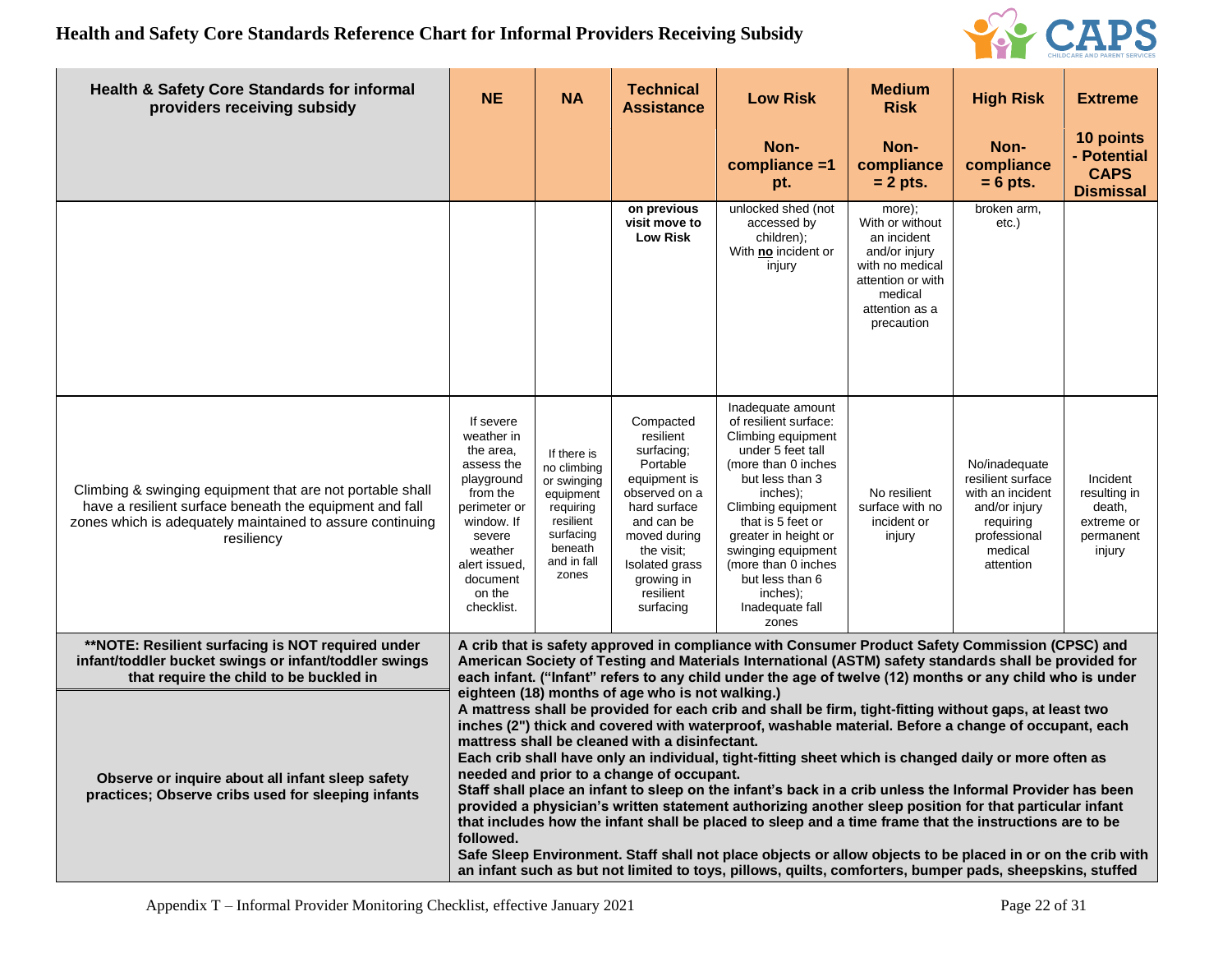

| <b>Health &amp; Safety Core Standards for informal</b><br>providers receiving subsidy | <b>NE</b> | <b>NA</b>                                               | <b>Technical</b><br><b>Assistance</b>                                                                                                                                                                                                                                                        | <b>Low Risk</b>                                                                                                                                                                                                                          | <b>Medium</b><br><b>Risk</b>                                                                                                                                                                                                                                                                                                                                                                                                                                                                              | <b>High Risk</b>                                                                                                       | <b>Extreme</b>                                                          |
|---------------------------------------------------------------------------------------|-----------|---------------------------------------------------------|----------------------------------------------------------------------------------------------------------------------------------------------------------------------------------------------------------------------------------------------------------------------------------------------|------------------------------------------------------------------------------------------------------------------------------------------------------------------------------------------------------------------------------------------|-----------------------------------------------------------------------------------------------------------------------------------------------------------------------------------------------------------------------------------------------------------------------------------------------------------------------------------------------------------------------------------------------------------------------------------------------------------------------------------------------------------|------------------------------------------------------------------------------------------------------------------------|-------------------------------------------------------------------------|
|                                                                                       |           |                                                         |                                                                                                                                                                                                                                                                                              | Non-<br>compliance =1<br>pt.                                                                                                                                                                                                             | Non-<br>compliance<br>$= 2$ pts.                                                                                                                                                                                                                                                                                                                                                                                                                                                                          | Non-<br>compliance<br>$= 6$ pts.                                                                                       | 10 points<br>- Potential<br><b>CAPS</b><br><b>Dismissal</b>             |
|                                                                                       |           |                                                         |                                                                                                                                                                                                                                                                                              | toys, or other soft items. Staff shall not attach objects or allow objects to be attached to a crib with a<br>sleeping infant, such as, but not limited to, crib gyms, toys, mirrors and mobiles.                                        |                                                                                                                                                                                                                                                                                                                                                                                                                                                                                                           |                                                                                                                        |                                                                         |
| Cribs that meet CPSC and ASTM safety standards are<br>provided for each infant        | Never     | If Informal<br>Provider<br>does not<br>serve<br>infants | If planning to<br>care for infants<br>in the future;<br>Noncompliant<br>crib(s) not<br>being used,<br>located in an<br>area not used<br>for childcare<br>and removed<br>from facility<br>during the visit<br>with sufficient<br>compliant cribs<br>available for #<br>of enrolled<br>infants | Noncompliant crib(s)<br>not being used,<br>located in an area<br>not used for<br>childcare and unable<br>to be removed from<br>facility during the<br>visit with sufficient<br>compliant cribs<br>available for # of<br>enrolled infants | Noncompliant<br>$crib(s)$ in<br>childcare area<br>regardless of<br>whether the<br>crib is being<br>used, which<br>may or may not<br>have resulted in<br>an incident or<br>injury with no<br>medical<br>attention or with<br>medical<br>attention as a<br>precaution;<br>Insufficient # of<br>compliant cribs<br>for $#$ of enrolled<br>infants which<br>may or may not<br>have resulted in<br>an incident or<br>injury with no<br>medical<br>attention or with<br>medical<br>attention as a<br>precaution | Noncompliant<br>crib(s) used with<br>an incident<br>and/or injury<br>requiring<br>professional<br>medical<br>attention | Incident<br>resulting in<br>death,<br>extreme or<br>permanent<br>injury |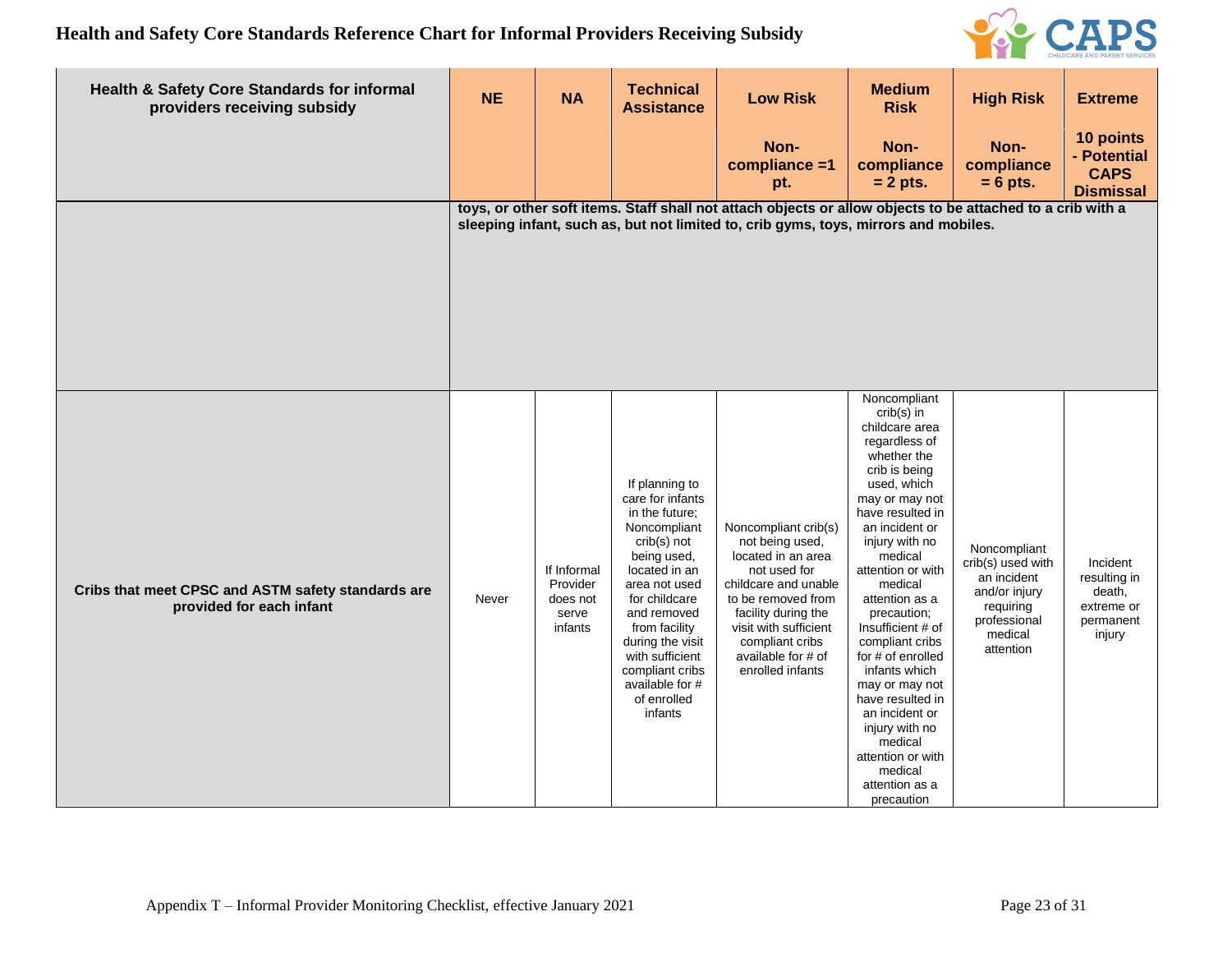

| <b>Health &amp; Safety Core Standards for informal</b><br>providers receiving subsidy                                                                             | <b>NE</b>                                                                                                            | <b>NA</b>                                               | <b>Technical</b><br><b>Assistance</b>                                                                                                                                                                                                                                   | <b>Low Risk</b>                                                                                                                                 | <b>Medium</b><br><b>Risk</b>                                                                                                                                                                                                                                                                                                     | <b>High Risk</b>                                                                                                                                                                                                                                                                                           | <b>Extreme</b>                                                          |
|-------------------------------------------------------------------------------------------------------------------------------------------------------------------|----------------------------------------------------------------------------------------------------------------------|---------------------------------------------------------|-------------------------------------------------------------------------------------------------------------------------------------------------------------------------------------------------------------------------------------------------------------------------|-------------------------------------------------------------------------------------------------------------------------------------------------|----------------------------------------------------------------------------------------------------------------------------------------------------------------------------------------------------------------------------------------------------------------------------------------------------------------------------------|------------------------------------------------------------------------------------------------------------------------------------------------------------------------------------------------------------------------------------------------------------------------------------------------------------|-------------------------------------------------------------------------|
|                                                                                                                                                                   |                                                                                                                      |                                                         |                                                                                                                                                                                                                                                                         | Non-<br>compliance =1<br>pt.                                                                                                                    | Non-<br>compliance<br>$= 2$ pts.                                                                                                                                                                                                                                                                                                 | Non-<br>compliance<br>$= 6$ pts.                                                                                                                                                                                                                                                                           | 10 points<br>- Potential<br><b>CAPS</b><br><b>Dismissal</b>             |
| Crib construction: Good repair and free of hazards; Stack<br>cribs and cribs with drop sides not used                                                             | Never                                                                                                                | If Informal<br>Provider<br>does not<br>serve<br>infants | If planning to<br>care for infants<br>in the future                                                                                                                                                                                                                     | N/A                                                                                                                                             | Crib(s) not in<br>good repair<br>and/or hazards<br>are present<br>without an<br>incident or<br>injury;<br>Stack crib(s) or<br>crib(s) with<br>drop sides<br>used, which<br>may or may not<br>have resulted in<br>an incident<br>and/or injury<br>with no medical<br>attention or with<br>medical<br>attention as a<br>precaution | Crib(s) not in<br>good repair<br>and/or hazards<br>are present with<br>an incident<br>and/or injury<br>requiring<br>professional<br>medical<br>attention;<br>Stack crib(s) or<br>crib(s) with drop<br>sides used with<br>an incident<br>and/or injury<br>requiring<br>professional<br>medical<br>attention | Incident<br>resulting in<br>death,<br>extreme or<br>permanent<br>injury |
| Mattress: Firm, tight-fitting without gaps, at least 2 inches<br>thick and covered with a waterproof, washable material;<br>Disinfected before change of occupant | Never                                                                                                                | If Informal<br>Provider<br>does not<br>serve<br>infants | If planning to<br>care for infants<br>in the future;<br>Noncompliant<br>mattress not<br>being used and<br>located in an<br>area not used<br>for childcare                                                                                                               | Mattress not two<br>inches thick;<br>Not covered with<br>waterproof,<br>washable material;<br>Not disinfected<br>before a change of<br>occupant | Mattress is not<br>tight-fitting or<br>firm which may<br>or may not<br>have resulted in<br>an incident<br>and/or injury<br>with no medical<br>attention or with<br>medical<br>attention as a<br>precaution                                                                                                                       | Mattress is not<br>tight fitting or<br>firm with incident<br>and/or injury<br>requiring<br>professional<br>medical<br>attention                                                                                                                                                                            | Incident<br>resulting in<br>death,<br>extreme or<br>permanent<br>injury |
| Sheets: Individual and tight fitting and changed daily or<br>more often as needed and prior to the change of an<br>occupant                                       | If Informal<br>Provider<br>serves<br>infants, but<br>none are<br>currently<br>enrolled<br>and no<br>sheets in<br>use | If Informal<br>Provider<br>does not<br>serve<br>infants | If planning to<br>care for infants<br>in the future;<br>If Informal<br>Provider serves<br>infants, but<br>none are<br>currently<br>enrolled and<br>sheet(s) not<br>tight-fitting on<br>crib mattress;<br>Isolated<br>instance of a<br>sheet not tight-<br>fitting in an | Crib sheet is not<br>changed daily or<br>more often as<br>needed;<br>Crib sheet not<br>changed prior to<br>change of occupant                   | Crib sheet not<br>tight-fitting and<br>crib in use.<br>which may or<br>may not have<br>resulted in an<br>incident and/or<br>injury with no<br>medical<br>attention or with<br>medical<br>attention as a<br>precaution                                                                                                            | Crib sheet not<br>tight-fitting with<br>an incident<br>and/or injury<br>requiring<br>professional<br>medical<br>attention                                                                                                                                                                                  | Incident<br>resulting in<br>death,<br>extreme or<br>permanent<br>injury |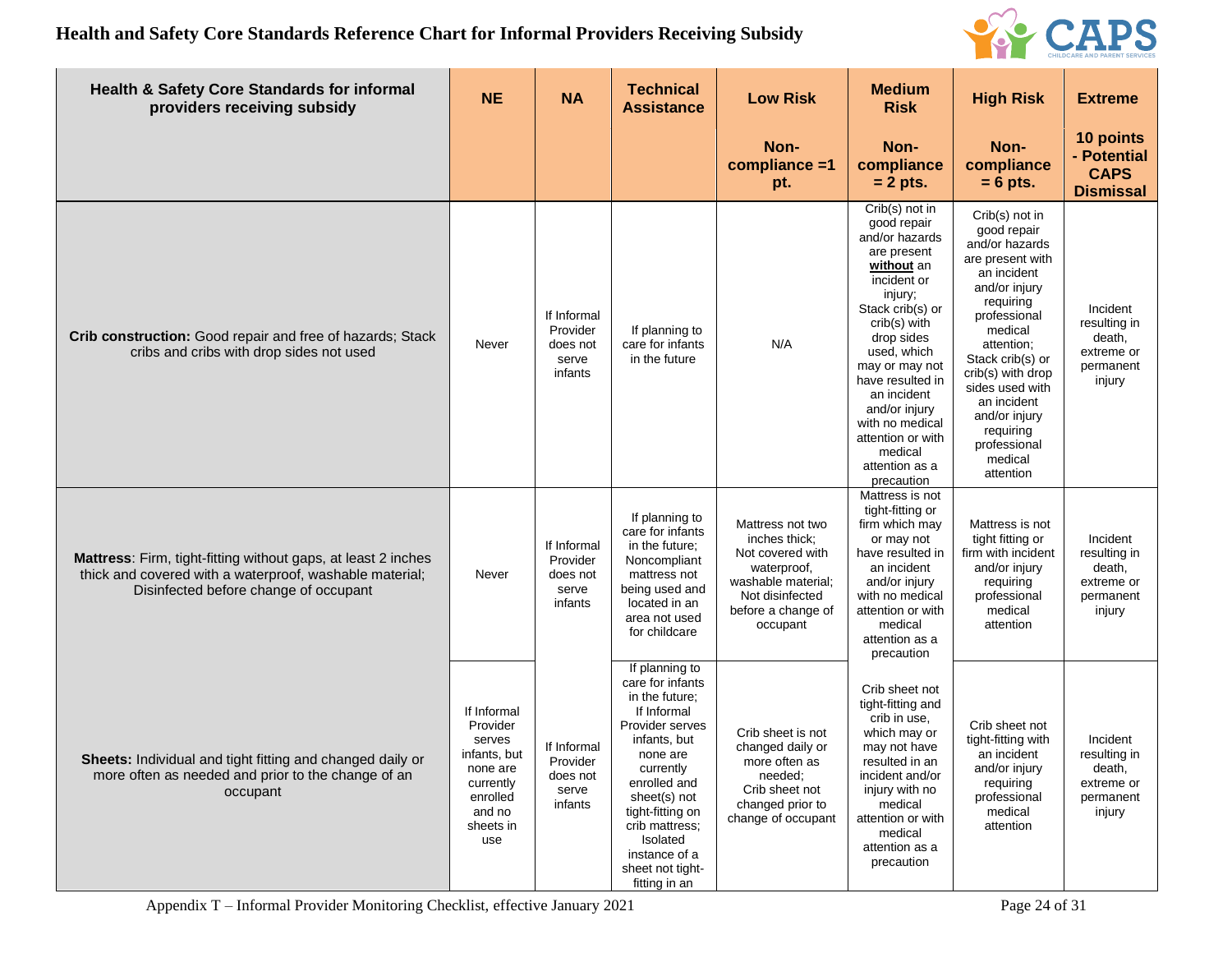

| <b>Health &amp; Safety Core Standards for informal</b><br>providers receiving subsidy                                                                                                                                                                                                                                                                                                                                                                                                                                                                                                                                                                                                                                                                                                                                                                                                                                                                                                                                                                                                                                                                                                                                                                                                                                                                                         | <b>NE</b>                                                                                                            | <b>NA</b>                                               | <b>Technical</b><br><b>Assistance</b>                                                                                                                | <b>Low Risk</b>                                                                         | <b>Medium</b><br><b>Risk</b>                                                                                                           | <b>High Risk</b>                                                                                                                       | <b>Extreme</b>                                                          |  |  |
|-------------------------------------------------------------------------------------------------------------------------------------------------------------------------------------------------------------------------------------------------------------------------------------------------------------------------------------------------------------------------------------------------------------------------------------------------------------------------------------------------------------------------------------------------------------------------------------------------------------------------------------------------------------------------------------------------------------------------------------------------------------------------------------------------------------------------------------------------------------------------------------------------------------------------------------------------------------------------------------------------------------------------------------------------------------------------------------------------------------------------------------------------------------------------------------------------------------------------------------------------------------------------------------------------------------------------------------------------------------------------------|----------------------------------------------------------------------------------------------------------------------|---------------------------------------------------------|------------------------------------------------------------------------------------------------------------------------------------------------------|-----------------------------------------------------------------------------------------|----------------------------------------------------------------------------------------------------------------------------------------|----------------------------------------------------------------------------------------------------------------------------------------|-------------------------------------------------------------------------|--|--|
|                                                                                                                                                                                                                                                                                                                                                                                                                                                                                                                                                                                                                                                                                                                                                                                                                                                                                                                                                                                                                                                                                                                                                                                                                                                                                                                                                                               |                                                                                                                      |                                                         |                                                                                                                                                      | Non-<br>compliance =1<br>pt.                                                            | Non-<br>compliance<br>$= 2$ pts.                                                                                                       | Non-<br>compliance<br>$= 6$ pts.                                                                                                       | 10 points<br>- Potential<br><b>CAPS</b><br><b>Dismissal</b>             |  |  |
|                                                                                                                                                                                                                                                                                                                                                                                                                                                                                                                                                                                                                                                                                                                                                                                                                                                                                                                                                                                                                                                                                                                                                                                                                                                                                                                                                                               |                                                                                                                      |                                                         | unoccupied crib<br>and the sheet<br>can be<br>changed during<br>the visit<br>*If TA<br>documented on<br>previous visit<br>move to Low<br><b>Risk</b> |                                                                                         |                                                                                                                                        |                                                                                                                                        |                                                                         |  |  |
| Staff shall place an infant to sleep on the infant's back unless the Parent has provided a physician's written statement authorizing another sleep position for that<br>particular infant that includes how the infant shall be placed to sleep and a time frame that the instructions are to be followed. When an infant can easily turn over<br>from back to front and back again, Staff shall continue to put the infant to sleep initially on the infant's back but allow the infant to roll over into his or her<br>preferred position and not re-position the infant. Sleepers, sleep sacks and wearable blankets that fit according to the commercial manufacturer's guidelines and<br>will not slide up around the infant's face may be used when necessary for the comfort of the sleeping infant, however swaddling shall not be used unless the<br>Informal Provider has been provided a physician's written statement authorizing its use for a particular infant that includes instructions and a time frame for<br>swaddling the infant. Staff shall not place objects or allow objects to be placed in or on the crib with an infant such as but not limited to toys, pillows, quilts,<br>comforters, bumper pads, sheepskins, stuffed toys, or other soft items and shall not attach objects or allow objects to be attached to a crib with a sleeping infant |                                                                                                                      |                                                         |                                                                                                                                                      |                                                                                         |                                                                                                                                        |                                                                                                                                        |                                                                         |  |  |
| such as but not limited to crib gyms, toys, mirrors and mobiles.<br><b>Back to Sleep</b> - Infant placed on back to sleep unless the<br>Parent has provided a physician's written statement<br>authorizing another sleep position for that particular infant<br>that includes how the infant shall be placed to sleep and a<br>time frame that the instructions are to be followed                                                                                                                                                                                                                                                                                                                                                                                                                                                                                                                                                                                                                                                                                                                                                                                                                                                                                                                                                                                            | If Informal<br>Provider<br>serves<br>infants, but<br>none are<br>currently<br>enrolled<br>and no<br>sheets in<br>use | If Informal<br>Provider<br>does not<br>serve<br>infants | If planning to<br>care for infants<br>in the future                                                                                                  | Physician's written<br>statement missing<br>specific instructions<br>and/or time frames | Infant(s) not<br>placed on back<br>to sleep with no<br>physician's<br>written<br>statement and<br>no incident or<br>injury             | $Infant(s)$ not<br>placed on back<br>to sleep with an<br>incident and/or<br>injury                                                     | Incident<br>resulting in<br>death,<br>extreme or<br>permanent<br>injury |  |  |
| Rolling Infant - When an infant can easily turn over from<br>back to front and back again, Staff shall continue to put the<br>infant to sleep initially on the infant's back but allow the<br>infant to roll over into his/her preferred position and not re-<br>position the infant                                                                                                                                                                                                                                                                                                                                                                                                                                                                                                                                                                                                                                                                                                                                                                                                                                                                                                                                                                                                                                                                                          | If Informal<br>Provider<br>serves<br>infants, but<br>none are<br>currently<br>enrolled<br>and no<br>sheets in<br>use | If Informal<br>Provider<br>does not<br>serve<br>infants | If planning to<br>care for infants<br>in the future                                                                                                  | N/A                                                                                     | Infant(s) not<br>allowed to roll<br>over into their<br>preferred<br>position or<br>repositioned<br>without an<br>incident or<br>injury | $Infant(s)$ not<br>allowed to roll<br>over into their<br>preferred<br>position or<br>repositioned<br>with an incident<br>and/or injury | Incident<br>resulting in<br>death,<br>extreme or<br>permanent<br>injury |  |  |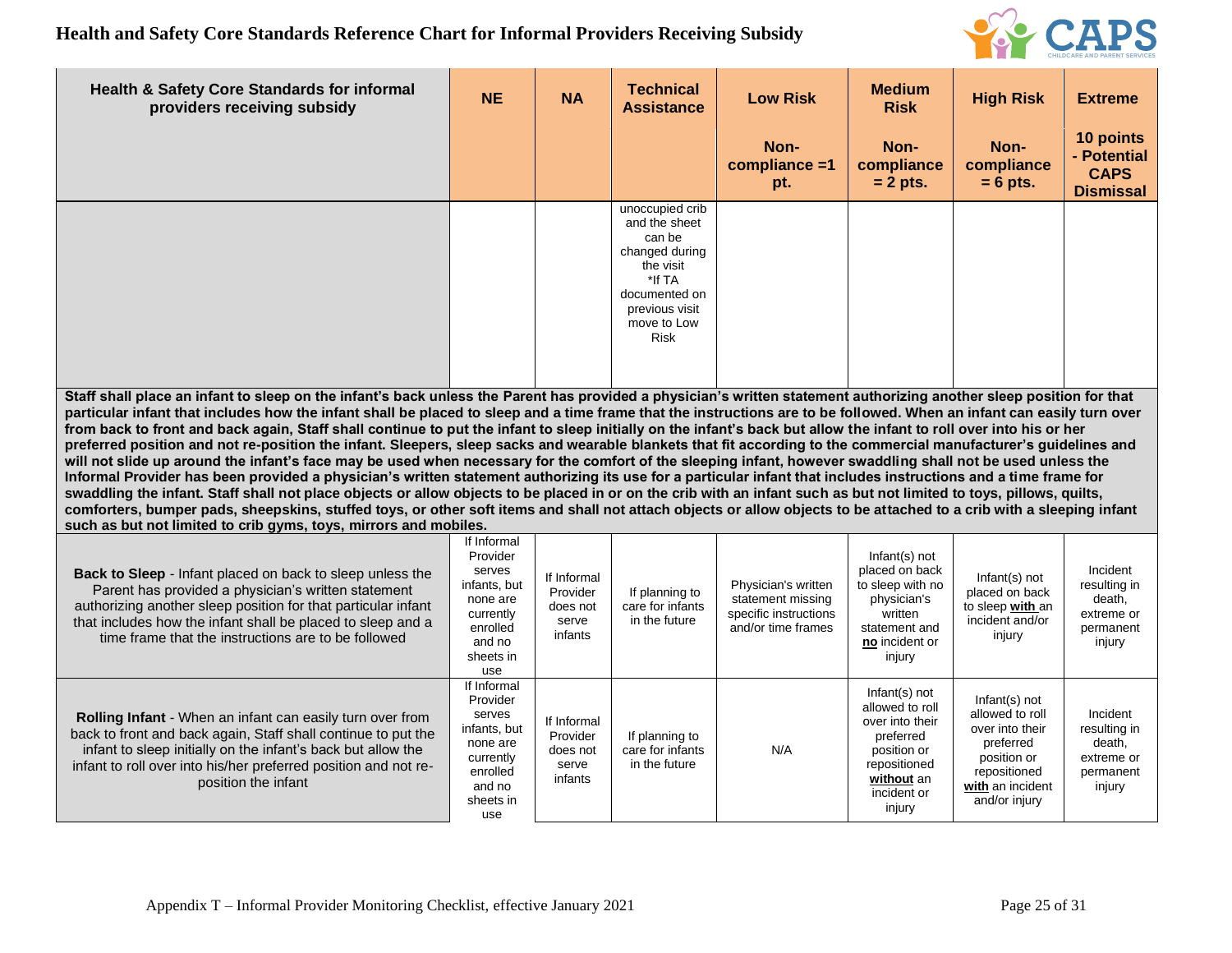

| <b>Health &amp; Safety Core Standards for informal</b><br>providers receiving subsidy                                                                                                                                                                                                                                                                                                        | <b>NE</b>                                                                                                            | <b>NA</b>                                               | <b>Technical</b><br><b>Assistance</b>                                                             | <b>Low Risk</b>                                                                         | <b>Medium</b><br><b>Risk</b>                                                                                                                                                                                                                                             | <b>High Risk</b>                                                                                                                                                                                                                                                                                           | <b>Extreme</b>                                                          |
|----------------------------------------------------------------------------------------------------------------------------------------------------------------------------------------------------------------------------------------------------------------------------------------------------------------------------------------------------------------------------------------------|----------------------------------------------------------------------------------------------------------------------|---------------------------------------------------------|---------------------------------------------------------------------------------------------------|-----------------------------------------------------------------------------------------|--------------------------------------------------------------------------------------------------------------------------------------------------------------------------------------------------------------------------------------------------------------------------|------------------------------------------------------------------------------------------------------------------------------------------------------------------------------------------------------------------------------------------------------------------------------------------------------------|-------------------------------------------------------------------------|
|                                                                                                                                                                                                                                                                                                                                                                                              |                                                                                                                      |                                                         |                                                                                                   | Non-<br>compliance =1<br>pt.                                                            | Non-<br>compliance<br>$= 2$ pts.                                                                                                                                                                                                                                         | Non-<br>compliance<br>$= 6$ pts.                                                                                                                                                                                                                                                                           | 10 points<br>- Potential<br><b>CAPS</b><br><b>Dismissal</b>             |
| <b>Sleepers/Swaddling - Sleepers, sleep sacks and wearable</b><br>blankets fit according to the manufacturer's guidelines and<br>will not slide up around the infant's face; Swaddling shall not<br>be used unless the Informal Provider has been provided a<br>physician's written statement authorizing its use that<br>includes instructions and a time frame for swaddling the<br>infant | If Informal<br>Provider<br>serves<br>infants, but<br>none are<br>currently<br>enrolled<br>and no<br>sheets in<br>use | If Informal<br>Provider<br>does not<br>serve<br>infants | If planning to<br>care for infants<br>in the future                                               | Physician's written<br>statement missing<br>specific instructions<br>and/or time frames | Sleepers, sleep<br>sacks, and<br>wearable<br>blankets not<br>used according<br>to<br>manufacturer's<br>guidelines<br>without an<br>incident or<br>injury;<br>Swaddling used<br>and no written<br>physician's<br>statement on<br>file without an<br>incident or<br>injury | Sleepers, sleep<br>sacks, and<br>wearable<br>blankets not<br>used according<br>to<br>manufacturer's<br>guidelines and<br>do not fit<br>appropriately<br>with an incident<br>and/or injury;<br>Swaddling used<br>and no<br>physician's<br>written<br>statement on file<br>with an incident<br>and/or injury | Incident<br>resulting in<br>death,<br>extreme or<br>permanent<br>injury |
| Objects in Crib - No objects shall be placed or allowed<br>on/in the crib with a sleeping infant                                                                                                                                                                                                                                                                                             | If Informal<br>Provider<br>serves<br>infants, but<br>none are<br>currently<br>enrolled<br>and no<br>sheets in<br>use | If Informal<br>Provider<br>does not<br>serve<br>infants | If planning to<br>care for infants<br>in the future;<br>Objects in or on<br>an unoccupied<br>crib | N/A                                                                                     | Objects in or on<br>a crib with a<br>sleeping infant<br>(such as but<br>not limited to:<br>toys, pillows,<br>quilts,<br>comforters,<br>bumper pads.<br>sheepskins,<br>stuffed toys,<br>blankets or<br>other soft<br>items) without<br>an incident or<br>injury           | Objects in or on<br>a crib with a<br>sleeping infant<br>(such as but not<br>limited to: toys,<br>pillows, quilts,<br>comforters.<br>bumper pads,<br>sheepskins,<br>stuffed toys,<br>blankets, or<br>other soft items)<br>with an incident<br>and/or injury                                                 | Incident<br>resulting in<br>death,<br>extreme or<br>permanent<br>injury |
| Objects Attached to Crib - No objects shall be attached to<br>crib with a sleeping infant                                                                                                                                                                                                                                                                                                    | If Informal<br>Provider<br>serves<br>infants, but<br>none are<br>currently<br>enrolled<br>and no<br>sheets in<br>use | If Informal<br>Provider<br>does not<br>serve<br>infants | If planning to<br>care for infants<br>in the future;<br>Objects<br>attached to<br>unoccupied crib | N/A                                                                                     | Objects<br>attached to a<br>crib with a<br>sleeping infant<br>(such as but<br>not limited to:<br>crib gyms, toys,<br>mirrors and<br>mobiles)<br>without an<br>incident or<br>injury                                                                                      | Objects<br>attached to a<br>crib with a<br>sleeping infant<br>(such as but not<br>limited to: crib<br>gyms, toys,<br>mirrors and<br>mobiles) with an<br>incident and/or<br>injury                                                                                                                          | Incident<br>resulting in<br>death,<br>extreme or<br>permanent<br>injury |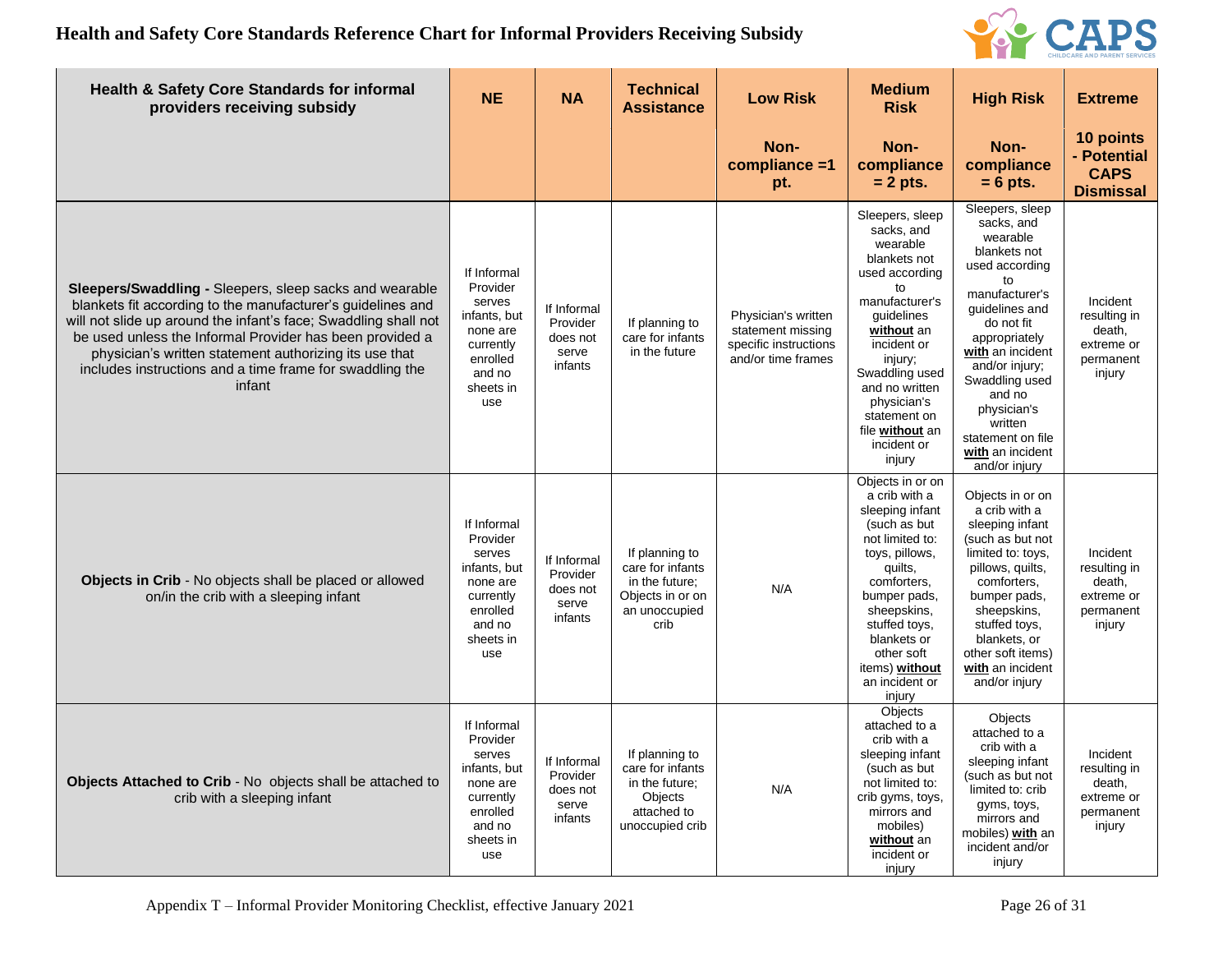

| <b>Health &amp; Safety Core Standards for informal</b><br>providers receiving subsidy                                                                                                                                                                                                                           | <b>NE</b>                                                                                                            | <b>NA</b>                                               | <b>Technical</b><br><b>Assistance</b>                                                               | <b>Low Risk</b>                                                                                                                                                                                        | <b>Medium</b><br><b>Risk</b>                                                                                                                                                                                                                                                                                                                                                                             | <b>High Risk</b>                                                                                                                                                                                                                                                                                                     | <b>Extreme</b>                                                          |
|-----------------------------------------------------------------------------------------------------------------------------------------------------------------------------------------------------------------------------------------------------------------------------------------------------------------|----------------------------------------------------------------------------------------------------------------------|---------------------------------------------------------|-----------------------------------------------------------------------------------------------------|--------------------------------------------------------------------------------------------------------------------------------------------------------------------------------------------------------|----------------------------------------------------------------------------------------------------------------------------------------------------------------------------------------------------------------------------------------------------------------------------------------------------------------------------------------------------------------------------------------------------------|----------------------------------------------------------------------------------------------------------------------------------------------------------------------------------------------------------------------------------------------------------------------------------------------------------------------|-------------------------------------------------------------------------|
|                                                                                                                                                                                                                                                                                                                 |                                                                                                                      |                                                         |                                                                                                     | Non-<br>compliance =1<br>pt.                                                                                                                                                                           | Non-<br>compliance<br>$= 2$ pts.                                                                                                                                                                                                                                                                                                                                                                         | Non-<br>compliance<br>$= 6$ pts.                                                                                                                                                                                                                                                                                     | 10 points<br>- Potential<br><b>CAPS</b><br><b>Dismissal</b>             |
| The infant's sleeping area is to be comfortable for a lightly<br>clothed adult within a temperature range of 65 to 85<br>degrees, depending on season; adequate lighting                                                                                                                                        | If Informal<br>Provider<br>serves<br>infants, but<br>none are<br>currently<br>enrolled<br>and no<br>sheets in<br>use | If Informal<br>Provider<br>does not<br>serve<br>infants | If planning to<br>care for infants<br>in the future                                                 | Sleeping area not<br>comfortable due to<br>the temperature not<br>being within the<br>required range<br>without an incident<br>or injury;<br>Lighting not<br>adequate without<br>an incident or injury | Sleeping area<br>not comfortable<br>due to<br>temperature not<br>being within the<br>required range<br>which resulted<br>in an incident or<br>injury with no<br>medical<br>attention or with<br>medical<br>attention as a<br>precaution;<br>Lighting not<br>adequate which<br>resulted in an<br>incident or<br>injury with no<br>medical<br>attention or with<br>medical<br>attention as a<br>precaution | Sleeping area<br>not comfortable<br>due to<br>temperature not<br>being within the<br>required range<br>with an incident<br>and/or injury<br>requiring<br>professional<br>medical<br>attention;<br>Lighting not<br>adequate with<br>an incident<br>and/or injury<br>requiring<br>professional<br>medical<br>attention | Incident<br>resulting in<br>death,<br>extreme or<br>permanent<br>injury |
| Wedges, other infant positioning devices and monitors shall<br>not be used unless a Parent provides a physician's written<br>statement that includes time frame for use                                                                                                                                         | If Informal<br>Provider<br>serves<br>infants, but<br>none are<br>currently<br>enrolled<br>and no<br>sheets in<br>use | If Informal<br>Provider<br>does not<br>serve<br>infants | If planning to<br>care for infants<br>in the future;<br>Positioning<br>device in<br>unoccupied crib | Physician's written<br>statement missing<br>specific instructions<br>and/or time frames                                                                                                                | Wedge,<br>positioning<br>device, monitor<br>used without a<br>physician's<br>written<br>statement<br>without an<br>incident or<br>injury                                                                                                                                                                                                                                                                 | Wedge,<br>positioning<br>device, monitor<br>used without a<br>physician's<br>written<br>statement with<br>an incident<br>and/or injury                                                                                                                                                                               | Incident<br>resulting in<br>death,<br>extreme or<br>permanent<br>injury |
| Infants shall not sleep in equipment other than safety-<br>approved cribs, such as but not limited to, a car seat,<br>bouncy seat, high chair or swing; Infants who arrive at the<br>home asleep or fall asleep in such equipment, on the floor,<br>or elsewhere shall be transferred to a safety approved crib | If Informal<br>Provider<br>serves<br>infants, but<br>none are<br>currently<br>enrolled<br>and no<br>sheets in<br>use | If Informal<br>Provider<br>does not<br>serve<br>infants | If planning to<br>care for infants<br>in the future                                                 | N/A                                                                                                                                                                                                    | Infant(s)<br>allowed to<br>sleep in<br>equipment not<br>approved for<br>infant sleep<br>without an<br>incident or<br>injury                                                                                                                                                                                                                                                                              | Infant(s)<br>allowed to sleep<br>in equipment not<br>approved for<br>infant sleep with<br>an incident<br>and/or injury                                                                                                                                                                                               | Incident<br>resulting in<br>death,<br>extreme or<br>permanent<br>injury |
| <b>Swimming Pools &amp; Water-Related Activities</b>                                                                                                                                                                                                                                                            |                                                                                                                      |                                                         |                                                                                                     | Observe swimming pool to determine if inaccessible; Observe swimming or ask Informal Provider<br>about procedures                                                                                      |                                                                                                                                                                                                                                                                                                                                                                                                          |                                                                                                                                                                                                                                                                                                                      |                                                                         |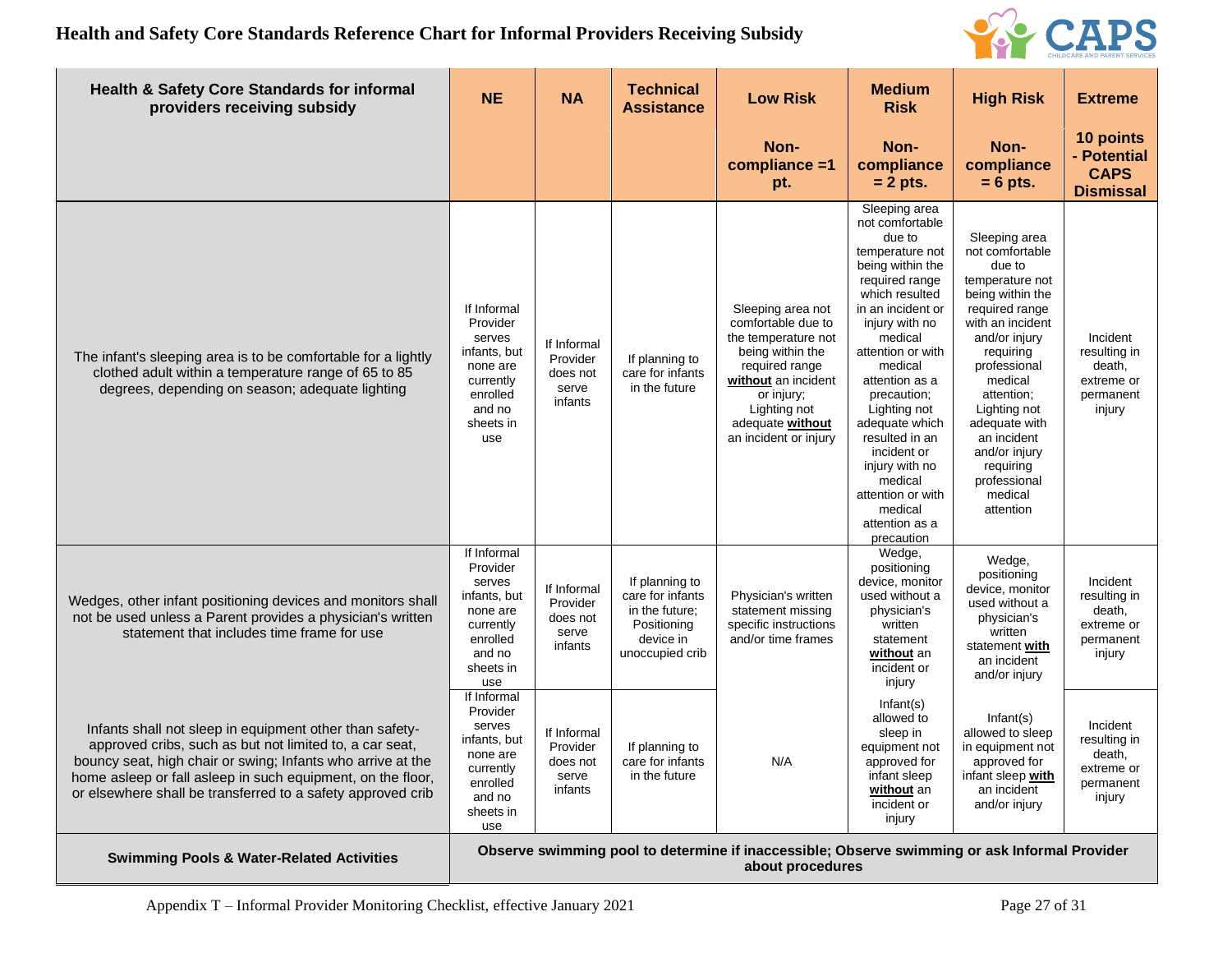

| <b>Health &amp; Safety Core Standards for informal</b><br>providers receiving subsidy                                                                                   | <b>NE</b>                                                            | <b>NA</b>                                                         | <b>Technical</b><br><b>Assistance</b>                                                                                                                                                            | <b>Low Risk</b>                                                                             | <b>Medium</b><br><b>Risk</b>                                                                                                                                                                                                                                                | <b>High Risk</b>                                                                                                                                                                                               | <b>Extreme</b>                                                          |  |  |
|-------------------------------------------------------------------------------------------------------------------------------------------------------------------------|----------------------------------------------------------------------|-------------------------------------------------------------------|--------------------------------------------------------------------------------------------------------------------------------------------------------------------------------------------------|---------------------------------------------------------------------------------------------|-----------------------------------------------------------------------------------------------------------------------------------------------------------------------------------------------------------------------------------------------------------------------------|----------------------------------------------------------------------------------------------------------------------------------------------------------------------------------------------------------------|-------------------------------------------------------------------------|--|--|
|                                                                                                                                                                         |                                                                      |                                                                   |                                                                                                                                                                                                  | Non-<br>compliance =1<br>pt.                                                                | Non-<br>compliance<br>$= 2$ pts.                                                                                                                                                                                                                                            | Non-<br>compliance<br>$= 6$ pts.                                                                                                                                                                               | 10 points<br>- Potential<br><b>CAPS</b><br><b>Dismissal</b>             |  |  |
| Pool area should be adequately fenced and secured<br>If the swimming areas are accessible, child protected locks<br>and/or devices should be used to keep children safe | If there is<br>no pool on<br>the<br>premises                         | If there is<br>no pool on<br>the<br>premises                      | If planning to<br>provide<br>swimming<br>activities in the<br>future;<br>Wading pool<br>without water is<br>accessible:<br>If children not<br>outside and the<br>gate to the pool<br>is unlocked | Pool area accessible<br>but not accessed by<br>children (gate<br>latched but not<br>locked) | Swimming pool<br>accessible and<br>accessed by<br>child(ren) but<br>no child(ren)<br>entered the<br>water;<br>Wading pool<br>used for water<br>related<br>activities<br>accessible with<br>no incident or<br>injury                                                         | Swimming pool<br>accessible<br>and/or wading<br>pool used for<br>water related<br>activities<br>accessible with<br>an incident<br>and/or injury;<br>Any other<br>swimming<br>related incident<br>and/or injury | Incident<br>resulting in<br>death,<br>extreme or<br>permanent<br>injury |  |  |
| <b>Transportation</b>                                                                                                                                                   |                                                                      |                                                                   |                                                                                                                                                                                                  |                                                                                             |                                                                                                                                                                                                                                                                             |                                                                                                                                                                                                                |                                                                         |  |  |
|                                                                                                                                                                         |                                                                      |                                                                   |                                                                                                                                                                                                  | Review driver's license and observe child restraints/ask Informal Provider about procedures |                                                                                                                                                                                                                                                                             |                                                                                                                                                                                                                |                                                                         |  |  |
| All children shall be secured in a child passenger restraining<br>system or seat safety belt in accordance with applicable<br>state and federal laws                    | If vehicle is<br>not on site<br>during the<br>visit                  | Informal<br>Provider<br>does not<br>provide<br>transportati<br>on | If planning to<br>provide<br>transportation<br>in the future;<br>Vehicle is not<br>currently is use                                                                                              | N/A                                                                                         | No restraints or<br>improperly<br>restrained in<br>accordance with<br>state and federal<br>laws (torn or<br>frayed seat belts<br>in use) with or<br>without an<br>incident and/or<br>injury with no<br>medical attention<br>or with medical<br>attention as a<br>precaution | No restraints or<br>not restrained in<br>accordance with<br>state and federal<br>laws with an<br>incident and/or<br>injury requiring<br>professional<br>medical<br>attention                                   | Incident<br>resulting in<br>death,<br>extreme or<br>permanent<br>injury |  |  |
| Driver shall have a current driver's license                                                                                                                            | If Informal<br>Provider<br>does not<br>provide<br>transportati<br>on | Informal<br>Provider<br>does not<br>provide<br>transportati<br>on | If planning to<br>provide<br>transportation<br>in the future                                                                                                                                     | N/A                                                                                         | Driver does not<br>have a driver's<br>license and is<br>providing<br>transportation<br>with no incident<br>or injury                                                                                                                                                        | Driver does not<br>have a driver's<br>license with an<br>incident and/or<br>injury                                                                                                                             | Incident<br>resulting in<br>death,<br>extreme or<br>permanent<br>injury |  |  |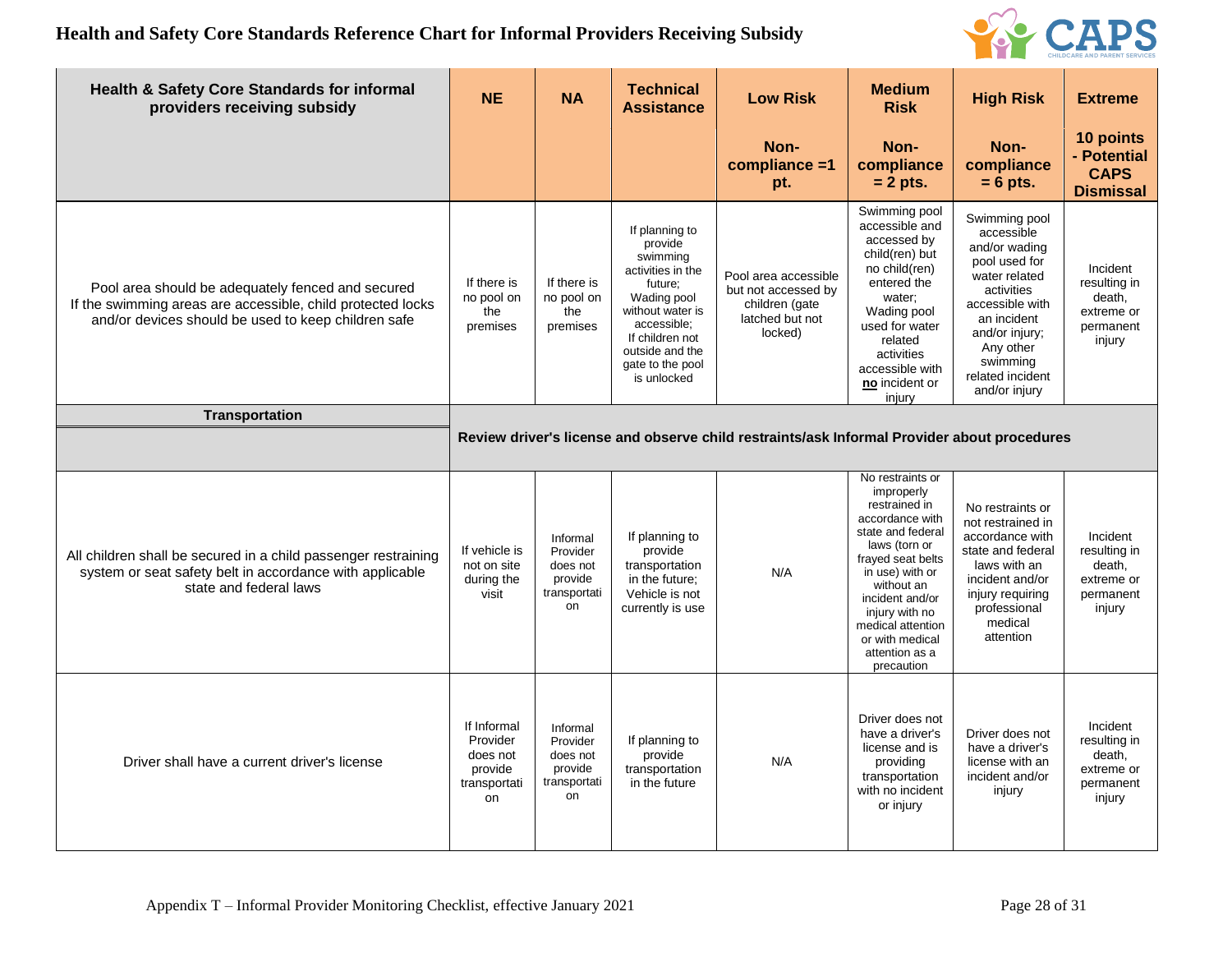

| <b>Health &amp; Safety Core Standards for informal</b><br>providers receiving subsidy                            | <b>NE</b>                                                  | <b>NA</b>                                                         | <b>Technical</b><br><b>Assistance</b>                                                                                                                                                                                                             | <b>Low Risk</b>                                                                                                                                                               | <b>Medium</b><br><b>Risk</b>                                                                                                   | <b>High Risk</b>                                                                              | <b>Extreme</b>                                                          |
|------------------------------------------------------------------------------------------------------------------|------------------------------------------------------------|-------------------------------------------------------------------|---------------------------------------------------------------------------------------------------------------------------------------------------------------------------------------------------------------------------------------------------|-------------------------------------------------------------------------------------------------------------------------------------------------------------------------------|--------------------------------------------------------------------------------------------------------------------------------|-----------------------------------------------------------------------------------------------|-------------------------------------------------------------------------|
|                                                                                                                  |                                                            |                                                                   |                                                                                                                                                                                                                                                   | Non-<br>compliance =1<br>pt.                                                                                                                                                  | Non-<br>compliance<br>$= 2$ pts.                                                                                               | Non-<br>compliance<br>$= 6$ pts.                                                              | 10 points<br>- Potential<br><b>CAPS</b><br><b>Dismissal</b>             |
| Written authorization for the child to receive emergency<br>medical treatment shall be maintained in the vehicle | If<br>documentati<br>on is<br>inaccessible<br>during visit | Informal<br>Provider<br>does not<br>provide<br>transportati<br>on | If planning to<br>provide<br>transportation in<br>the future;<br>Incomplete<br>emergency<br>medical<br>information for<br>less than 50% of<br>transported<br>children<br>*If TA<br>documented on<br>previous visit,<br>move to Low<br><b>Risk</b> | Incomplete<br>emergency medical<br>information for 50%<br>or more of<br>transported children;<br>No emergency<br>medical information<br>for at least one<br>transported child | Missing/incomp<br>lete emergency<br>medical<br>information for<br>all children<br>transported<br>with no incident<br>or injury | No emergency<br>medical<br>information on<br>the vehicle with<br>an incident<br>and/or injury | Incident<br>resulting in<br>death,<br>extreme or<br>permanent<br>injury |
| Child(ren) shall never be left unattended in a vehicle                                                           | If not<br>observed<br>during the<br>visit                  | Informal<br>Provider<br>does not<br>provide<br>transportati<br>on | If planning to<br>provide<br>transportation<br>in the future                                                                                                                                                                                      | N/A                                                                                                                                                                           | N/A                                                                                                                            | Child(ren) left on<br>a vehicle<br>unattended                                                 | Incident<br>resulting in<br>death,<br>extreme or<br>permanent<br>injury |
| <b>Additional Non-Core CCDF HEALTH &amp; SAFETY</b><br><b>STANDARDS</b>                                          |                                                            |                                                                   |                                                                                                                                                                                                                                                   |                                                                                                                                                                               |                                                                                                                                |                                                                                               |                                                                         |
| <b>Immunizations</b>                                                                                             |                                                            |                                                                   | Some<br>immunizatio<br>n records                                                                                                                                                                                                                  | <b>No</b><br>Immunization<br>records                                                                                                                                          |                                                                                                                                |                                                                                               |                                                                         |
| <b>Appropriate Disposal of Bio contaminants</b>                                                                  |                                                            |                                                                   |                                                                                                                                                                                                                                                   | No<br>Policies/Proced<br>ures on how to<br>dispose of items<br>containing body<br>fluids                                                                                      |                                                                                                                                |                                                                                               |                                                                         |
| <b>Prevention of infectious Diseases</b>                                                                         |                                                            |                                                                   |                                                                                                                                                                                                                                                   | Health &<br>Hygiene<br>practices;<br>Policies &<br>Procedures                                                                                                                 |                                                                                                                                |                                                                                               |                                                                         |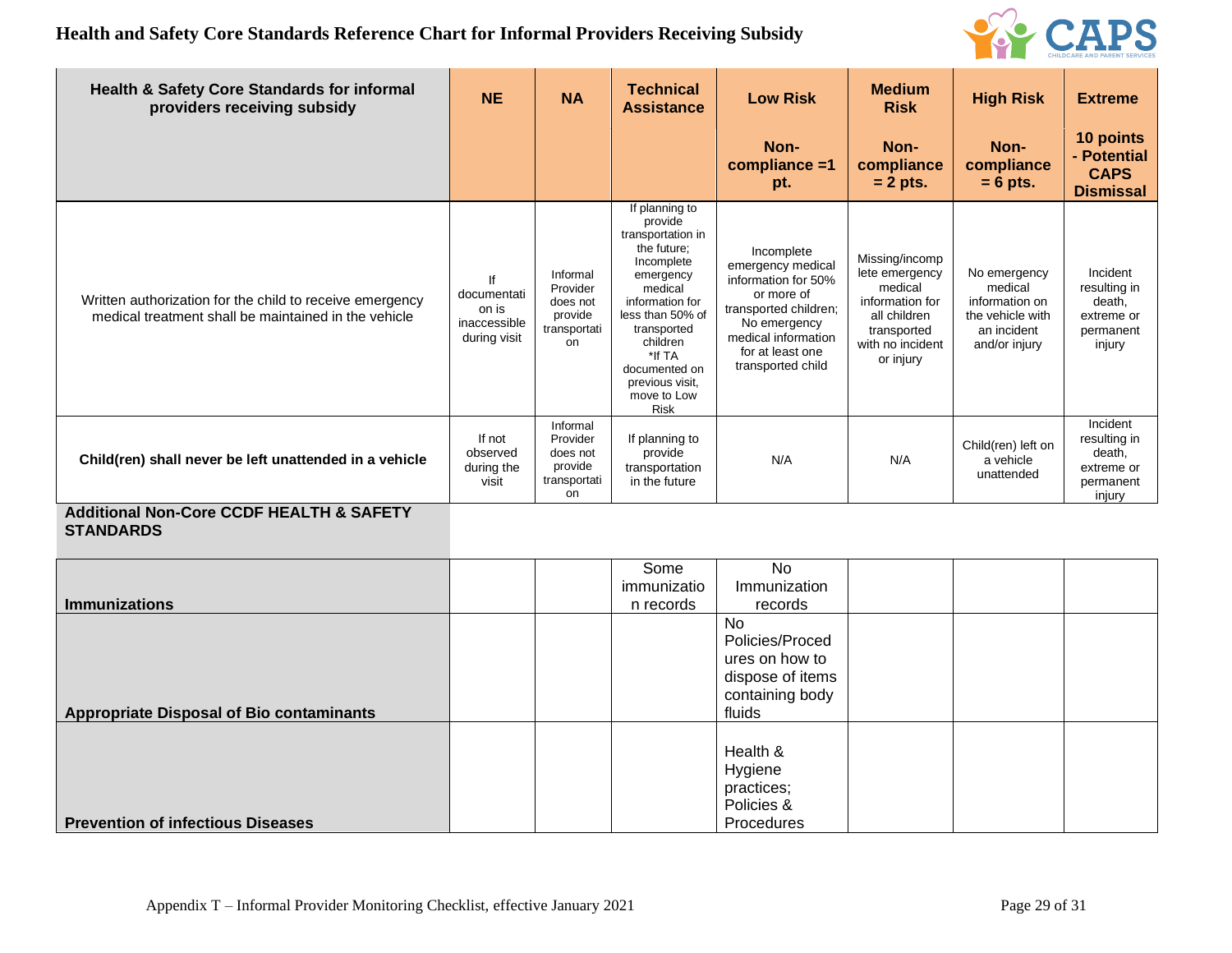

| Health & Safety Core Standards for informal<br>providers receiving subsidy                                                                                                                                                                                                                                                                                                                                                                                                                                                                                                                                                                                                                          | <b>NE</b> | <b>NA</b> | <b>Technical</b><br><b>Assistance</b> | <b>Low Risk</b>                                                                                                                        | <b>Medium</b><br><b>Risk</b>     | <b>High Risk</b>                 | <b>Extreme</b>                                              |
|-----------------------------------------------------------------------------------------------------------------------------------------------------------------------------------------------------------------------------------------------------------------------------------------------------------------------------------------------------------------------------------------------------------------------------------------------------------------------------------------------------------------------------------------------------------------------------------------------------------------------------------------------------------------------------------------------------|-----------|-----------|---------------------------------------|----------------------------------------------------------------------------------------------------------------------------------------|----------------------------------|----------------------------------|-------------------------------------------------------------|
|                                                                                                                                                                                                                                                                                                                                                                                                                                                                                                                                                                                                                                                                                                     |           |           |                                       | Non-<br>compliance =1<br>pt.                                                                                                           | Non-<br>compliance<br>$= 2$ pts. | Non-<br>compliance<br>$= 6$ pts. | 10 points<br>- Potential<br><b>CAPS</b><br><b>Dismissal</b> |
| <b>Policies and Procedures</b><br>• Exclusion of Children with contagious illness;<br>notification of parents in the event their child<br>becomes ill while at the facility;<br>• The notification of all parents of enrolled children<br>when a reportable contagious illness is present in<br>the facility?<br>• The prevention of and response to food and<br>allergic reactions?<br><b>• Emergency preparedness and response?</b><br>• The handling and appropriate disposal of bodily<br>fluids and storage of hazardous materials (soiled<br>clothing and bedding)<br>• Recognition and reporting of child abuse and<br>neglect?<br>• Has the program reported serious<br>injuries/incidents? |           |           |                                       | If "No" is<br>selected in any<br>area, 1 point will<br>be added to the<br>Non-core<br>standard overall                                 |                                  |                                  |                                                             |
| <b>Prevention &amp; Response of Food and Allergic</b><br><b>Reactions</b>                                                                                                                                                                                                                                                                                                                                                                                                                                                                                                                                                                                                                           |           |           |                                       | No Policies and<br>Procedures and<br>no allergies<br>documented for<br>children that<br>have allergies<br><b>No</b><br>Policies/Proced |                                  |                                  |                                                             |
|                                                                                                                                                                                                                                                                                                                                                                                                                                                                                                                                                                                                                                                                                                     |           |           |                                       | ures for<br>Emergency<br>Preparedness                                                                                                  |                                  |                                  |                                                             |

or Response

**Emergency Preparedness and Response Planning**